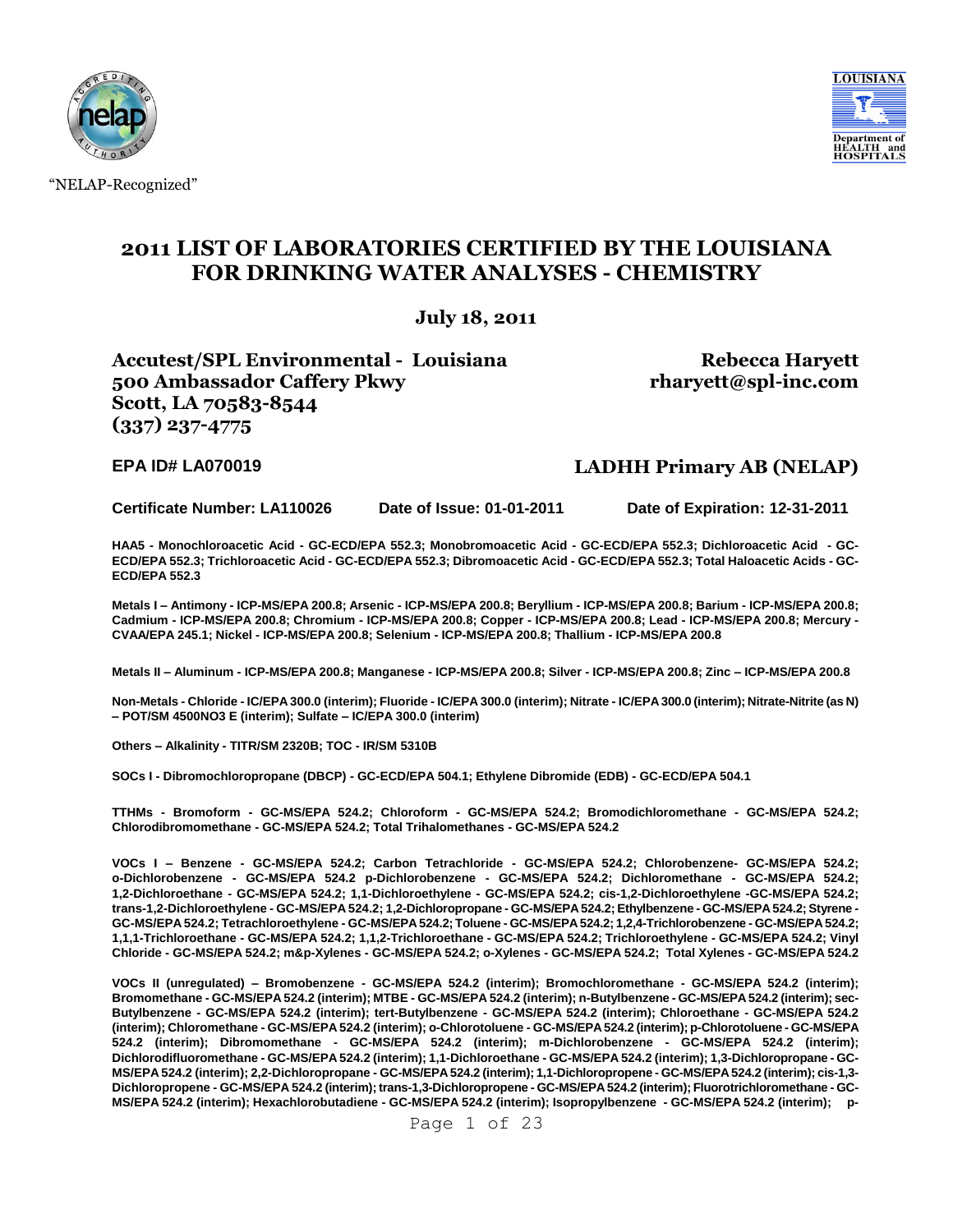**Isopropyltoluene - GC-MS/EPA 524.2 (interim); Naphthalene - GC-MS/EPA 524.2 (interim); n-Propylbenzene - GC-MS/EPA 524.2 (interim); 1,1,1,2-Tetrachloroethane - GC-MS/EPA 524.2 (interim); 1,1,2,2-Tetrachloroethane - GC-MS/EPA 524.2 (interim); 1,2,3- Trichlorobenzene - GC-MS/EPA 524.2 (interim); 1,2,3-Trichloropropane - GC-MS/EPA 524.2 (interim); 1,2,4-Trimethylbenzene - GC-MS/EPA 524.2 (interim); 1,3,5-Trimethylbenzene - GC-MS/EPA 524.2 (interim)**

### **American Water Central Laboratory 1115 S. Illinois Street Belleville, IL 62220-6349 (618) 235-3600**

**Cindy Nettrour cindy.nettrour@amwater.com**

### **EPA ID# IL00028 LADHH Secondary AB (NELAP)**

**Certificate Number: LA110010 Date of Issue: 01-01-2011 Date of Expiration: 12-31-2011**

**HAA5 - Monochloroacetic Acid - GC-ECD/SM 6251B; Monobromoacetic Acid - GC-ECD/SM 6251B; Dichloroacetic Acid - GC-ECD/SM 6251B; Trichloroacetic Acid - GC-ECD/SM 6251B; Dibromoacetic Acid - GC-ECD/SM 6251B; Total Haloacetic Acids - GC-ECD/SM 6251B**

**Herbicides - 2,4 D - GC-ECD/EPA 515.3; 2,4,5-TP (Silvex) - GC-ECD/EPA 515.3; Dalapon - GC-ECD/EPA 515.3; Dinoseb - GC-ECD/EPA 515.3; Pentachlorophenol - GC-ECD/EPA 515.3; Picloram - GC-ECD/EPA 515.3; Dicamba - GC-ECD/EPA 515.3**

**Metals I – Antimony - ICP-MS/EPA 200.8; Arsenic - ICP-MS/EPA 200.8; Barium - ICP-MS/EPA 200.8; Beryllium - ICP-MS/EPA 200.8; Cadmium - ICP-MS/EPA 200.8; Chromium - ICP-MS/EPA 200.8; ICP-AES/EPA 200.7; Copper - ICP-MS/EPA 200.8; Lead - ICP-MS/EPA 200.8; Mercury - ICP-MS/EPA 200.8; CVAA/EPA 245.1; CVAA/EPA 245.2; Nickel - ICP-MS/EPA 200.8; Selenium - ICP-MS/EPA 200.8; Thallium - ICP-MS/EPA 200.8**

**Metals II - Aluminum - ICP-MS/EPA 200.8; Calcium - ICP-AES/EPA 200.7; Iron - ICP-AES/EPA 200.7; Manganese - ICP-MS/EPA 200.8; Silver - ICP-MS/EPA 200.8; Sodium - ICP-AES/EPA 200.7; Zinc - ICP-MS/EPA 200.8**

**Non-Metals - Bromate - IC/EPA 300.1; Bromide - IC/EPA 300.1; Chloride - IC/EPA 300.0; Chlorite - IC/EPA 300.1; Cyanide - COLOR/EPA 335.4; Fluoride - IC/EPA 300.0; Nitrate - IC/EPA 300.0; Nitrite - IC/EPA 300.0** 

**Others – Alkalinity - TITR/SM 2320B; DOC – IR/SM 5310C; Hardness – ICP-AES/EPA 200.7; Magnesium - ICP-AES/EPA 200.7; Orthophosphate – IC/EPA 300.0; pH – POT/SM 4500H B; Perchlorate - IC/EPA 314.0; Silica - ICP-AES/EPA 200.7; Sulfate - IC/EPA 300.0; TDS – GRAV/SM 2540C; TOC - IR/SM 5310C; Turbidity - NEPHELOMETRY/EPA 180.1; UV 254 - COLOR/SM 5910B**

**Pesticides I - Alachlor - GC-MS/EPA 525.2; Aldrin - GC-MS/EPA 525.2; Atrazine - GC-MS/EPA 525.2; Butachlor -GC-MS/EPA 525.2; Chlordane - GC-MS/EPA 525.2 ; GC-ECD/EPA 505; Dieldrin - GC-MS/EPA 525.2; Endrin - GC-MS/EPA 525.2; Heptachlor - GC-MS/EPA 525.2; Heptachlor Epoxide - GC-MS/EPA 525.2; Lindane - GC-MS/EPA 525.2; Methoxychlor - GC-MS/EPA 525.2; Metolachlor - GC-MS/EPA 525.2; Metribuzin - GC-MS/EPA 525.2; Propachlor - GC-MS/EPA 525.2; Simazine - GC-MS/EPA 525.2; Toxaphene - GC-ECD/EPA 505**

**Pesticides II - Aldicarb - HPLC-Fluor/EPA 531.1; Aldicarb sulfone - HPLC-Fluor/EPA 531.1; Aldicarb sulfoxide - HPLC-Fluor/EPA 531.1; Carbofuran - HPLC; Fluor/EPA 531.1; Oxamyl (Vydate) - HPLC-Fluor/EPA 531.1; 3-Hydroxycarbofuran - HPLC-Fluor/EPA 531.1; Carbaryl - HPLC-Fluor/EPA 531.1; Methomyl - HPLC-Fluor/EPA 531.1**

**Pesticides III - Diquat - HPLC-UV/EPA 549.2; Endothall - GC-MS/EPA 548.1; Glyphosate - HPLC-UV/EPA 547**

**SOCs I - Dibromochloropropane (DBCP) - GC-ECD/EPA 504.1; Ethylene Dibromide (EDB) - GC-ECD/EPA 504.1; Di(2 ethylhexyl)Adipate - GC-MS/EPA 525.2; Di(2-ethylhexyl)Phthalate - GC-MS/EPA 525.2; Hexachlorobenzene - GC-MS/EPA 525.2; Hexachlorocyclopentadiene - GC-MS/EPA 525.2; PAHs [Benzo(a)pyrene] - GC-MS/EPA 525.2; PCBs - GC-ECD/EPA 505**

**TTHMs - Bromoform - GC-PID+EC/EPA 502.2; GC-MS/EPA 524.2; Chloroform - GC-PID+EC/EPA 502.2; GC-MS/EPA 524.2; Bromodichloromethane - GC-PID+EC/EPA 502.2; GC-MS/EPA 524.2; Chlorodibromomethane - GC-PID+EC/EPA 502.2; GC-MS/EPA 524.2; Total Trihalomethanes - GC-PID+EC/EPA 502.2; GC-MS/EPA 524.2**

**VOCs I – Benzene - GC-MS/EPA 524.2; Carbon Tetrachloride - GC-MS/EPA 524.2; p-Dichlorobenzene - GC-MS/EPA 524.2; 1,2-Dichloroethane - GC-MS/EPA 524.2; 1,1-Dichloroethylene - GC-MS/EPA 524.2; 1,1,1-Trichloroethane - GC-MS/EPA 524.2; Trichloroethylene - GC-MS/EPA 524.2; Vinyl Chloride - GC-MS/EPA 524.2; Chlorobenzene - GC-MS/EPA 524.2; o-Dichlorobenzene -**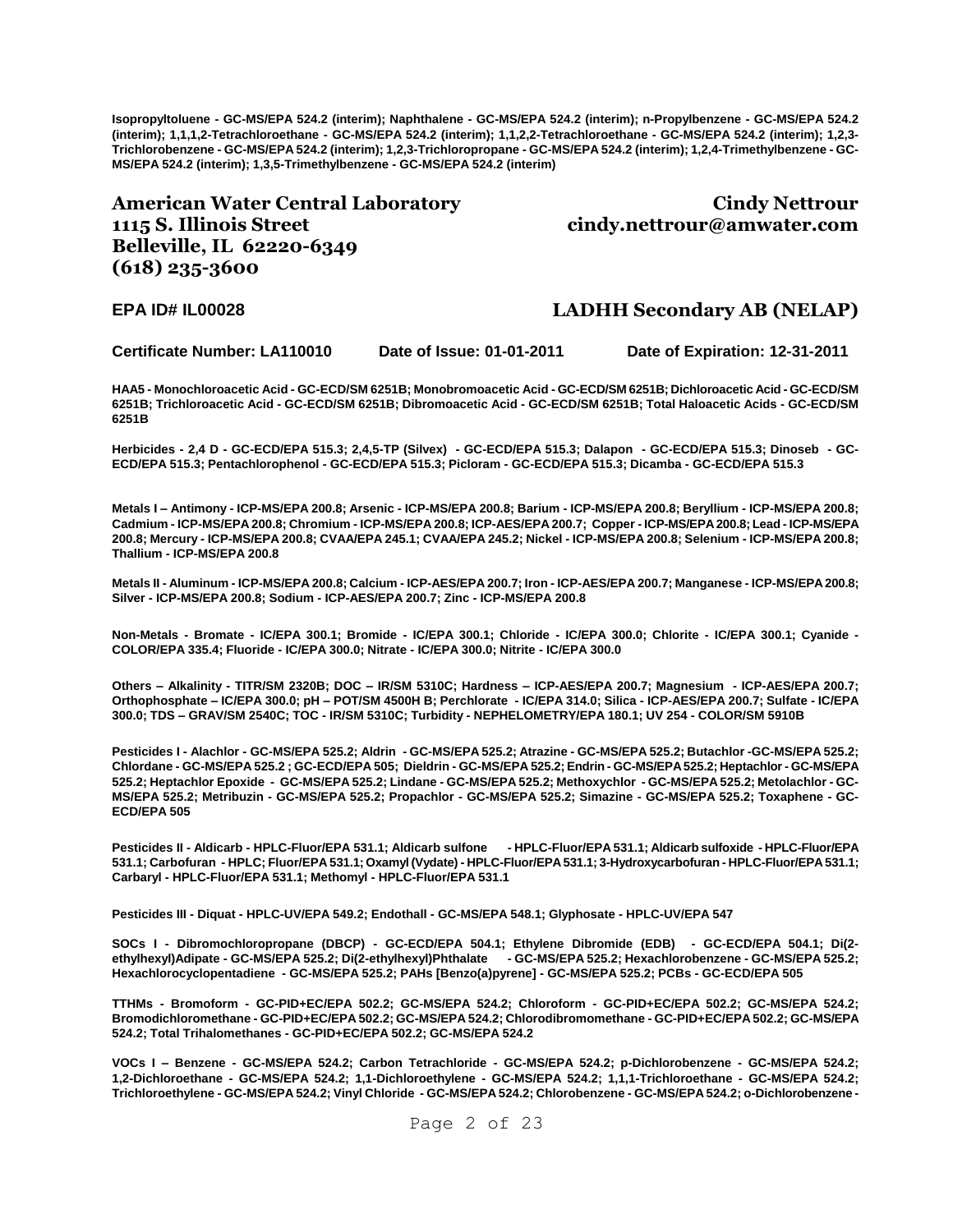**GC-MS/EPA 524.2; cis-1,2-Dichloroethylene -GC-MS/EPA 524.2; trans-1,2-Dichloroethylene - GC-MS/EPA 524.2; Dichloromethane - GC-MS/EPA 524.2; 1,2-Dichloropropane - GC-MS/EPA 524.2; Ethylbenzene - GC-MS/EPA 524.2; Styrene - GC-MS/EPA 524.2; Tetrachloroethylene - GC-MS/EPA 524.2; Toluene - GC-MS/EPA 524.2; 1,1,2-Trichloroethane - GC-MS/EPA 524.2; 1,2,4- Trichlorobenzene - GC-MS/EPA 524.2; Total Xylenes - GC-MS/EPA 524.2**

**VOCs II (unregulated) – Bromobenzene - GC-MS/EPA 524.2; Bromochloromethane - GC-MS/EPA 524.2; Bromomethane - GC-MS/EPA 524.2; Chloroethane - GC-MS/EPA 524.2; Chloromethane - GC-MS/EPA 524.2; o-Chlorotoluene - GC-MS/EPA 524.2; p-Chlorotoluene - GC-MS/EPA 524.2; Dibromomethane - GC-MS/EPA 524.2; m-Dichlorobenzene - GC-MS/EPA 524.2; 1,1-Dichloroethane - GC-MS/EPA 524.2; Dichlorodifluoromethane - GC-MS/EPA 524.2; 1,3-Dichloropropane - GC-MS/EPA 524.2; 2,2-Dichloropropane - GC-MS/EPA 524.2; 1,1-Dichloropropene - GC-MS/EPA 524.2; cis-1,3-Dichloropropene - GC-MS/EPA 524.2; trans-1,3-Dichloropropene - GC-MS/EPA 524.2; Fluorotrichloromethane - GC-MS/EPA 524.2; 1,1,1,2-Tetrachloroethane - GC-MS/EPA 524.2; 1,1,2,2-Tetrachloroethane - GC-MS/EPA 524.2; 1,2,3-Trichloropropane - GC-MS/EPA 524.2; n-Butylbenzene - GC-MS/EPA 524.2; sec-Butylbenzene - GC-MS/EPA 524.2; tert-Butylbenzene - GC-MS/EPA 524.2; Hexachlorobutadiene - GC-MS/EPA 524..2; Isopropylbenzene - GC-MS/EPA 524.2; p-Isopropyltoluene - GC-MS/EPA 524.2; MTBE -GC-MS/EPA 524.2; Naphthalene - GC-MS/EPA 524.2; n-Propylbenzene - GC-MS/EPA 524.2; 1,2,3-Trichlorobenzene - GC-MS/EPA 524.2; 1,2,4-Trimethylbenzene - GC-MS/EPA 524.2; 1,3,5-Trimethylbenzene - GC-MS/EPA 524.2**

**ANA-Lab Corp. 2600 Dudley Road Kilgore, TX 75662 (903) 984-0551**

**Tracey Varvel tvarvel@ana-lab.com**

#### **EPA ID# TX00063 LADHH Secondary AB (NELAP)**

**Certificate Number: LA110007 Date of Issue: 01-01-2011 Date of Expiration: 12-31-2011**

**HAA5 - Monochloroacetic Acid - GC-ECD/EPA 552.2; Monobromoacetic Acid - GC-ECD/EPA 552.2; Dichloroacetic Acid - GC-ECD/EPA 552.2; Trichloroacetic Acid - GC-ECD/EPA 552.2 - Dibromoacetic Acid - GC-ECD/EPA 552.2; Total Haloacetic Acids - GC-ECD/EPA 552.2**

**Herbicides - 2,4 D - GC-ECD/EPA 515.1; 2,4,5-TP (Silvex) - GC-ECD/EPA 515.1; Dalapon - GC-ECD/EPA 515.1; Dicamba - GC-ECD/EPA 515.1; Dinoseb - GC-ECD/EPA 515.1; ; Pentachlorophenol GC-ECD/EPA 515.1; Picloram - GC-ECD/EPA 515.1**

**Metals I – Antimony - ICP-MS/EPA 200.8; Arsenic - ICP-MS/EPA 200.8; Beryllium - ICP-MS/EPA 200.8; Barium - ICP-MS/EPA 200.8; Cadmium - ICP-MS/EPA 200.8; Chromium - ICP-MS/EPA 200.8; Copper - ICP-MS/EPA 200.8; Lead - ICP-MS/EPA 200.8; Mercury - CVAA/EPA 245.1; Nickel - ICP-MS/EPA 200.8; Selenium - ICP-MS/EPA 200.8; Thallium - ICP-MS/EPA 200.8**

**Metals II – Aluminum - ICP-MS/EPA 200.8; Calcium - ICP-AES/EPA 200.7; Iron - ICP-AES/EPA 200.7; Manganese - ICP-MS/EPA 200.8; Silver - ICP-MS/EPA 200.8; Sodium - ICP-AES/EPA 200.7; Zinc - ICP-MS/EPA 200.8**

**Non-Metals – Bromate - IC/EPA 300.1; Bromide - IC/EPA 300.0; Chloride - IC/EPA 300.0; Chlorite - IC/EPA 300.1; Cyanide-DISTILLATION/SM 4500 CN-C,E; Fluoride - IC/EPA 300.0; Nitrate - IC/EPA 300.0; Nitrite - IC/EPA 300.0**

**Others - Boron - ICP-AES/EPA 200.7; Chlorine - TITR/SM 4500Cl-F & G; Color/EPA 330.4, Color/EPA 300.5; Corrosivity - POT/SM 2330B; DOC - IR/SM 5310C; EPA 415.1; Hardness --TITR/SM 2340C; EPA130.2; Magnesium - ICP-AES/EPA 200.7; Orthophosphate – IC/EPA 300.0; COLOR/SM4500P-E; COLOR/EPA 365.3; pH – POT/SM 4500H+B; POT/EPA 150.1; Perchlorate – IC/EPA 314.0; Potassium - ICP-AES/EPA 200.7; Silica - ICP-AES/EPA 200.7; Sulfate - IC/EPA 300.0; TDS - GRAV/SM 2540C; GRAV/ EPA 160.1, Temperature - THERM/SM 5310; EPA 170.1; TOC- IR/SM 5310C; EPA 415.1; UV 254 COLOR/SM 5910B**

**Pesticides I – Alachlor - GC-MS/EPA 525.2; Aldrin - GC-MS/EPA 525.2; Atrazine - GC-MS/EPA 525.2; Butachlor - GC-MS/EPA 525.2; Chlordane - GC-ECD/EPA 508; GC-MS/EPA 525.2; Dieldrin - GC-MS/EPA 525.2; Endrin - GC-MS/EPA 525.2; Heptachlor - GC-MS/EPA 525.2; Heptachlor Epoxide -GC-MS/EPA 525.2; Lindane - GC-MS/EPA 525.2; Methoxychlor - GC-MS/EPA 525.2; Metolachlor - GC-MS/EPA 525.2; Metribuzin - GC-MS/EPA 525.2; Propachlor - GC-MS/EPA 525.2; Simazine - GC-MS/EPA 525.2; Toxaphene - GC-ECD/EPA 508;** 

**Pesticides II - Aldicarb - HPLC-FLUOR/EPA 531.1; Aldicarb sulfone - HPLC-FLUOR/EPA 531.1; Aldicarb sulfoxide - HPLC-FLUOR/EPA 531.1; Carbaryl – HPLC-FLUOR/EPA 531.1; Carbofuran – HPLC-FLUOR/EPA 531.1, 3-Hydroxycarbofuran – HPLC-FLUOR/EPA 531.1; Methomyl – HPLC-FLUOR/EPA 531.1; Oxamyl (Vydate) – HPLC-FLUOR/EPA 531.1**

**Pesticides III – Glyphosate - HPLC-UV/EPA 547**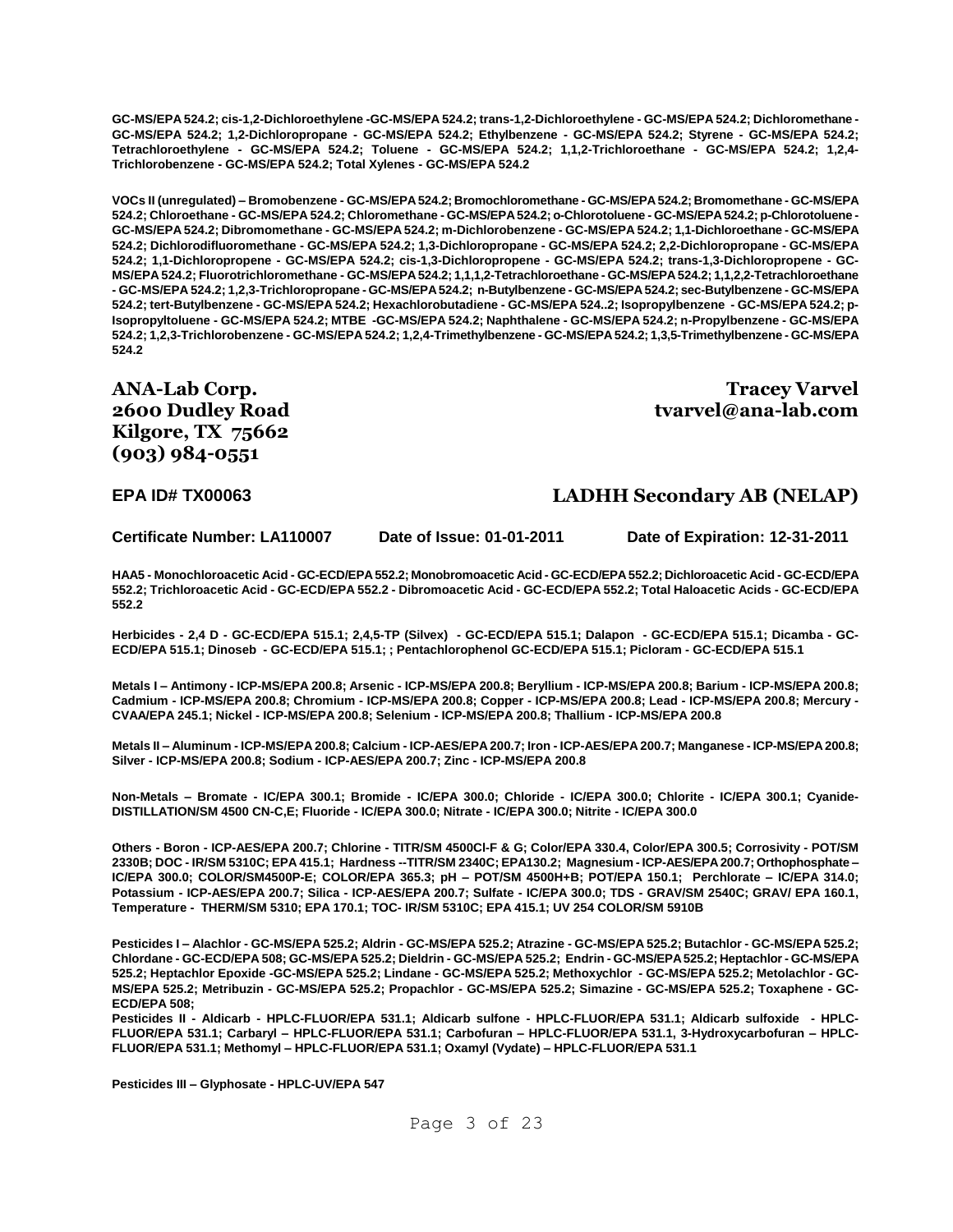**SOCs I - Dibromochloropropane (DBCP) - GC-ECD/EPA 504.1; Ethylene Dibromide (EDB) - GC-ECD/EPA 504.1; Di(2 ethylhexyl)Adipate - GC-MS/EPA 525.2; Di(2-ethylhexyl)Phthalate - GC-MS/EPA 525.2; Hexachlorobenzene - GC-MS/EPA 525.2; Hexachlorocyclopentadiene - GC-MS/EPA 525.2; PAHs [Benzo(a)pyrene] - GC-MS/EPA 525.2 TTHMs – Bromoform - GC-MS/EPA 524.2; Chloroform - GC-MS/EPA 524.2; Bromodichloromethane - GC-MS/EPA 524.2;** 

**Chlorodibromomethane - GC-MS/EPA 524.2; Total Trihalomethanes - GC-MS/EPA 524.2**

**VOCs I - Benzene - GC-MS/EPA 524.2; Carbon Tetrachloride - GC-MS/EPA 524.2; p-Dichlorobenzene - GC-MS/EPA 524.2; 1,2-Dichloroethane - GC-MS/EPA 524.2; 1,1-Dichloroethylene - GC-MS/EPA 524.2; 1,1,1-Trichloroethane - GC-MS/EPA 524.2; Trichloroethylene - GC-MS/EPA 524.2; Vinyl Chloride - GC-MS/EPA 524.2; Chlorobenzene - GC-MS/EPA 524.2; o-Dichlorobenzene - GC-MS/EPA 524.2; cis-1,2-Dichloroethylene - GC-MS/EPA 524.2; trans-1,2-Dichloroethylene - GC-MS/EPA 524.2; Dichloromethane - GC-MS/EPA 524.2; 1,2-Dichloropropane - GC-MS/EPA 524.2; Ethylbenzene - GC-MS/EPA 524.2; Styrene - GC-MS/EPA 524.2; Tetrachloroethylene - GC-MS/EPA 524.2; Toluene -GC-MS/EPA 524.2; 1,1,2-Trichloroethane - GC-MS/EPA 524.2 - 1,2,4- Trichlorobenzene - GC-MS/EPA 524.2; Total Xylenes - GC-MS/EPA 524.2**

**VOCs II (unregulated) – Bromobenzene - GC-MS/EPA 524.2; Bromochloromethane - GC-MS/EPA 524.2; Bromomethane - GC-MS/EPA 524.2; Chloroethane - GC-MS/EPA 524.2; Chloromethane - GC-MS/EPA 524.2; o-Chlorotoluene - GC-MS/EPA 524.2; p-Chlorotoluene - GC-MS/EPA 524.2; Dibromomethane - GC-MS/EPA 524.2; m-Dichlorobenzene - GC-MS/EPA 524.2; 1,1-Dichloroethane - GC-MS/EPA 524.2; 1,3-Dichloropropane - GC-MS/EPA 524.2; 2,2-Dichloropropane - GC-MS/EPA 524.2; 1,1-Dichloropropene - GC-MS/EPA 524.2; cis-1,3-Dichloropropene - GC-MS/EPA 524.2; trans-1,3-Dichloropropene - GC-MS/EPA 524.2; Fluorotrichloromethane - GC-MS/EPA 524.2; 1,1,1,2-Tetrachloroethane - GC-MS/EPA 524.2; 1,1,2,2-Tetrachloroethane - GC-MS/EPA 524.2; 1,2,3-Trichloropropane - GC-MS/EPA 524.2; n-Butylbenzene - GC-MS/EPA 524.2; sec-Butylbenzene - GC-MS/EPA 524.2; tert-Butylbenzene - GC-MS/EPA 524.2; Hexachlorobutadiene - GC-MS/EPA 524.2; Isopropylbenzene - GC-MS/EPA 524.2; p-Isopropyltoluene - GC-MS/EPA 524.2; MTBE - GC-MS/EPA 524.2; Naphthalene - GC-MS/EPA 524.2; n-Propylbenzene - GC-MS/EPA 524.2; 1,2,3-Trichlorobenzene - GC-MS/EPA 524.2; 1,2,4-Trimethylbenzene - GC-MS/EPA 524.2; 1,3,5-Trimethylbenzene - GC-MS/EPA 524.2**

| <b>ALS Laboratory Group, Environmental Division</b> | <b>Tracey Earle</b>        |
|-----------------------------------------------------|----------------------------|
| 4388 Glendale-Milford Road                          | tracey.earle@alsglobal.com |
| Cincinnati, OH 45242                                |                            |
| $(513) 733 - 5336$                                  |                            |
|                                                     |                            |

**EPA ID# OH00255 LADHH Secondary AB (NELAP)**

**Certificate Number: LA110028 Date of Issue: 03-09-2011 Date of Expiration: 12-31-2011**

**Non-Metals – Asbestos - TEM/EPA 100.1, TEM/EPA 100.2**

**Benchmark Analytics, Inc. 4777 Saucon Creek Road Center Valley, PA 18034 (610) 974-8100**

**Theresa Fenstermaker t.fenstermaker@benchmarkanalyticslabs.com**

#### **EPA ID# PA00153 LADHH Secondary AB (NELAP)**

**Certificate Number: LA110020 Date of Issue: 01-01-2011 Date of Expiration: 12-31-2011**

**HAA5 - Monochloroacetic Acid - GC-ECD/EPA 552.2; Monobromoacetic Acid - GC-ECD/EPA 552.2; Dichloroacetic Acid - GC-ECD/EPA 552.2; Trichloroacetic Acid - GC-ECD/EPA 552.2; Dibromoacetic Acid - GC-ECD/EPA 552.2; Total Haloacetic Acids - GC-ECD/EPA 552.2**

**Herbicides - 2,4 D - GC-ECD/EPA 515.3; 2,4,5-TP (Silvex) - GC-ECD/EPA 515.3; Dalapon - GC-ECD/EPA 515.3; Dinoseb - GC-ECD/EPA 515.3; Pentachlorophenol - GC-ECD/EPA 515.3; Picloram - GC-ECD/EPA 515.3; Dicamba - GC-ECD/EPA 515.3**

**Metals I- Antimony – ICP-MS/EPA 200.8; Arsenic - ICP-MS/EPA 200.8; Beryllium - ICP-AES/EPA 200.7; ICP-MS/EPA 200.8; Barium - ICP-AES/EPA 200.7; ICP-MS/EPA 200.8; Cadmium - ICP-AES/EPA 200.7; ICP-MS/EPA 200.8; Chromium - ICP-AES/EPA 200.7; ICP-MS/EPA 200.8; Copper - ICP-AES/EPA 200.7; ICP-MS/EPA 200.8; Lead - ICP-MS/EPA 200.8; Mercury - ICP-MS/EPA 200.8; CVAA/EPA 245.1; Nickel - ICP-AES/EPA 200.7; ICP-MS/EPA 200.8; Selenium - ICP-MS/EPA 200.8; Thallium - ICP-MS/EPA 200.8**

Page 4 of 23 **Metals II – Aluminum - ICP-AES/EPA 200.7; ICP-MS/EPA 200.8; Calcium - ICP-AES/EPA 200.7; TITR/SM 3500Ca-B; Iron - ICP-AES/EPA**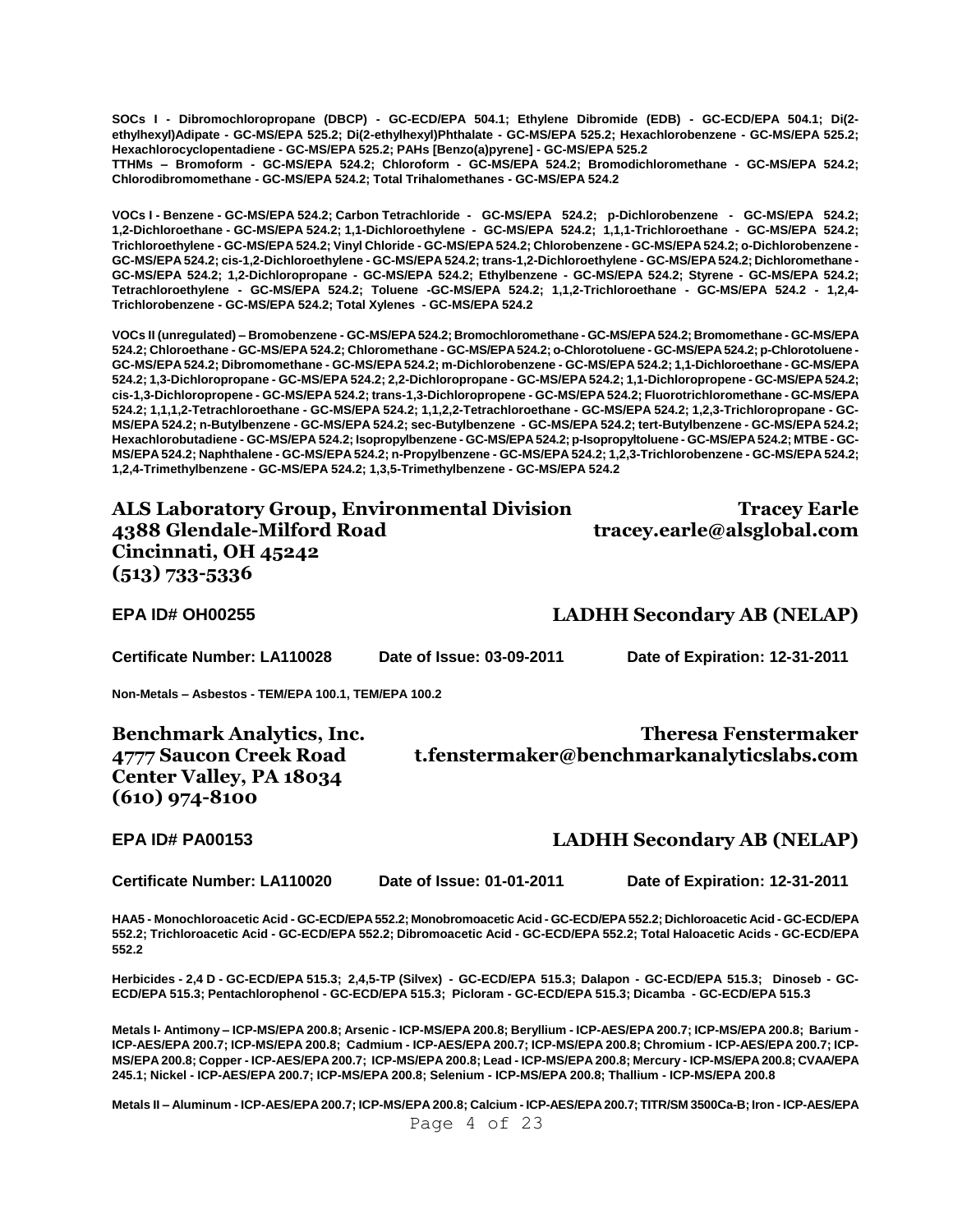**200.7; Manganese - ICP-AES/EPA 200.7; ICP-MS/EPA 200.8; Silver - ICP-AES/EPA 200.7; ICP-MS/EPA 200.8; Sodium - ICP-AES/EPA 200.7; Zinc - ICP-AES/EPA 200.7**

**Non-Metals – Bromide - IC/EPA 300.0; Chloride - IC/EPA 300.0; Chlorite - IC/EPA 300.0; Cyanide - COLOR/SM 4500CN-C,E; COLOR/SM 4500CN-G; Fluoride - IC/EPA 300.0; Nitrate - IC/EPA 300.0; COLOR/EPA 353.2; Nitrite - IC/EPA 300.0; COLOR/SM 4500NO2-B**

**Others – Alkalinity - TITR/SM 2320B; Ammonia – SPEC/EPA 350.1; Chlorine - COLOR/HACH 8021; COLOR/HACH 8167; Color - COLOR/SM 2120B; Foaming Agents – COLOR/SM 5540C; Hardness - ICP-AES/EPA 200.7; TITR/2340C; Odor - ODOR/SM 2150B; Magnesium - ICP-AES/EPA 200.7; Orthophosphate - IC/EPA 300.0; COLOR/SM 4500P,B E; Perchlorate – IC/ EPA 314.0; Potassium – ICP-AES/EPA 200.7; pH- POT/SM 4500H+B; Silica – ICP-AES/EPA 200.7, COLOR/SM 4500SiO2 C; Sulfate - IC/EPA 300.0; Surfactants - COLOR/SM 5540C; Temperature - THREMOMETRY/SM 2550B; TDS - GRAV/SM 2540C; TOC- IR/SM 5310C; DOC - IR/SM 5310C; Turbidity- NEPHELOMETRY/EPA 180.1; UV-254 – COLOR/SM 5910B**

**Pesticides I – Alachlor - GC-ECD/EPA 505; Aldrin - GC-ECD/EPA 505; Atrazine - GC-ECD/EPA 505; Chlordane - GC-ECD/EPA 505; Dieldrin - GC-ECD/EPA 505; Endrin - GC-ECD/EPA 505; Heptachlor - GC-ECD/EPA 505; Heptachlor Epoxide - GC-ECD/EPA 505; Lindane - GC-ECD/EPA 505; Methoxychlor - GC-ECD/EPA 505; Simazine - GC-ECD/EPA 505; Toxaphene - GC-ECD/EPA 505**

**Radiological - Gross Alpha - PC/EPA 900.0; Gross Beta -PC/EPA 900.0; Radium 226 - PC/EPA 903.0; Radium 228 - PC/EPA 904.0; Radon 222 – SC/ SM7500 Rn-B; Tritium - SC-L/EPA 906.0; Uranium -PC/USEPA 908.0; ICP-MS/EPA 200.8**

**SOCs I - Dibromochloropropane (DBCP) - GC-ECD/EPA 504.1; Ethylene Dibromide (EDB) - GC-ECD/EPA 504.1; Di(2 ethylhexyl)Adipate - GC-MS/EPA 525.2; Di(2-ethylhexyl)Phthalate - GC-MS/EPA 525.2; Hexachlorobenzene - GC-ECD/EPA 505; Hexachlorocyclopentadiene - GC-ECD/EPA 505; PAHs [Benzo(a)pyrene] - GC-MS/EPA 525.2**

**TTHMs – Bromoform - GC-MS/EPA 524.2; Chloroform - GC-MS/EPA 524.2; Bromodichloromethane - GC-MS/EPA 524.2; Chlorodibromomethane - GC-MS/EPA 524.2; Total Trihalomethanes - GC-MS/EPA 524.2**

**VOCs I - Benzene - GC-MS/EPA 524.2; Carbon Tetrachloride - GC-MS/EPA 524.2; p-Dichlorobenzene - GC-MS/EPA 524.2; 1,2-Dichloroethane - GC-MS/EPA 524.2; 1,1-Dichloroethylene - GC-MS/EPA 524.2; 1,1,1-Trichloroethane - GC-MS/EPA 524.2; Trichloroethylene - GC-MS/EPA 524.2; Vinyl Chloride - GC-MS/EPA 524.2; Chlorobenzene - GC-MS/EPA 524.2; o-Dichlorobenzene - GC-MS/EPA 524.2; cis-1,2-Dichloroethylene - GC-MS/EPA 524.2; trans-1,2-Dichloroethylene - GC-MS/EPA 524.2; Dichloromethane - GC-MS/EPA 524.2; 1,2-Dichloropropane - GC-MS/EPA 524.2; Ethylbenzene - GC-MS/EPA 524.2; Styrene - GC-MS/EPA 524.2; Tetrachloroethylene - GC-MS/EPA 524.2; Toluene - GC-MS/EPA 524.2; 1,1,2-Trichloroethane - GC-MS/EPA 524.2; 1,2,4- Trichlorobenzene - GC-MS/EPA 524.2; Total Xylenes - GC-MS/EPA 524.2**

**VOCs II (unregulated) – Bromobenzene - GC-MS/EPA 524.2; Bromochloromethane - GC-MS/EPA 524.2; Bromomethane - GC-MS/EPA 524.2; Chloroethane - GC-MS/EPA 524.2; Chloromethane - GC-MS/EPA 524.2; o-Chlorotoluene - GC-MS/EPA 524.2; p-Chlorotoluene - GC-MS/EPA 524.2; Dibromomethane - GC-MS/EPA 524.2; m-Dichlorobenzene - GC-MS/EPA 524.2; 1,1-Dichloroethane - GC-MS/EPA 524.2; Dichlorodifluoromethane - GC-MS/EPA 524.2; 1,3-Dichloropropane - GC-MS/EPA 524.2; 2,2-Dichloropropane - GC-MS/EPA 524.2; 1,1-Dichloropropene - GC-MS/EPA 524.2; cis-1,3-Dichloropropene - GC-MS/EPA 524.2; trans-1,3-Dichloropropene - GC-MS/EPA 524.2; Fluorotrichloromethane - GC-MS/EPA 524.2; 1,1,1,2-Tetrachloroethane - GC-MS/EPA 524.2; 1,1,2,2-Tetrachloroethane - GC-MS/EPA 524.2; 1,2,3-Trichloropropane - GC-MS/EPA 524.2; n-Butylbenzene - GC-MS/EPA 524.2; sec-Butylbenzene - GC-MS/EPA 524.2; tert-Butylbenzene - GC-MS/EPA 524.2; Hexachlorobutadiene - GC-MS/EPA 524.2; Isopropylbenzene - GC-MS/EPA 524.2; p-Isopropyltoluene - GC-MS/EPA 524.2; MTBE - GC-MS/EPA 524.2; Naphthalene - GC-MS/EPA 524.2; n-Propylbenzene - GC-MS/EPA 524.2; 1,2,3-Trichlorobenzene - GC-MS/EPA 524.2; 1,2,4-Trimethylbenzene – GC-MS/EPA 524.2; 1,3,5-Trimethylbenzene - GC-MS/EPA 524.2**

**Chemtex 138 S. Cities Service Hwy Sulphur, LA 70663 (337) 626-2121**

**Chandra R. Appanna chemtexlc@sbcglobal.net**

### **EPA ID# LA00044 LADHH Primary AB (NELAP)**

**Certificate Number: LA110009 Date of Issue: 01-01-2011 Date of Expiration: 12-31-2011**

**HAA5 - Monochloroacetic Acid - GC-ECD/EPA 552.2; Monobromoacetic Acid - GC-ECD/EPA 552.2; Dichloroacetic Acid - GC-ECD/EPA 552.2; Trichloroacetic Acid - GC-ECD/EPA 552.2; Dibromoacetic Acid - GC-ECD/EPA 552.2; Total Haloacetic Acids - GC-ECD/EPA**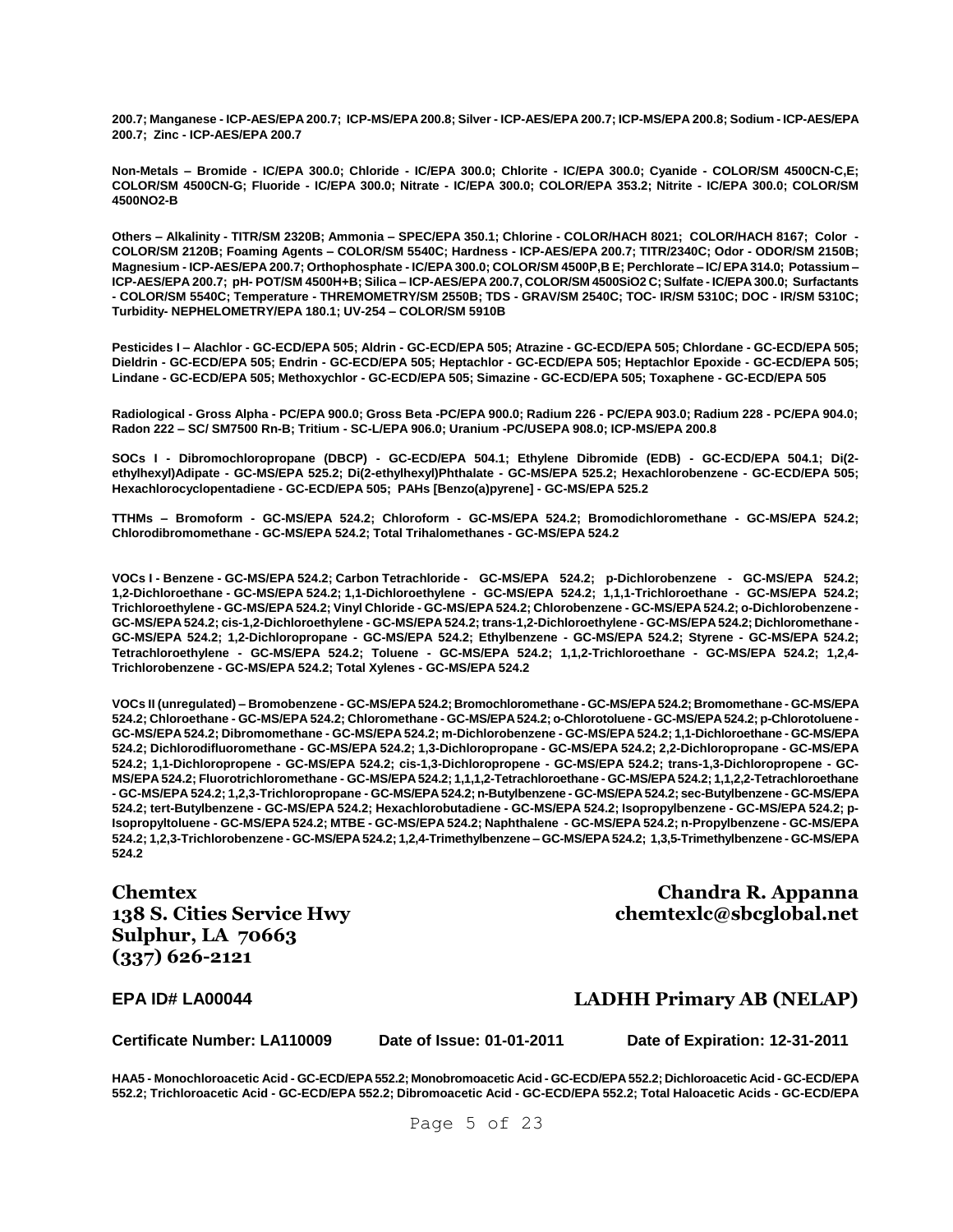**552.2**

**Metals I- Beryllium - ICP-AES/EPA 200.7; Barium - ICP-AES/EPA 200.7; Cadmium - ICP-AES/EPA 200.7; Chromium - ICP-AES/EPA 200.7; Copper - ICP-AES/EPA 200.7; Mercury - CVAA/EPA 245.1; Nickel - ICP-AES/EPA 200.7**

**Metals II – Aluminum - ICP-AES/EPA 200.7; Iron - ICP-AES/EPA 200.7; Manganese - ICP-AES/EPA 200.7; Silver - ICP-AES/EPA 200.7; Zinc - ICP-AES/EPA 200.7**

**Others – DOC - IR/SM 5310B; TOC - IR/SM 5310B; UV254 - COLOR/SM 5910B**

**TTHMs – Bromoform - GC-MS/EPA 524.2; Chloroform - GC-MS/EPA 524.2; Bromodichloromethane - GC-MS/EPA 524.2; Chlorodibromomethane - GC-MS/EPA 524.2; Total Trihalomethanes - GC-MS/EPA 524.2**

**VOCs I – Benzene - GC-MS/EPA 524.2; Carbon Tetrachloride - GC-MS/EPA 524.2; p-Dichlorobenzene - GC-MS/EPA 524.2; 1,2-Dichloroethane - GC-MS/EPA 524.2; 1,1-Dichloroethylene - GC-MS/EPA 524.2; 1,1,1-Trichloroethane - GC-MS/EPA 524.2; Trichloroethylene - GC-MS/EPA 524.2; Vinyl Chloride - GC-MS/EPA 524.2; Chlorobenzene - GC-MS/EPA 524.2; o-Dichlorobenzene - GC-MS/EPA 524.2; cis-1,2-Dichloroethylene - GC-MS/EPA 524.2; trans-1,2-Dichloroethylene – GC/MS/EPA 524.2; Dichloromethane - GC-MS/EPA 524.2; 1,2-Dichloropropane - GC-MS/EPA 524.2; Ethylbenzene - GC-MS/EPA 524.2; Styrene - GC-MS/EPA 524.2; Tetrachloroethylene - GC-MS/EPA 524.2; Toluene - GC-MS/EPA 524.2; 1,1,2-Trichloroethane - GC-MS/EPA 524.2; 1,2,4- Trichlorobenzene - GC-MS/EPA 524.2; Total Xylenes - GC-MS/EPA 524.2**

**City of Fort Worth Water Department Centralized Water & Wastewater Laboratory connie.dunn@fortworthgov.org 2600 SE Loop 820 Fort Worth, TX 76140 (817) 551-6401 Connie Dunn** 

### **EPA ID# # TX00017 LADHH Secondary AB (NELAP)**

**Certificate Number: LA110021 Date of Issue: 01-01-2011 Date of Expiration: 12-31-2011**

**HAA5 - Monochloroacetic Acid - GC-ECD/EPA 552.2; Monobromoacetic Acid - GC-ECD/EPA 552.2; Dichloroacetic Acid - GC-ECD/EPA 552.2; Trichloroacetic Acid - GC-ECD/EPA 552.2; Dibromoacetic Acid - GC-ECD/EPA 552.2; Total Haloacetic Acids - GC-ECD/EPA 552.2**

**Herbicides – Pentachlorophenol – GC-MS/EPA 525.2**

**Metals I - Antimony - ICP-MS/EPA 200.8; Arsenic - ICP-MS/EPA 200.8; Beryllium - ICP-MS/EPA 200.8; Barium - ICP-MS/EPA 200.8; Cadmium - ICP-MS/EPA 200.8; Chromium - ICP-MS/EPA 200.8; Copper - ICP-MS/EPA 200.8; Lead - ICP-MS/EPA 200.8; Mercury - ICP-MS/EPA 200.8; Nickel - ICP-MS/EPA 200.8; Selenium - ICP-MS/EPA 200.8; Thallium - ICP-MS/EPA 200.8**

**Metals II - Aluminum - ICP-MS/EPA 200.8; Manganese - ICP-MS/EPA 200.8; Silver - ICP-MS/EPA 200.8; Zinc - ICP-MS/EPA 200.8**

**Non-Metals - Bromate - IC/EPA 300.1; Bromide - IC/EPA 300.1; Fluoride - IC/EPA 300.0; POT/SM 4500F-C; Nitrate - IC/EPA 300.0; Nitrite - IC/EPA 300.0; COLOR/EPA 353.2**

**OTHERS - Alkalinity -TITR/SM 2320B; Hardness - TITR/SM 2340C; Sulfate - IC/EPA 300.0; COLOR/EPA 375.4; Turbidity - NEPHELOMETRY/SM 2130B**

**Pesticides I – Alachlor - GC-MS/EPA 525.2; Aldrin – GC-MS/EPA 525.2; Atrazine - GC-MS/EPA 525.2; Butachlor - GC-MS/EPA 525.2; Dieldrin - GC-MS/EPA 525.2; Endrin - GC-MS/EPA 525.2; Heptachlor - GC-MS/EPA 525.2; Heptachlor Epoxide - GC-MS/EPA 525.2; Lindane - GC-MS/EPA 525.2; Methoxychlor - GC-MS/EPA 525.2; Metolachlor - GC-MS/EPA 525.2; Metribuzin – EPA 525.2; Propachlor – GC-MS/EPA 525.2; Simazine - GC-MS/EPA 525.2** 

**SOCs I - Di(2-ethylhexyl)Adipate - GC-MS/EPA 525.2; Di(2-ethylhexyl)Phthalate - GC-MS/EPA 525.2; Hexachlorobenzene - GC-MS/EPA 525.2; Hexachlorocyclopentadiene - GC-MS/EPA 525.2; PAHs [Benzo(a)pyrene] - GC-MS/EPA 525.2**

**TTHMs - Bromoform - GC-MS/EPA 524.2; Chloroform - GC-MS/EPA 524.2; Bromodichloromethane - GC-MS/EPA 524.2; Chlorodibromomethane - GC-MS/EPA 524.2; Total Trihalomethanes - GC-MS/EPA 524.2**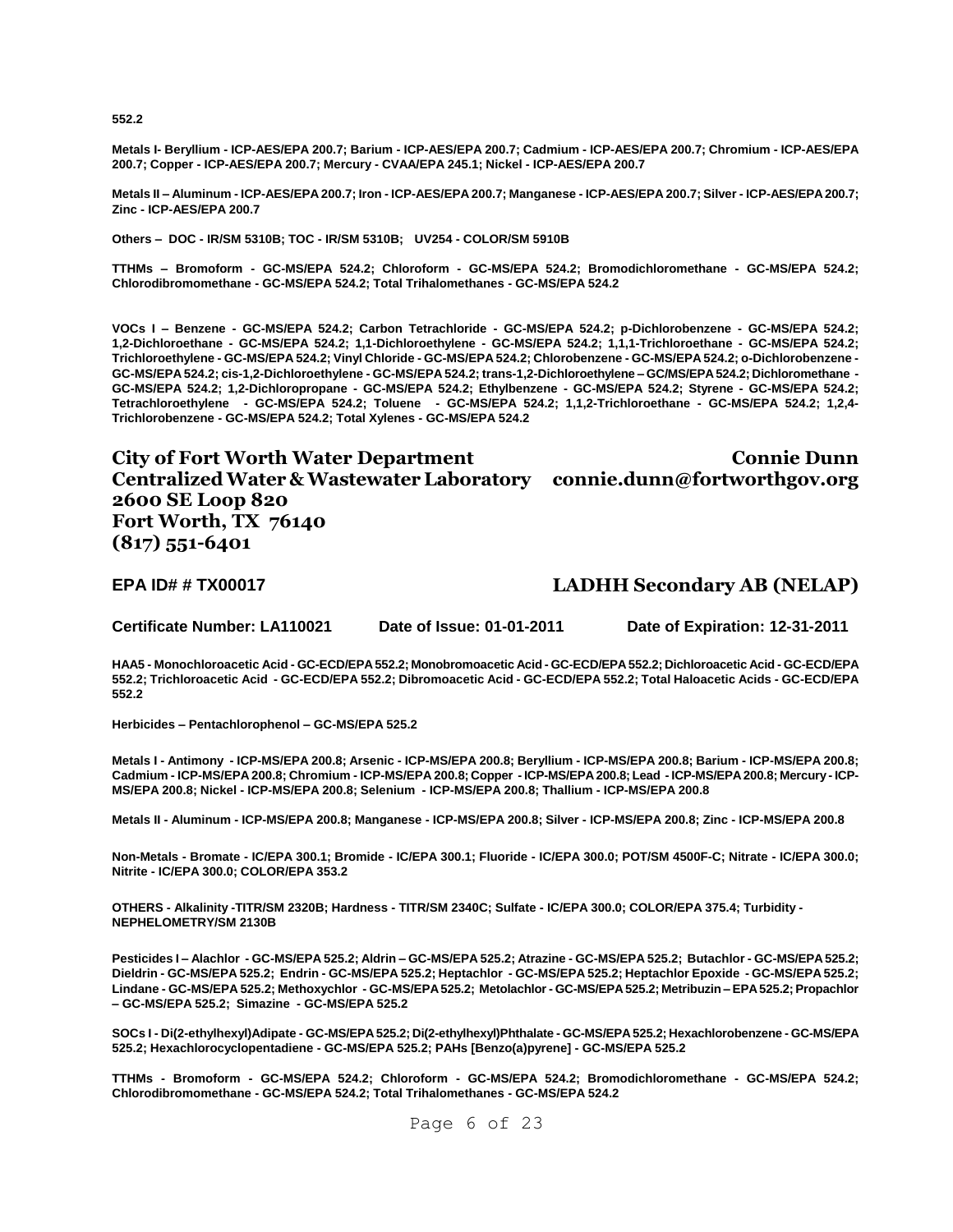**VOCs I – Benzene - GC-MS/EPA 524.2; Carbon Tetrachloride - GC-MS/EPA 524.2; p-Dichlorobenzene - GC-MS/EPA 524.2; 1,2-Dichloroethane - GC-MS/EPA 524.2; 1,1-Dichloroethylene - GC-MS/EPA 524.2; 1,1,1-Trichloroethane - GC-MS/EPA 524.2; Trichloroethylene - GC-MS/EPA 524.2; Vinyl Chloride - GC-MS/EPA 524.2; Chlorobenzene - GC-MS/EPA 524.2; o-Dichlorobenzene - GC-MS/EPA 524.2; cis-1,2-Dichloroethylene - GC-MS/EPA 524.2; trans-1,2-Dichloroethylene - GC-MS/EPA 524.2; Dichloromethane - GC-MS/EPA 524.2; 1,2-Dichloropropane - GC-MS/EPA 524.2; Ethylbenzene - GC-MS/EPA 524.2; Styrene - GC-MS/EPA 524.2; Tetrachloroethylene - GC-MS/EPA 524.2; Toluene - GC-MS/EPA 524.2; 1,1,2-Trichloroethane - GC-MS/EPA 524.2; 1,2,4- Trichlorobenzene - GC-MS/EPA 524.2; Total Xylenes - GC-MS/EPA 524.2**

**VOCs II (unregulated) – Bromobenzene - GC-MS/EPA 524.2; Bromochloromethane - GC-MS/EPA 524.2; Bromomethane - GC-MS/EPA 524.2; Chloroethane - GC-MS/EPA 524.2; Chloromethane - GC-MS/EPA 524.2; o-Chlorotoluene - GC-MS/EPA 524.2; p-Chlorotoluene - GC-MS/EPA 524.2; Dibromomethane - GC-MS/EPA 524.2; m-Dichlorobenzene - GC-MS/EPA 524.2; 1,1-Dichloroethane - GC-MS/EPA 524.2; Dichlorodifluoromethane - GC-MS/EPA 524.2; 1,3-Dichloropropane - GC-MS/EPA 524.2; 2,2-Dichloropropane - GC-MS/EPA 524.2; 1,1-Dichloropropene - GC-MS/EPA 524.2; cis-1,3-Dichloropropene - GC-MS/EPA 524.2; trans-1,3-Dichloropropene - GC-MS/EPA 524.2; Fluorotrichloromethane - GC-MS/EPA 524.2; 1,1,1,2-Tetrachloroethane - GC-MS/EPA 524.2; 1,1,2,2-Tetrachloroethane - GC-MS/EPA 524.2; 1,2,3-Trichloropropane - GC-MS/EPA 524.2; n-Butylbenzene - GC-MS/EPA 524.2; sec-Butylbenzene - GC-MS/EPA 524.2; tert-Butylbenzene - GC-MS/EPA 524.2; Hexachlorobutadiene - GC-MS/EPA 524.2; Isopropylbenzene - GC-MS/EPA 524.2; p-Isopropyltoluene - GC-MS/EPA 524.2; MTBE - GC-MS/EPA 524.2; Naphthalene - GC-MS/EPA 524.2; n-Propylbenzene - GC-MS/EPA 524.2; 1,2,3-Trichlorobenzene - GC-MS/EPA 524.2; 1,2,4-Trimethylbenzene – GC-MS/EPA 524.2; 1,3,5-Trimethylbenzene - GC-MS/EPA 524.2**

**Columbia Analytical Services, Inc. - Houston 19408 Park Row, Suite 320 Houston, TX 77084 (713) 266-1599**

**Lan Le lle@caslab.com**

**Julie Gish** 

**jgish@caslab.com**

**EPA ID# TX01411 LADHH Secondary AB (NELAP)**

**Certificate Number: LA110023 Date of Issue: 01-01-2011 Date of Expiration: 12-31-2011**

**SOCs I - 2, 3, 7, 8-TCDD (Dioxin) - GC-HRMS/EPA 1613**

**Columbia Analytical Services, Inc. 1317 South 13th Avenue Kelso, Washington 98626 (360) 577-7222**

# **EPA ID# WA00035 LADHH Secondary AB (NELAP)**

**Certificate Number: LA110003 Date of Issue: 01-01-2011 Date of Expiration: 12-31-2011**

**HAA5 - Monochloroacetic Acid - GC-ECD/EPA 552.2; Monobromoacetic Acid - GC-ECD/EPA 552.2; Dichloroacetic Acid - GC-ECD/EPA 552.2; Trichloroacetic Acid - GC-ECD/EPA 552.2; Dibromoacetic Acid - GC-ECD/EPA 552.2; Total Haloacetic Acids - GC-ECD/EPA 552..2**

**Herbicides - 2,4 D - GC-ECD/EPA 515.4; 2,4,5-TP (Silvex) - GC-ECD/EPA 515.4; Dalapon - GC-ECD/EPA 515.4; Dinoseb - GC-ECD/EPA 515.4; Pentachlorophenol - GC-ECD/EPA 515.4; Picloram - GC-ECD/EPA 515.4; Dicamba - GC-ECD/EPA 515.4**

**Metals I – Antimony – ICP-MS/EPA 200.8; Arsenic - ICP-MS/EPA 200.8; GFAA/EPA 200.9; Beryllium - ICP-MS/EPA 200.8; Barium - ICP-MS/EPA 200.8; Cadmium - ICP-MS/EPA 200.8; Chromium - ICP-MS/EPA 200.8; Copper - ICP-MS/EPA 200.8; Lead - ICP-MS/EPA 200.8; GFAAS/EPA 200.9; Mercury - CVAA/EPA 245.1; Nickel - ICP-MS/EPA 200.8; Selenium - ICP-MS/EPA 200.8; GFAAS/EPA 200.9; Thallium - ICP-MS/EPA 200.8; GFAAS/EPA 200.9**

**Metals II - Aluminum - ICP-AES/EPA 200.7; ICP-MS/EPA 200.8; Calcium - ICP-AES/EPA 200.7; Iron - ICP-AES/EPA 200.7; Manganese - ICP-AES/EPA 200.7; ICP-MS/EPA 200.8; Silver - ICP-AES/EPA 200.7; ICP-MS/EPA 200.8; Sodium - ICP-AES/EPA 200.7; Zinc - ICP-AES/EPA 200.7; ICP-MS/EPA 200.8**

**Non-Metals – Bromate - IC/EPA 300.1; Bromide - IC/EPA 300.1; Chloride - IC/EPA 300.0; Chlorite - IC/EPA 300.1; Cyanide -**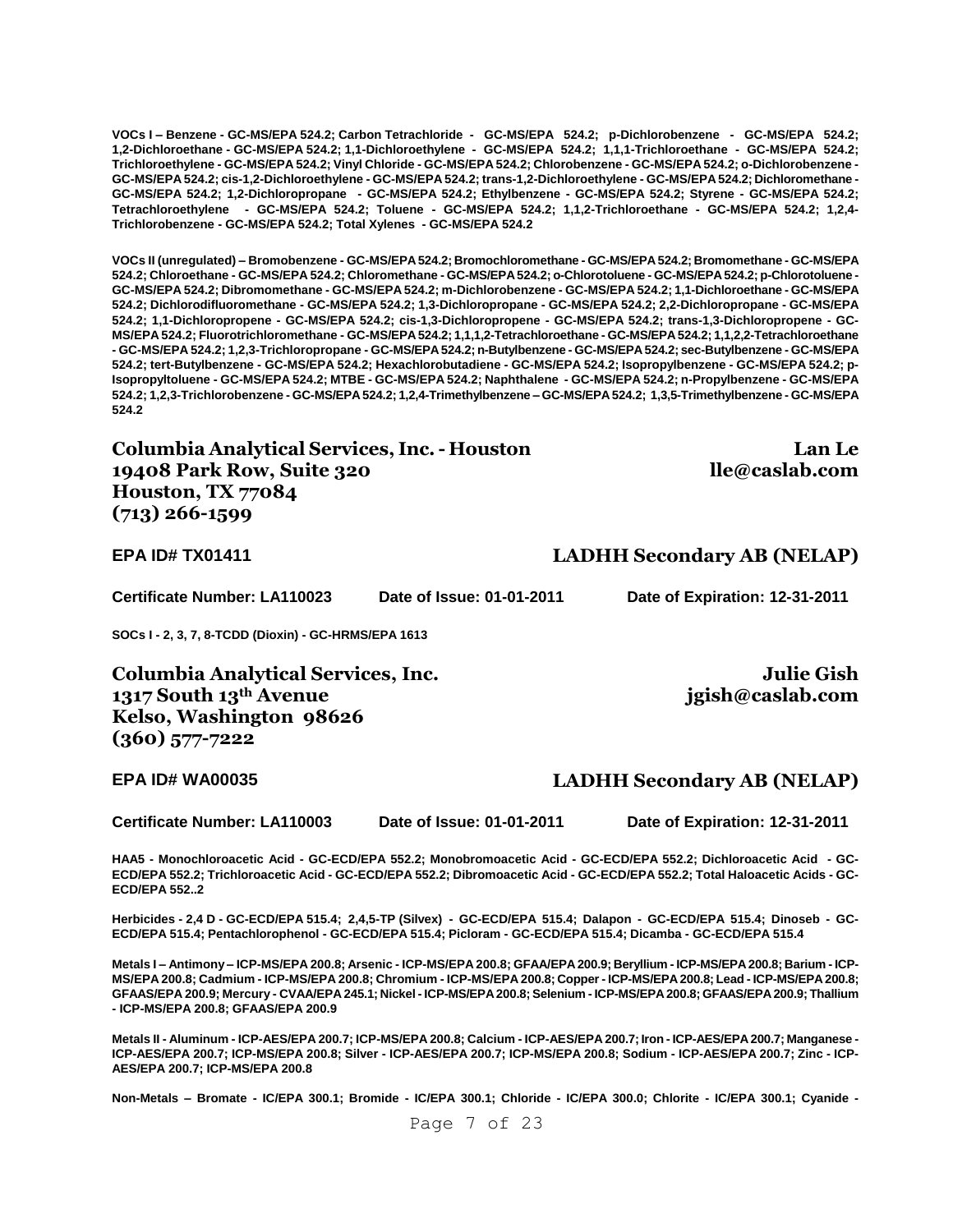**COLOR/EPA 335.4; Fluoride - IC/EPA 300.0; POT/ SM4500F-C; Nitrate - IC/EPA 300.0; Nitrite - IC/EPA 300.0**

**Others – Alkalinity - TITR/SM 2320B; Color - COLOR/SM 2120B; Hardness - ICP-AES/EPA 200.7; Magnesium - ICP-AES/EPA 200.7; Perchlorate - IC/EPA 314.0; Potassium - ICP-AES/EPA 200.7; pH - POT/SM 4500 H+B; Silica - ICP-AES/EPA 200.7; Sulfate - IC/EPA 300.0; TDS - GRAV/SM 2540C; TOC - IR/SM 5310C; Turbidity - NEPHELOMETRY/EPA 180.1**

**Pesticides I – Alachlor - GC-MS/EPA 525.2; Aldrin - GC-ECD/EPA 508.1; Atrazine - GC-MS/EPA 525.2; Butachlor - GC-MS/EPA 525.2; Chlordane - GC-ECD/EPA 508.1; Dieldrin - GC-ECD/EPA 508.1; Endrin - GC-ECD/EPA 508.1; Heptachlor - GC-ECD/EPA 508.1; Heptachlor Epoxide - GC-ECD/EPA 508.1; Lindane - GC-ECD/EPA 508.1; Methoxychlor - GC-ECD/EPA 508.1; Metolachlor - GC-MS/EPA 525.2; Metribuzin - GC-MS/EPA 525.2; Propachlor - GC-MS/EPA 525.2; Simazine - GC-MS/EPA 525.2; Toxaphene - GC-ECD/EPA 508.1**

**Pesticides II - Aldicarb - HPLC-Fluor/EPA 531.1; Aldicarb sulfone - HPLC-Fluor/EPA 531.1; Aldicarb sulfoxide - HPLC-Fluor/EPA 531.1; Carbofuran - HPLC; Fluor/EPA 531.1; Oxamyl (Vydate) - HPLC-Fluor/EPA 531.1; Carbaryl - HPLC-Fluor/EPA 531.1; Methomyl - HPLC-Fluor/EPA 531.1**

**Pesticides III - Diquat - HPLC-UV/EPA 549.2; Endothall - GC-MS/EPA 548.1; Glyphosate - HPLC-UV/EPA 547**

**SOCs I - Dibromochloropropane (DBCP) - GC-ECD/EPA 504.1; Ethylene Dibromide (EDB) - GC-ECD/EPA 504.1; Di(2 ethylhexyl)Adipate - GC-MS/EPA 525.2; Di(2-ethylhexyl)Phthalate - GC-MS/EPA 525.2; Hexachlorobenzene - GC-MS/EPA 525.2; Hexachlorocyclopentadiene - GC-MS/EPA 525.2; PAHs [Benzo(a)pyrene] - GC-MS/EPA 525.2; PCBs - GC-ECD/EPA 508.1**

**TTHMs - Bromoform - GC-MS/EPA 524.2; Chloroform - GC-MS/EPA 524.2; Bromodichloromethane - GC-MS/EPA 524.2; Chlorodibromomethane - GC-MS/EPA 524.2; Total Trihalomethanes - GC-MS/EPA 524.2**

**VOCs I – Benzene - GC-MS/EPA 524.2; Carbon Tetrachloride - GC-MS/EPA 524.2; p-Dichlorobenzene - GC-MS/EPA 524.2; 1,2-Dichloroethane - GC-MS/EPA 524.2; 1,1-Dichloroethylene - GC-MS/EPA 524.2; 1,1,1-Trichloroethane - GC-MS/EPA 524.2; Trichloroethylene - GC-MS/EPA 524.2; Vinyl Chloride - GC-MS/EPA 524.2; Chlorobenzene - GC-MS/EPA 524.2; o-Dichlorobenzene - GC-MS/EPA 524.2; cis-1,2-Dichloroethylene -GC-MS/EPA 524.2; trans-1,2-Dichloroethylene - GC-MS/EPA 524.2; Dichloromethane - GC-MS/EPA 524.2; 1,2-Dichloropropane - GC-MS/EPA 524.2; Ethylbenzene - GC-MS/EPA 524.2; Styrene - GC-MS/EPA 524.2; Tetrachloroethylene - GC-MS/EPA 524.2; Toluene - GC-MS/EPA 524.2; 1,1,2-Trichloroethane - GC-MS/EPA 524.2; 1,2,4- Trichlorobenzene - GC-MS/EPA 524.2; Total Xylenes - GC-MS/EPA 524.2**

**VOCs II (unregulated) – Bromobenzene - GC-MS/EPA 524.2; Bromochloromethane - GC-MS/EPA 524.2; Bromomethane - GC-MS/EPA 524.2; Chloroethane - GC-MS/EPA 524.2; Chloromethane - GC-MS/EPA 524.2; o-Chlorotoluene - GC-MS/EPA 524.2; p-Chlorotoluene - GC-MS/EPA 524.2; Dibromomethane - GC-MS/EPA 524.2; m-Dichlorobenzene - GC-MS/EPA 524.2; 1,1-Dichloroethane - GC-MS/EPA 524.2; Dichlorodifluoromethane - GC-MS/EPA 524.2; 1,3-Dichloropropane - GC-MS/EPA 524.2; 2,2-Dichloropropane - GC-MS/EPA 524.2; 1,1-Dichloropropene - GC-MS/EPA 524.2; cis-1,3-Dichloropropene - GC-MS/EPA 524.2; trans-1,3-Dichloropropene - GC-MS/EPA 524.2; Fluorotrichloromethane - GC-MS/EPA 524.2; 1,1,1,2-Tetrachloroethane - GC-MS/EPA 524.2; 1,1,2,2-Tetrachloroethane - GC-MS/EPA 524.2; 1,2,3-Trichloropropane - GC-MS/EPA 524.2; n-Butylbenzene - GC-MS/EPA 524.2; sec-Butylbenzene - GC-MS/EPA 524.2; tert-Butylbenzene - GC-MS/EPA 524.2; Hexachlorobutadiene - GC-MS/EPA 524.2; Isopropylbenzene - GC-MS/EPA 524.2; p-Isopropyltoluene - GC-MS/EPA 524.2; MTBE - GC-MS/EPA 524.2; Naphthalene - GC-MS/EPA 524.2; n-Propylbenzene - GC-MS/EPA 524.2; 1,2,3-Trichlorobenzene - GC-MS/EPA 524.2; 1,2,4-Trimethylbenzene - GC-MS/EPA 524.2; 1,3,5-Trimethylbenzene - GC-MS/EPA 524.2**

**Curtis Environmental Services, Inc. 185 Belle Terre Blvd, Suite D LaPlace, LA 70068 (985) 653-0000**

**Ginger Curtis ginger.curtis@curtislab.com**

#### **EPA ID# LA00955 LADHH (NON NELAP)**

**Certificate Number: LA110008 Date of Issue: 01-01-2011 Date of Expiration: 12-31-2011**

**Non-Metals – Chlorite – IC/EPA 300.1 (interim certification)**

**Others - Alkalinity - TITR/SM 2320B; Chlorine - COLOR/SM18-4500Cl-G; DOC - IR/SM18-5310B; TOC - IR/SM18-5310B; Turbidity - NEPHELOMETRY/SM18-2130B**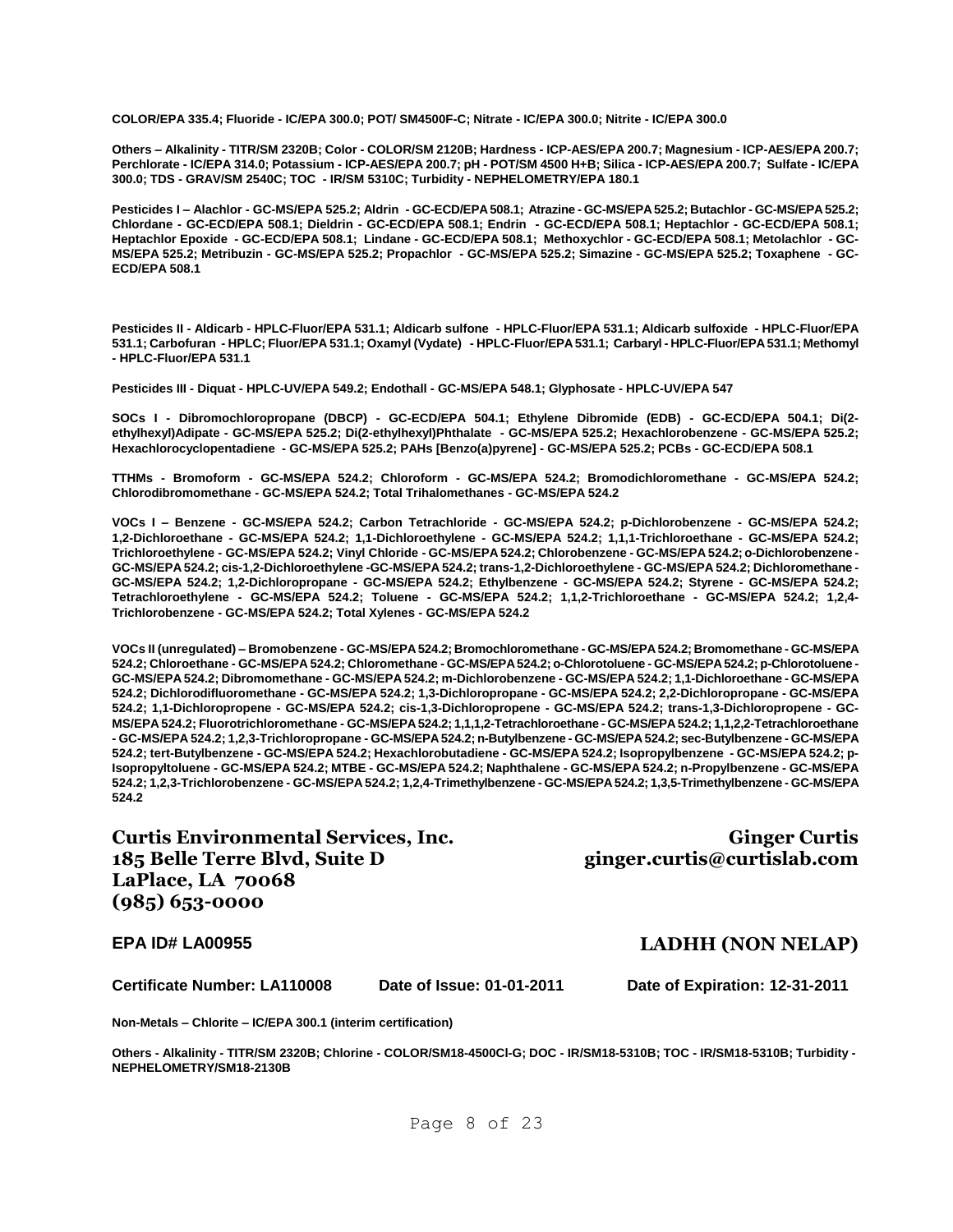**EMSL Analytical, Inc. 200 Route 130 North Cinnaminson, NJ 08077 (800) 220-3675**

**Steve Siegel ssiegel@emsl.com**

#### **EPA ID# NJ00337 LADHH Secondary AB (NELAP)**

**Certificate Number: LA110011 Date of Issue: 01-01-2011 Date of Expiration: 12-31-2011**

**Non-Metals – Asbestos - TEM/EPA 100.1, TEM/EPA 100.2**

**Entek Environmental Laboratories, Inc. 14285 Airline Highway Baton Rouge, LA 70817 (225) 752-2900**

**Juliette D. Schwaller juliette.entek@gmail.com**

#### **EPA ID# LA00029 LADHH (NON-NELAP)**

**Certificate Number: LA110027 Date of Issue: 02-17-2011 Date of Expiration: 12-31-2011**

**HAA5 - Monochloroacetic Acid - GC-ECD/EPA 552.2 (Provisional); Dichloroacetic Acid - GC-ECD/EPA 552.2 (Provisional); Trichloroacetic Acid - GC-ECD/EPA 552.2 (Provisional); Dibromoacetic Acid - GC-ECD/EPA 552.2 (Provisional); Total Haloacetic Acids - GC-ECD/EPA 552.2 (Provisional)**

**Metals I – Antimony - GFAAS/SM 3113B; Arsenic - GFAAS/SM 3113B; Barium - ICP-AES/EPA 200.7; Beryllium - ICP-AES/EPA 200.7; Cadmium - ICP-AES/EPA 200.7; Chromium - ICP-AES/EPA 200.7; Copper - ICP-AES/EPA 200.7; Lead - GFAAS/SM 3113B; Mercury-CVAA/EPA 245.1; Nickel - ICP-AES/EPA 200.7; Selenium - GFAAS/SM 3113B; Thallium - GFAAS/EPA 200.9**

**Metals II – Aluminum - ICP-AES/EPA 200.7; Calcium - FAAS/SM 3111B; Iron - ICP-AES/EPA 200.7; Manganese - ICP-AES/EPA 200.7; Silver - FAAS/SM 3111B; Sodium - FAAS/SM 3111B; Zinc - ICP-AES/EPA 200.7**

**Non-Metals – Chloride - IC/EPA 300.0; TITR/SM 18th 4500 Cl-B; Cyanide - COLOR/EPA 335.2; COLOR/SM 18th 4500-CN-D,E; Fluoride - IC/EPA 300.0; POT/SM 18th 4500F-C; Nitrate - IC/EPA 300.0; Nitrite - IC/EPA 300.**

**Others - Alkalinity - TITR/SM 2320B; Chlorine - TITR/SM 18th 4500Cl-B; Color - COLOR/SM 18th 2120B; Foaming Agents - COLOR/SM 18th 5540C; Hardness - ---/SM 18th 2340B; Odor - ODOR/SM 18th 2150B; Boron - ICP-AES/EPA 200.7; Magnesium - FAAS/SM 3111B; Orthophosphate - COLOR/EPA 365.2; SM 18th 4500-P-E (Provisional); Potassium - FAAS/SM 3111B (Provisional); pH - POT/EPA 150.1; SM 18th 4500H-B; Sulfate - IC/EPA 300.0; TDS - GRAV/EPA 160.1; SM 18th 2540C; Turbidity - NEPHELOMETRY/EPA 180.1; SM 18th 2130D**

**TTHMs – Bromoform - GC-MS/EPA 524.2; Chloroform - GC-MS/EPA 524.2; Bromodichloromethane - GC-MS/EPA 524.2; Chlorodibromomethane - GC-MS/EPA 524.2; Total Trihalomethanes - GC-MS/EPA 524.2**

**VOCs I – Benzene - GC-MS/EPA 524.2; Carbon Tetrachloride - GC-MS/EPA 524.2; p-Dichlorobenzene - GC-MS/EPA 524.2; 1,2-Dichloroethane - GC-MS/EPA 524.2; 1,1-Dichloroethylene - GC-MS/EPA 524.2; 1,1,1-Trichloroethane - GC-MS/EPA 524.2; Trichloroethylene - GC-MS/EPA 524.2; Vinyl Chloride - GC-MS/EPA 524.2; Chlorobenzene - GC-MS/EPA 524.2; o-Dichlorobenzene - GC-MS/EPA 524.2; cis-1,2-Dichloroethylene - GC-MS/EPA 524.2; trans-1,2-Dichloroethylene – GC/MS/EPA 524.2; Dichloromethane - GC-MS/EPA 524.2; 1,2-Dichloropropane - GC-MS/EPA 524.2; Ethylbenzene - GC-MS/EPA 524.2; Styrene - GC-MS/EPA 524.2; Tetrachloroethylene - GC-MS/EPA 524.2; Toluene - GC-MS/EPA 524.2; 1,1,2-Trichloroethane - GC-MS/EPA 524.2; 1,2,4- Trichlorobenzene - GC-MS/EPA 524.2; Total Xylenes - GC-MS/EPA 524.2**

**VOCs II (unregulated) – Bromobenzene - GC-MS/EPA 524.2; Bromochloromethane - GC-MS/EPA 524.2; Bromomethane - GC-MS/EPA 524.2; Chloroethane - GC-MS/EPA 524.2; Chloromethane - GC-MS/EPA 524.2; o-Chlorotoluene - GC-MS/EPA 524.2; p-Chlorotoluene - GC-MS/EPA 524.2; Dibromomethane - GC-MS/EPA 524.2; m-Dichlorobenzene - GC-MS/EPA 524.2; 1,1-Dichloroethane - GC-MS/EPA 524.2; Dichlorodifluoromethane - GC-MS/EPA 524.2; 1,3-Dichloropropane - GC-MS/EPA 524.2; 2,2-Dichloropropane - GC-MS/EPA** 

Page 9 of 23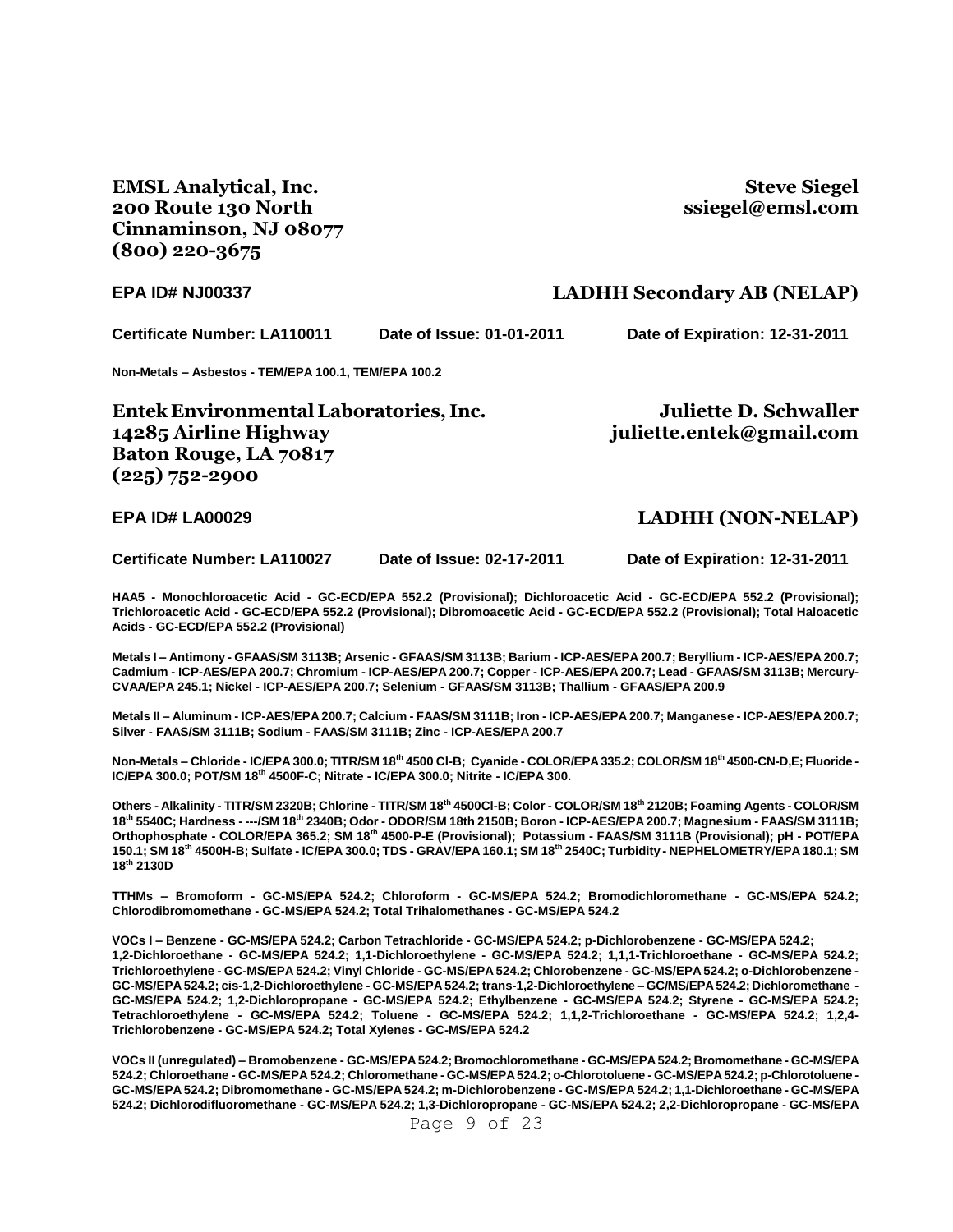**524.2; 1,1-Dichloropropene - GC-MS/EPA 524.2; cis-1,3-Dichloropropene - GC-MS/EPA 524.2; trans-1,3-Dichloropropene - GC-MS/EPA 524.2; Fluorotrichloromethane - GC-MS/EPA 524.2; 1,1,1,2-Tetrachloroethane - GC-MS/EPA 524.2; 1,1,2,2-Tetrachloroethane - GC-MS/EPA 524.2; 1,2,3-Trichloropropane - GC-MS/EPA 524.2; n-Butylbenzene - GC-MS/EPA 524.2; sec-Butylbenzene - GC-MS/EPA 524.2; tert-Butylbenzene - GC-MS/EPA 524.2; Hexachlorobutadiene - GC-MS/EPA 524.2; Isopropylbenzene - GC-MS/EPA 524.2; p-Isopropyltoluene - GC-MS/EPA 524.2; MTBE- GC-MS/EPA 524.2; Napthalene - GC-MS/EPA 524.2; n-Propylbenzene - GC-MS/EPA 524.2; 1,2,3-Trichlorobenzene - GC-MS/EPA 524.2; 1,2,4-Trimethylbenzene – GC-MS/EPA 524.2; 1,3,5-Trimethylbenzene - GC-MS/EPA 524.2**

**GEL Laboratories, LLC 2040 Savage Rd Charleston, SC 29407 (843) 556-8171**

**Nancy Matttern nancy.mattern@gel.com**

#### **EPA ID# SC00012 LADHH Secondary AB (NELAP)**

**Certificate Number: LA110006 Date of Issue: 01-01-2011 Date of Expiration: 12-31-2011**

**HAA5 - Monochloroacetic Acid - GC-ECD/EPA 552.2; Monobromoacetic Acid - GC-ECD/EPA 552.2; Dichloroacetic Acid - GC-ECD/EPA 552.2; Trichloroacetic Acid - GC-ECD/EPA 552.2; Dibromoacetic Acid - GC-ECD/EPA 552.2; Total Haloacetic Acids - GC-ECD/EPA 552.2**

**Metals I – Antimony-ICP-MS/EPA 200.8; Arsenic - ICP-MS/EPA 200.8; Beryllium - ICP-AES/EPA 200.7; ICP-MS/EPA 200.8; Barium - ICP-AES/EPA 200.7; ICP-MS/EPA 200.8; Cadmium - ICP-AES/EPA 200.7; ICP-MS/EPA 200.8; Chromium - ICP-AES/EPA 200.7; ICP-MS/EPA 200.8; Copper - ICP-AES/EPA 200.7; ICP-MS/EPA 200.8; Lead - ICP-MS/ EPA 200.8; Mercury - CVAA/EPA 245.1; Nickel - ICP-AES/EPA 200.7; ICP-MS/EPA 200.8; Selenium - ICP-MS/EPA 200.8; Thallium - ICP-MS/EPA 200.8**

**Metals II - Aluminum - ICP-AES/EPA 200.7; ICP-MS/EPA 200.8; Calcium - ICP-AES/EPA 200.7; Iron - ICP-AES/EPA 200.7; Manganese - ICP-AES/EPA 200.7; ICP-MS/EPA 200.8; Silver - ICP-AES/EPA 200.7; ICP-MS/EPA 200.8; Sodium - ICP-AES/EPA 200.7; Zinc - ICP-AES/EPA 200.7; ICP-MS/EPA 200.8;**

**Non-Metals – Bromide - IC/EPA 300.0; Chloride - IC/EPA 300.0; Fluoride - IC/EPA 300.0; Nitrate - IC/EPA 300.0; Nitrite - IC/EPA 300.0**

**Others – Alkalinity - TITR/SM 2320B; Color - COLOR/EPA 110.2; Orthophosphate – IC/EPA 300.0; Perchlorate - IC/EPA 314.0; EPA 6850; pH - POT/EPA 150.1; Silica - ICP-AES/EPA 200.7; Sulfate - IC/EPA 300.0; TDS - GRAV/EPA 160.1**

**SOCs I – Dibromochloropropane (DBCP) - GC-ECD/EPA 504.1;Ethylene Dibromide (EDB) - GC-ECD/EPA 504.1**

**TTHMs – Bromoform - GC-MS/EPA 524.2; Chloroform - GC-MS/EPA 524.2; Bromodichloromethane - GC-MS/EPA 524.2; Chlorodibromomethane - GC-MS/EPA 524.2; Total Trihalomethanes - GC-MS/EPA 524.2**

**VOCs I – Benzene - GC-MS/EPA 524.2; Carbon Tetrachloride - GC-MS/EPA 524.2; p-Dichlorobenzene - GC-MS/EPA 524.2; 1,2-Dichloroethane - GC-MS/EPA 524.2; 1,1-Dichloroethylene - GC-MS/EPA 524.2; 1,1,1-Trichloroethane - GC-MS/EPA 524.2; Trichloroethylene - GC-MS/EPA 524.2; Vinyl Chloride - GC-MS/EPA 524.2; Chlorobenzene - GC-MS/EPA 524.2; o-Dichlorobenzene - GC-MS/EPA 524.2; cis-1,2-Dichloroethylene -GC-MS/EPA 524.2; trans-1,2-Dichloroethylene - GC-MS/EPA 524.2; Dichloromethane - GC-MS/EPA 524.2; 1,2-Dichloropropane - GC-MS/EPA 524.2; Ethylbenzene - GC-MS/EPA 524.2; Styrene - GC-MS/EPA 524.2; Tetrachloroethylene - GC-MS/EPA 524.2; Toluene - GC-MS/EPA 524.2; 1,1,2-Trichloroethane - GC-MS/EPA 524.2; 1,2,4- Trichlorobenzene - GC-MS/EPA 524.2; Total Xylenes - GC-MS/EPA 524.2**

**VOCs II (unregulated) – Bromobenzene - GC-MS/EPA 524.2; Bromochloromethane - GC-MS/EPA 524.2; Bromomethane - GC-MS/EPA 524.2; Chloroethane - GC-MS/EPA 524.2; Chloromethane - GC-MS/EPA 524.2; o-Chlorotoluene - GC-MS/EPA 524.2; p-Chlorotoluene - GC-MS/EPA 524.2; Dibromomethane - GC-MS/EPA 524.2; m-Dichlorobenzene - GC-MS/EPA 524.2; 1,1-Dichloroethane - GC-MS/EPA 524.2; Dichlorodifluoromethane - GC-MS/EPA 524.2; 1,3-Dichloropropane - GC-MS/EPA 524.2; 2,2-Dichloropropane - GC-MS/EPA 524.2; 1,1-Dichloropropene - GC-MS/EPA 524.2; cis-1,3-Dichloropropene - GC-MS/EPA 524.2; trans-1,3-Dichloropropene - GC-MS/EPA 524.2; Fluorotrichloromethane - GC-MS/EPA 524.2; 1,1,1,2-Tetrachloroethane - GC-MS/EPA 524.2; 1,1,2,2-Tetrachloroethane - GC-MS/EPA 524.2; 1,2,3-Trichloropropane - GC-MS/EPA 524.2; n-Butylbenzene - GC-MS/EPA 524.2; sec-Butylbenzene - GC-MS/EPA 524.2; tert-Butylbenzene - GC-MS/EPA 524.2; Hexachlorobutadiene - GC-MS/EPA 524.2; Isopropylbenzene - GC-MS/EPA 524.2; p-Isopropyltoluene - GC-MS/EPA 524.2; MTBE - GC-MS/EPA 524.2; Naphthalene - GC-MS/EPA 524.2; n-Propylbenzene - GC-MS/EPA 524.2; 1,2,3-Trichlorobenzene - GC-MS/EPA 524.2; 1,2,4-Trimethylbenzene - GC-MS/EPA 524.2; 1,3,5-Trimethylbenzene - GC-MS/EPA 524.2**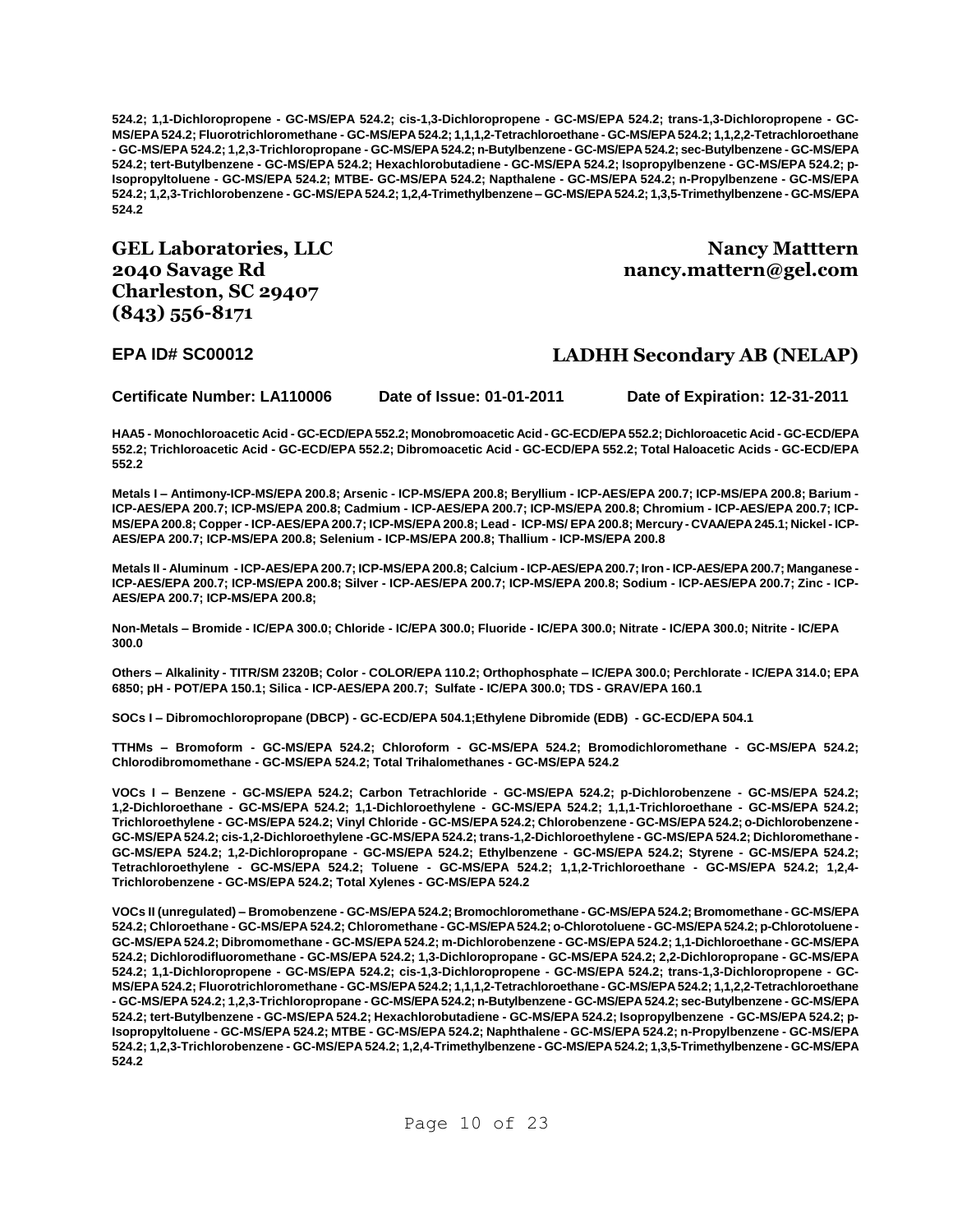### **Hoffman Analytic Services, Inc. dba Alloway 1776 Marion-Waldo Road Marion, OH 43302 (740) 389-5991**

**Marcy D. Bolek marcy@alloway.com**

#### **EPA ID# OH00014 LADHH Secondary AB (NELAP)**

**Certificate Number: LA110005 Date of Issue: 01-01-2011 Date of Expiration: 12-31-2011**

**HAA5 - Monochloroacetic Acid - GC-ECD/EPA 552.2; Monobromoacetic Acid - GC-ECD/EPA 552.2; Dichloroacetic Acid - GC-ECD/EPA 552.2; Trichloroacetic Acid - GC-ECD/EPA 552.2; Dibromoacetic Acid - GC-ECD/EPA 552.2; Total Haloacetic Acids - GC-ECD/EPA 552.2**

**Herbicides - 2,4 D - GC-ECD/EPA 515.1; 2,4,5-TP (Silvex) - GC-ECD/EPA 515.1; Dalapon - GC-ECD/EPA 515.1; Dinoseb - GC-ECD/EPA 515.1; Pentachlorophenol - GC-ECD/EPA 515.1; Picloram - GC-ECD/EPA 515.1; Dicamba - GC-ECD/EPA 515.1**

**Metals I – Antimony -ICP-MS/EPA 200.8; Arsenic - ICP-MS/EPA 200.8; Beryllium - ICP-MS/EPA 200.8; Barium - ICP-AES/EPA 200.7; ICP-MS/EPA 200.8; Cadmium - ICP-MS/EPA 200.8; Chromium - ICP-AES/EPA 200.7; ICP-MS/EPA 200.8; Copper - ICP-AES/EPA 200.7; ICP-MS/EPA 200.8; Lead - ICP-MS/EPA 200.8; Mercury - CVAAS/EPA 245.1; CVAAS/EPA 245.2; Nickel - ICP-AES/EPA 200.7; ICP-MS/EPA 200.8; Selenium - ICP-MS/EPA 200.8; Thallium - ICP-MS/EPA 200.8**

**Metals II – Aluminum – ICP-AES/EPA 200.7; Calcium - ICP-AES/EPA 200.7; Iron - ICP-AES/EPA 200.7; Manganese - ICP-AES/EPA 200.7; Sodium - ICP-AES/EPA 200.7; Zinc - ICP-AES/EPA 200.7**

**Non-Metals – Chlorate - IC/EPA 300.0; Chloride - IC/EPA 300.0; Chlorite - IC/EPA 300.0; Cyanide - COLOR/EPA 335.4; Fluoride - POT/SM 4500F-C; Nitrate - COLOR/EPA 353.2; COLOR/SM 4500-NO<sup>3</sup> F; Nitrite - COLOR/EPA 353.2**

**Others - Alkalinity - TITR/SM 2320B; Color – COLOR/SM 2120B; DOC – IR/SM 5130B; Hardness - ICP-AES/EPA 200.7; SM 3120B; pH - POT/EPA 150.1; Sulfate - IC/EPA 300.0; TDS - GRAV/SM 2540C; TOC – IR/SM 5310B; UV254 – COLOR/SM 5910B**

**Pesticides I - Alachlor - GC-MS/EPA 525.2; Aldrin - GC-ECD/EPA 508; Atrazine - GC-MS/EPA 525.2; Butachlor - GC-MS/EPA 525.2; Chlordane - GC-ECD/EPA 508; Dieldrin - GC-ECD/EPA 508; Endrin - GC-ECD/EPA 508; Heptachlor - GC-ECD/EPA 508; Heptachlor Epoxide - GC-ECD/EPA 508; Lindane - GC-ECD/EPA 508; Methoxychlor - GC-ECD/EPA 508; Metolachlor - GC-MS/EPA 525.2; Metribuzin - GC-MS/EPA 525.2; Propachlor - GC-ECD/EPA 508; GC-MS/EPA 525.2; Simazine - GC-MS/EPA 525.2; Toxaphene - GC-ECD/EPA 508**

**Pesticides II - Aldicarb - HPLC-FLUOR/EPA 531.2; Aldicarb sulfone - HPLC-FLUOR/EPA 531.2; Aldicarb sulfoxide - HPLC-FLUOR/EPA 531.2; Carbofuran - HPLC-FLUOR/EPA 531.2; Oxamyl (Vydate) - HPLC-FLUOR/EPA 531.2; 3-Hydroxycarbofuran - HPLC-FLUOR/EPA 531.2; Carbaryl - HPLC-FLUOR/EPA 531.2; Methomyl - HPLC-FLUOR/EPA 531.2**

**Pesticides III – Diquat - HPLC-UV/EPA 549.2; Endothall - GC-MS/EPA 548.1; Glyphosate - HPLC-UV/EPA 547**

**SOCs I - Dibromochloropropane (DBCP) - GC-ECD/EPA 504.1; Ethylene Dibromide (EDB) - GC-ECD/EPA 504.1; Di(2 ethylhexyl)Adipate - GC-MS/EPA 525.2; Di(2-ethylhexyl)Phthalate - GC-MS/EPA 525.2; Hexachlorobenzene - GC-ECD/EPA 508; GC-MS/EPA 525.2; Hexachlorocyclopentadiene - GC-ECD/EPA 508; GC-MS/EPA 525.2; PAHs [Benzo(a)pyrene] - GC-MS/EPA 525.2**

**TTHMs - Bromoform - GC-MS/EPA 524.2; Chloroform - GC-MS/EPA 524.2; Bromodichloromethane - GC-MS/EPA 524.2; Chlorodibromomethane - GC-MS/EPA 524.2; Total Trihalomethanes - GC-MS/EPA 524**

**VOCs I – Benzene - GC-MS/EPA 524.2; Carbon Tetrachloride - GC-MS/EPA 524.2; p-Dichlorobenzene- GC-MS/EPA 524.2; 1,2-Dichloroethane - GC-MS/EPA 524.2; 1,1-Dichloroethylene - GC-MS/EPA 524.2; 1,1,1-Trichloroethane - GC-MS/EPA 524.2; Trichloroethylene - GC-MS/EPA 524.2; Vinyl Chloride - GC-MS/EPA 524.2; Chlorobenzene - GC-MS/EPA 524.2; o-Dichlorobenzene - GC-MS/EPA 524.2; cis-1,2-Dichloroethylene - GC-MS/EPA 524.2; ; trans-1,2-Dichloroethylene - GC-MS/EPA 524.2; Dichloromethane - GC-MS/EPA 524.2; 1,2-Dichloropropane - GC-MS/EPA 524.2; Ethylbenzene - GC-MS/EPA 524.2; Styrene - GC-MS/EPA 524.2; Tetrachloroethylene - GC-MS/EPA 524.2; Toluene - GC-MS/EPA 524.2; 1,1,2-Trichloroethane - GC-MS/EPA 524.2; 1,2,4- Trichlorobenzene - GC-MS/EPA 524.2; Total Xylenes - GC-MS/EPA 524.2**

Page 11 of 23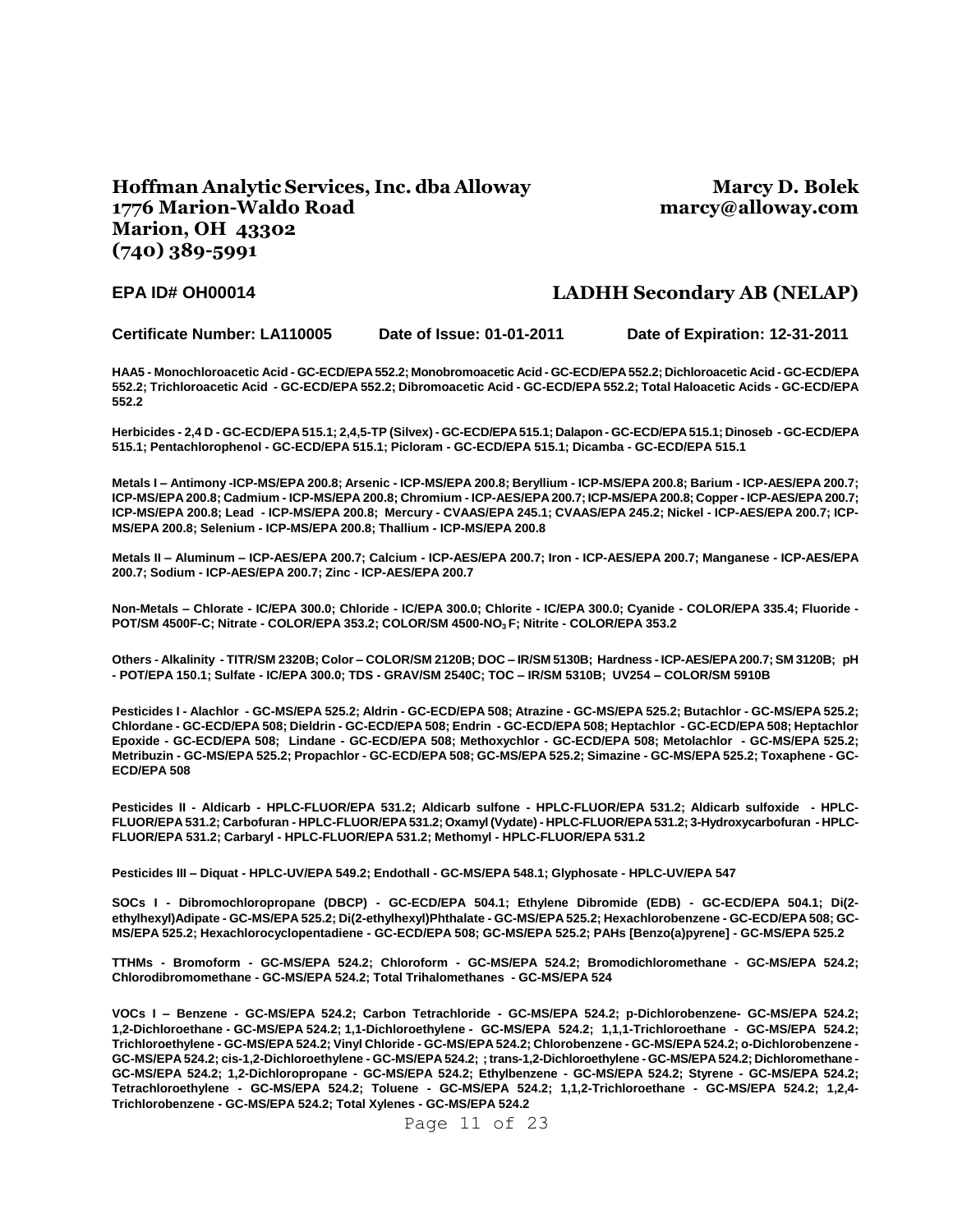**VOCs II (unregulated) – Bromobenzene - GC-MS/EPA 524.2; Bromochloromethane - GC-MS/EPA 524.2; Bromomethane - GC-MS/EPA 524.2; Chloroethane - GC-MS/EPA 524.2; Chloromethane - GC-MS/EPA 524.2; o-Chlorotoluene -GC-MS/EPA 524.2; p-Chlorotoluene - GC-MS/EPA 524.2; Dibromomethane - GC-MS/EPA 524.2; m-Dichlorobenzene - GC-MS/EPA 524.2; 1,1-Dichloroethane - GC-MS/EPA 524.2; Dichlorodifluoromethane - GC-MS/EPA 524.2; 1,3-Dichloropropane - GC-MS/EPA 524.2; 2,2-Dichloropropane - GC-MS/EPA 524.2; 1,1-Dichloropropene - GC-MS/EPA 524.2; cis-1,3-Dichloropropene - GC-MS/EPA 524.2; trans-1,3-Dichloropropene - GC-MS/EPA 524.2; Fluorotrichloromethane - GC-MS/EPA524.2; 1,1,1,2-Tetrachloroethane - GC-MS/EPA 524.2; 1,1,2,2-Tetrachloroethane - GC-MS/EPA 524.2; 1,2,3-Trichloropropane - GC-MS/EPA 524.2; n-Butylbenzene - GC-MS/EPA 524.2; sec-Butylbenzene - GC-MS/EPA 524.2; tert-Butylbenzene - GC-MS/EPA 524.2; Hexachlorobutadiene - GC-MS/EPA 524.2; Isopropylbenzene - GC-MS/EPA 524.2; p-Isopropyltoluene - GC-MS/EPA 524.2; MTBE - GC-MS/EPA 524.2; n-Propylbenzene - GC-MS/EPA 524.2; 1,2,3-Trichlorobenzene - GC-MS/EPA 524.2; 1,2,4-Trimethylbenzene -GC-MS/EPA 524.2; 1,3,5-Trimethylbenzene - GC-MS/EPA 524.2**

**Jefferson Parish Water Quality Laboratory 3600 Jefferson Hwy. Bldg E. Jefferson, LA 70121 (504) 838-4300**

**EPA ID# LA00002 LADHH (NON-NELAP)**

**Certificate Number: LA110012 Date of Issue: 01-01-2011 Date of Expiration: 12-31-2011**

**smaffei@jeffparish.net**

**Sal Maffei** 

**HAA5 - Monochloroacetic Acid - GC-ECD/EPA 552.2; Monobromoacetic Acid - GC-ECD/EPA 552.2; Dichloroacetic Acid - GC-ECD/EPA 552.2; Trichloroacetic Acid - GC-ECD/EPA 552.2; Dibromoacetic Acid - GC-ECD/EPA 552.2; Total Haloacetic Acids - GC-ECD/EPA 552.2**

**Metals I –Antimony – GFAA/SM3113B; Arsenic - GFAA/SM3113B; Beryllium - ICP-AES/EPA 200.7; Barium - ICP-AES/EPA 200.7; Cadmium - ICP-AES/EPA 200.7; Chromium - ICP-AES/EPA 200.7; Copper - ICP-AES/EPA 200.7; Lead - GFAA/ SM3113B; Mercury – CVAA/EPA 245.1; Nickel - ICP-AES/EPA 200.7; Selenium - GFAA/ SM3113B; Thallium - GFAA/EPA 200.9**

**Metals II – Aluminum - ICP-AES/EPA 200.7; Iron - ICP-AES/EPA 200.7; Manganese - ICP-AES/EPA 200.7; Silver - ICP-AES/EPA 200.7; Zinc - ICP-AES/EPA 200.7**

**Non-Metals - Nitrate - IC/EPA 300.0; Nitrite - IC/EPA 300.0**

**Others –TOC - IR/SM 5310C; DOC - IR/SM 5310C; UV254 - COLOR/SM 5910B**

**Pesticides I – Alachlor - GC-ECD/EPA 505; Atrazine - GC-ECD/EPA 505; Simazine - GC-ECD/EPA 505**

**TTHMs - Bromoform - GC-PID+EC/EPA 502.2; Chloroform - GC-PID+EC/EPA 502.2; Bromodichloromethane - GC-PID+EC/EPA 502.2; Chlorodibromomethane - GC-PID+EC/EPA 502.2; Total Trihalomethanes - GC-PID+EC/EPA 502.2**

**MWH Laboratories, A Division of MWH Americas, Inc. 750 Royal Oaks Drive, Suite 100 Monrovia, CA 91016 (626) 386-1100**

**Alma Capati alma.capati@mwhglobal.com**

### **EPA ID# CA00006 LADHH Secondary AB (NELAP)**

**Certificate Number: LA110022 Date of Issue: 01-01-2011 Date of Expiration: 12-31-2011**

**HAA5 - Monobromoacetic Acid - GC-ECD/SM 6251B; GC-ECD/EPA 552.3; Monochloroacetic Acid - GC-ECD/SM 6251B; GC-ECD/EPA 552.3; Dibromoacetic Acid - GC-ECD/SM 6251B; GC-ECD/EPA 552.3; Dichloroacetic Acid - GC-ECD/SM 6251B; GC-ECD/EPA 552.3; Trichloroacetic Acid - GC-ECD/SM 6251B; GC-ECD/EPA 552.3; Total Haloacetic Acids - GC-ECD/SM 6251B; GC-ECD/EPA 552.3**

**Herbicides - 2,4 D - GC-ECD/EPA 515.4; Dalapon - GC-ECD/EPA 515.4; GC-ECD/EPA 552.3; Dicamba - GC-ECD/EPA 515.4; Dinoseb - GC-ECD/EPA 515.4; Pentachlorophenol - GC-ECD/EPA 515.4; GC-MS/EPA 525.2; Picloram - GC-ECD/EPA 515.4; 2,4,5-TP (Silvex) - GC-ECD/EPA 515.4**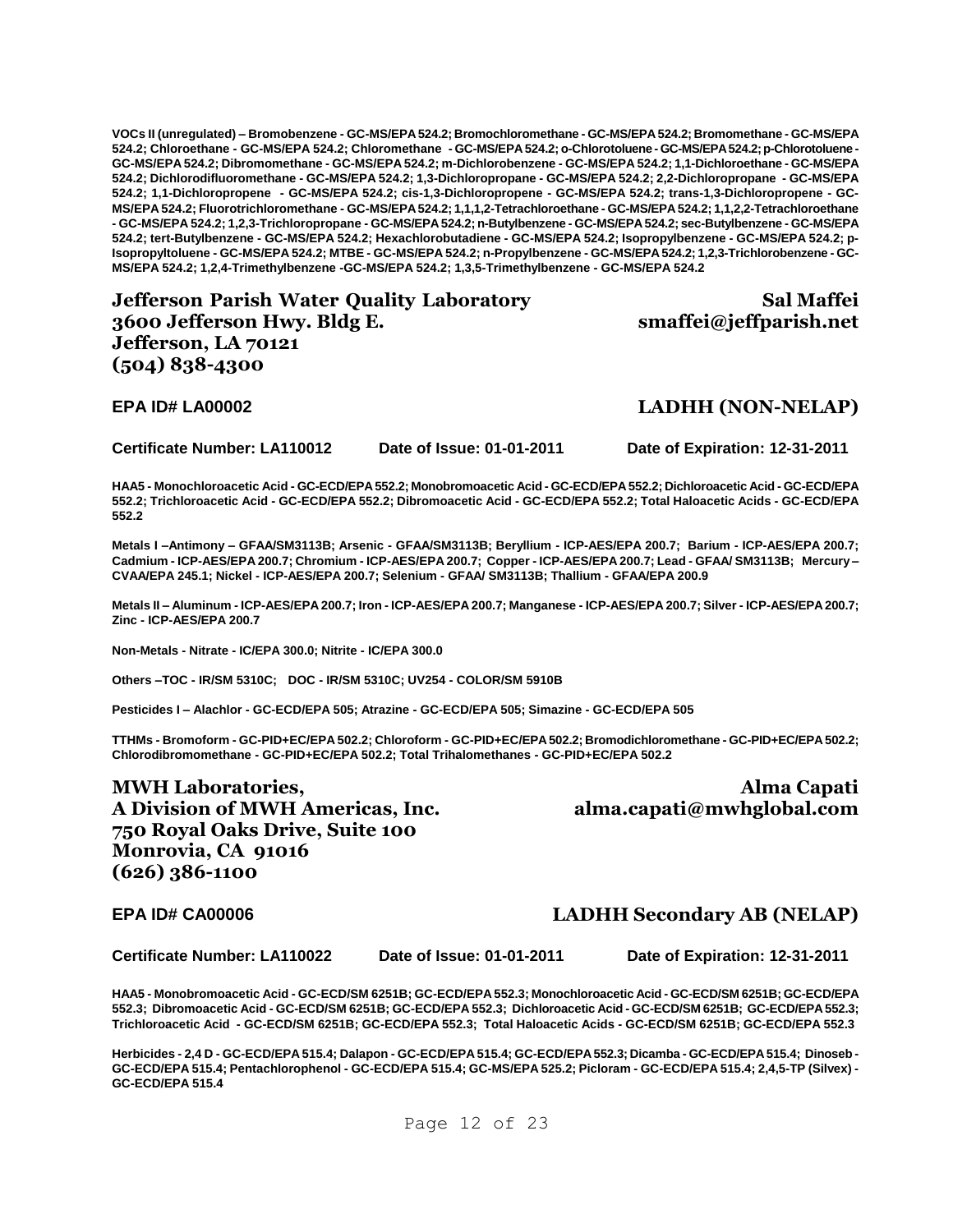**Metals I – Antimony - ICP-MS/EPA 200.8; Arsenic - ICP-MS/EPA 200.8; Beryllium - ICP-AES/EPA 200.7; ICP-MS/EPA 200.8; Barium - ICP-AES/EPA 200.7; ICP-MS/EPA 200.8; Cadmium - ICP-AES/EPA 200.7; ICP-MS/EPA 200.8; Chromium - ICP-AES/EPA 200.7; ICP-MS/EPA 200.8; Copper - ICP-AES/EPA 200.7; ICP-MS/EPA 200.8; Lead - ICP-MS/EPA 200.8; Mercury - CVAA/EPA 245.1; Nickel - ICP-AES/EPA 200.7; ICP-MS/EPA 200.8; Selenium - ICP-MS/EPA 200.8; Thallium - ICP-MS/EPA 200.8**

**Metals II - Aluminum - ICP-AES/EPA 200.7; ICP-MS/EPA 200.8; Calcium - ICP-AES/EPA 200.7; Iron - ICP-AES/EPA 200.7; Manganese - ICP-AES/EPA 200.7; ICP-MS/EPA 200.8; Silver - ICP-AES/EPA 200.7; ICP-MS/EPA 200.8; Sodium - ICP-AES/EPA 200.7; Zinc - ICP-AES/EPA 200.7; ICP-MS/EPA 200.8**

**Non-Metals – Asbestos - TEM EPA 100.2; Bromate - IC/EPA 300.1; IC/EPA 317.0; Bromide - IC/EPA 300.0; IC/EPA 300.1; Chloride - IC/EPA 300.0; Chlorine Dioxide - TITR/SM 4500 ClO2-D; Chlorite; IC/EPA 300.0; IC/EPA 300.1; IC/EPA 317.0; Cyanide - DISTILLATION/SM 4500CN-G; POT/SM 4500CN-F; POT/EPA 335.4; Fluoride - POT/SM 4500F-C; Nitrate - IC/EPA 300.0; COLOR/EPA 353.2; Nitrite - IC/EAP 300.0; COLOR/EPA 353.2**

**Others – Alkalinity - TITR/SM 2320B; Chlorine - COLOR/SM 4500Cl-G; Corrosivity - POT/SM 2330B; DOC - IR/SM 5310C; Hardness - SM 2340B; ICP-AES/EPA 200.7; Magnesium - ICP-AES/EPA 200.7; Orthophosphate - COLOR/SM 4500P-E; COLOR/EPA 365.1; Perchlorate – IC/EPA 314.0; IC/EPA 331.0; pH - POT/EPA 150.1; POT/SM 4500H-B; Potassium - ICP-AES/EPA 200.7; Silica - ICP-AES/EPA 200.7; COLOR/SM 4500SiO2-C; Sulfate - IC/EPA 300.0; Surfactants - COLOR/SM 5540C; TDS – GRAV/SM 2540C; TOC -IR/SM 5310C; Turbidity - NEPHELOMETRY/EPA 180.1; UV-254 - COLOR/SM 5910B**

**Pesticides I - Alachlor - GC-ECD/EPA 505; GC-MS/EPA 525.2; Aldrin - GC-ECD/EPA 505; GC-MS/EPA 525.2; Atrazine - GC-MS/EPA 525.2; Butachlor -GC-MS/EPA 525.2; Chlordane - GC-ECD/EPA 505; GC-MS/EPA 525.2; Dieldrin - GC-ECD/EPA 505; GC-MS/EPA 525.2; Endrin - GC-ECD/EPA 505; GC-MS/EPA 525.2; Heptachlor - GC-ECD/EPA 505; GC-MS/EPA 525.2; Heptachlor Epoxide - GC-ECD/EPA 505; GC-MS/EPA 525.2; Lindane - GC-ECD/EPA 505; GC-MS/EPA 525.2; Methoxychlor - GC-ECD/EPA 505; GC-MS/EPA 525.2; Metolachlor - GC-MS/EPA 525.2; Metribuzin - GC-MS/EPA 525.2; Propachlor - GC-MS/EPA 525.2; Simazine - GC-MS/EPA 525.2; Toxaphene - GC-ECD/EPA 505**

**Pesticides II – Aldicarb - HPLC-FLUOR/EPA 531.2; Aldicarb sulfone - HPLC-FLUOR/EPA 531.2; Aldicarb sulfoxide - HPLC-FLUOR/EPA 531.2; Carbaryl - HPLC-FLUOR/EPA; Carbofuran - HPLC-FLUOR/EPA 531.2; 3-Hydroxycarbofuran - HPLC-FLUOR/EPA 531.2; Methomyl - HPLC-FLUOR/EPA EPA 531.2; Oxamyl (Vydate) - HPLC-FLUOR/EPA 531.2**

**Pesticides III - Diquat - HPLC-UV/EPA 549.2; Endothall - GC-MS/EPA 548.1; Glyphosate - HPLC-UV/EPA 547**

**Radiological - Gross Alpha - PC/EPA 900.0; Gross Beta -PC/EPA 900.0; Radium 228 - PC/EPA 904.0; Radon 222 – SC/ SM7500 Rn-B; Uranium - ICP-MS/EPA 200.8**

**SOCs I - Di(2-ethylhexyl)Adipate - GC-MS/EPA 525.2; Di(2-ethylhexyl)Phthalate - GC-MS/EPA 525.2; Dibromochloropropane (DBCP) - GC-ECD/EPA 504.1; EPA 551.1; Ethylene Dibromide (EDB) - GC-ECD/EPA 504.1; EPA 551.1; Hexachlorobenzene - GC-MS/EPA 525.2; Hexachlorocyclopentadiene - GC-MS/EPA 525.2; PAHs [Benzo(a)pyrene] - GC-MS/EPA 525.2; PCBs - GC-ECD/EPA 505; 2,3,7,8-TCDD (Dioxin) – GC-MS/EPA 1613**

**TTHMs - Bromodichloromethane - GC-ECD/EPA 551.1; GC-MS/EPA 524.2; Bromoform - GC-ECD/EPA 551.1; GC-MS/EPA 524.2; Chlorodibromomethane - GC-ECD/EPA 551.1; GC-MS/EPA 524.2; Chloroform - GC-ECD/EPA 551.1; GC-MS/EPA 524.2; Total Trihalomethanes - GC-ECD/EPA 551.1; GC-MS/EPA 524.2;**

**VOCs I - Benzene - GC-MS/EPA 524.2; Carbon Tetrachloride - GC-MS/EPA 524.2; Chlorobenzene - GC-MS/EPA 524.2; o-Dichlorobenzene - GC-MS/EPA 524.2; p-Dichlorobenzene - GC-MS/EPA 524.2; Dichloromethane - GC-MS/EPA 524.2; 1,2-Dichloroethane - GC-MS/EPA 524.2; 1,1-Dichloroethylene - GC-MS/EPA 524.2; cis-1,2-Dichloroethylene - GC-MS/EPA 524.2; trans-1,2-Dichloroethylene - GC-MS/EPA 524.2; 1,2-Dichloropropane - GC-MS/EPA 524.2; Ethylbenzene - GC-MS/EPA 524.2; Styrene - GC-MS/EPA 524.2; Tetrachloroethylene - GC-MS/EPA 524.2; Toluene - GC-MS/EPA 524.2; 1,2,4-Trichlorobenzene – GC-MS/EPA 524.2 1,1,1-Trichloroethane - GC-MS/EPA 524.2; 1,1,2-Trichloroethane - GC-MS/EPA 524.2 Trichloroethylene - GC-MS/EPA 524.2; Vinyl Chloride - GC-MS/EPA 524.2; Total Xylenes - GC-MS/EPA 524.2**

**VOCs II (unregulated) - Bromobenzene - GC-MS/EPA 524.2; Bromochloromethane - GC-MS/EPA 524.2; Bromomethane - GC-MS/EPA 524.2; n-Butylbenzene - GC-MS/EPA 524.2; sec-Butylbenzene - GC-MS/EPA 524.2; tert-Butylbenzene - GC-MS/EPA 524.2; Chloroethane - GC-MS/EPA 524.2; Chloromethane - GC-MS/EPA 524.2; o-Chlorotoluene; GC-MS/EPA 524.2; p-Chlorotoluene - GC-MS/EPA 524.2; Dibromomethane - GC-MS/EPA 524.2; m-Dichlorobenzene - GC-MS/EPA 524.2; Dichlorodifluoromethane - GC-MS/EPA 524.2; 1,1-Dichloroethane - GC-MS/EPA 524.2; 1,3-Dichloropropane - GC-MS/EPA 524.2; 2,2-Dichloropropane - GC-MS/EPA 524.2; 1,1- Dichloropropene - GC-MS/EPA 524.2; cis-1,3-Dichloropropene - GC-MS/EPA 524.2; trans-1,3-Dichloropropene - GC-MS/EPA 524.2; Fluorotrichloromethane - GC-MS/EPA 524.2; Hexachlorobutadiene - GC-MS/EPA 524.2; Isopropylbenzene - GC-MS/EPA 524.2; p-Isopropyltoluene - GC-MS/EPA 524.2; MTBE – GC-MS/EPA 524.2; Naphthalene - GC-MS/EPA 524.2; n-Propylbenzene - GC-MS/EPA 524.2; 1,1,1,2-Tetrachloroethane - GC-MS/EPA 524.2; 1,1,2,2-Tetrachloroethane - GC-MS/EPA 524.2; 1,2,3-Trichlorobenzene -GC-MS/EPA 524.2; 1,2,3-Trichloropropane - GC-ECD/EPA 504.1; GC-MS/EPA 524.2; 1,2,4-Trimethylbenzene -GC-MS/EPA 524.2, 1,3,5- Trimethylbenzene – GC-MS/EPA 524.2**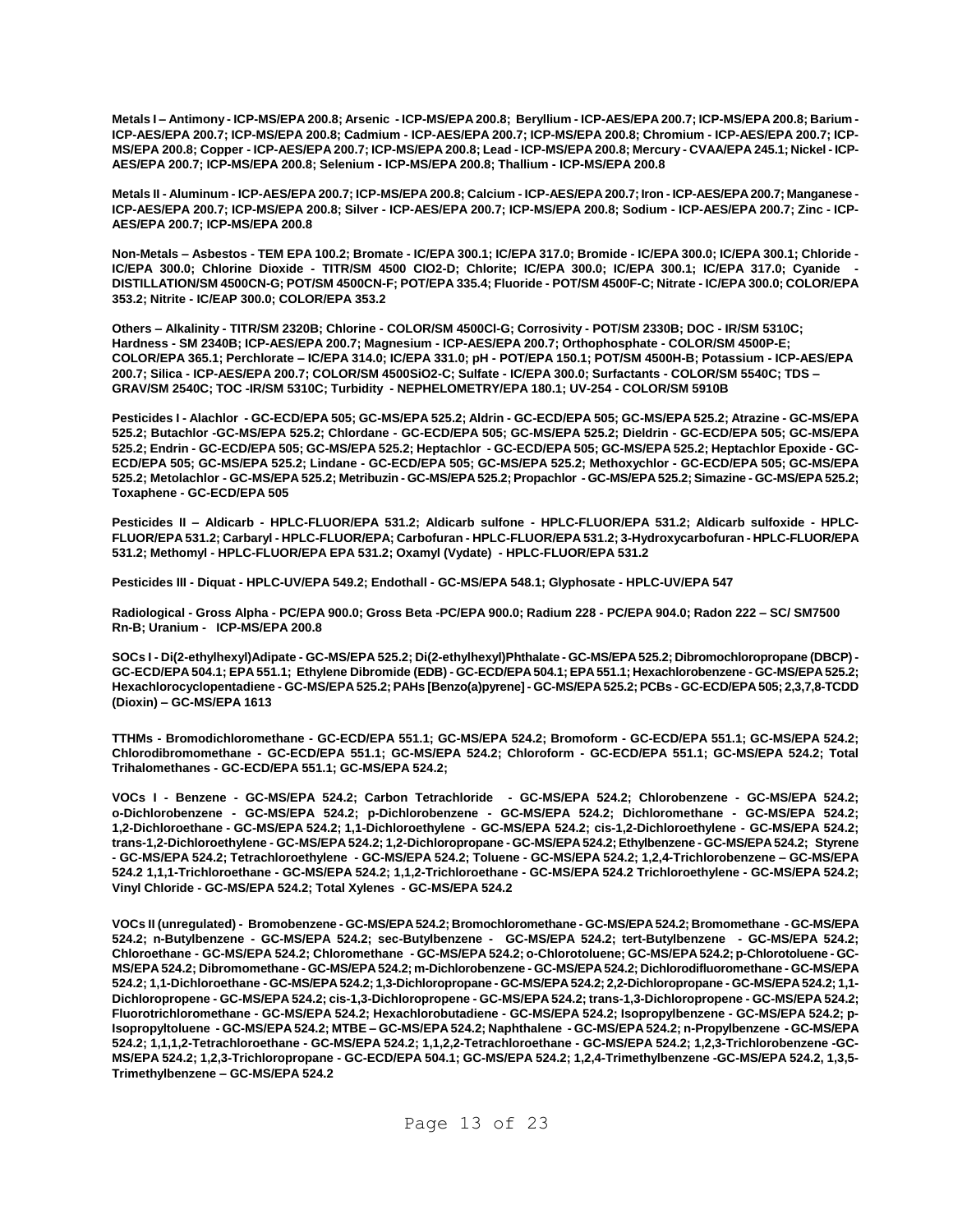### **National Testing Laboratories, LTD. 556 South Mansfield Ypsilanti, MI 48197 (734) 483-8333**

### **Christine MacMillan cmacmillan@ntllabs.com**

### **EPA ID# MI00044 LADHH Primary AB (NELAP)**

**Certificate Number: LA110018 Date of Issue: 01-01-2011 Date of Expiration: 12-31-2011**

**HAA5 - Monochloroacetic Acid - GC-ECD/EPA 552.2; Monobromoacetic Acid - GC-ECD/EPA 552.2; Dichloroacetic Acid - GC-ECD/EPA 552.2; Trichloroacetic Acid - GC-ECD/EPA 552.2 - Dibromoacetic Acid - GC-ECD/EPA 552.2; Total Haloacetic Acids - GC-ECD/EPA 552.2**

**Herbicides - 2,4 D - GC-ECD/EPA 515.2; 2,4,5-TP (Silvex) - GC-ECD/EPA 515.2; Dalapon - GC-ECD/EPA 515.3; GC-ECD/EPA 552.2; Dicamba - GC-ECD/EPA 515.2; Dinoseb - GC-ECD/EPA 515.2; Pentachlorophenol - GC-ECD/EPA 515.2; Picloram - GC-ECD/EPA 515.2;**

**Metals I – Antimony - ICP-MS/EPA 200.8; GFAA/SM 3113B; Arsenic - ICP-MS/EPA 200.8; GFAA/SM 3113B; Beryllium - ICP-AES/EPA 200.7; ICP-MS/EPA 200.8; Barium - ICP-AES/EPA 200.7; ICP-MS/EPA 200.8; Cadmium - ICP-AES/EPA 200.7; ICP-MS/EPA 200.8; Chromium - ICP-AES/EPA 200.7; ICP-MS/EPA 200.8; GFAA/SM 3113B; Copper - ICP-AES/EPA 200.7; ICP-MS/EPA 200.8; Lead - ICP-MS/EPA 200.8; GFAA/SM 3113B; Mercury – ICP-MS/EPA 200.8; Nickel - ICP-MS/EPA 200.8; GFAA/SM 3113B; ICP-AES/EPA 200.7; Selenium - ICP-MS/EPA 200.8; GFAA/SM 3113B; Thallium - ICP-MS/EPA 200.8; GFAA/EPA 200.9**

**Metals II – Aluminum - ICP-AES/EPA 200.7; Calcium - ICP-AES/EPA 200.7; Iron - ICP-AES/EPA 200.7; Manganese - ICP-AES/EPA 200.7; ICP-MS/EPA 200.8; Silver - ICP-AES/EPA 200.7; ICP-MS/EPA 200.8; Sodium - ICP-AES/EPA 200.7; Zinc - ICP-AES/EPA 200.7; ICP-MS/EPA 200.8**

**Non-Metals - Bromate - IC/EPA 300.1; Bromide - IC/EPA 300.0; IC/EPA 300.1; Chloride - IC/EPA 300.0; Chlorate - IC/EPA 300.1; Chlorite - IC/EPA 300.1; Fluoride - IC/EPA 300.0; Nitrate - IC/EPA 300.0; Nitrite - IC/EPA 300.0**

**Others - Alkalinity - TITR/SM 2320B; Boron – ICP-AES/EPA 200.7; Chlorine - COLOR/SM 4500Cl-G; Color - COLOR/SM 2120B; Foaming Agents - COLOR/SM 5540C; Hardness - TITR/SM 2340B; TITR/SM 2340C; Magnesium - ICP-AES/EPA 200.7; Odor - ODOR/SM 2150B; Orthophosphate – IC/EPA 300.0; Potassium - ICP-AES/EPA 200.7; pH - POT/EPA 150.1; Silica - ICP-AES/EPA 200.7; Sulfate - IC/EPA 300.0; Surfactants – COLOR/SM 5540C; TDS - GRAV/SM 2540C; Turbidity - NEPHELOMETRY/SM 2130B; Uranium - ICP-MS/EPA 200.8; Vanadium - ICP-MS/EPA 200.8; Bentazon – GC-ECD/EPA 515.2; Molinate - GC-ECD/EPA 508.1 ;GC-MS/EPA 525.2; Thiobencarb- GC-ECD/EPA 508.1 ;GC-MS/EPA 525.2**

**Pesticides I – Alachlor - GC-ECD/EPA 508.1;GC-MS/EPA 525.2; Aldrin - GC-ECD/EPA 505; GC-MS/EPA 525.2; Atrazine - GC-ECD/EPA 508.1; GC-MS/EPA 525.2; Butachlor - GC-ECD/EPA 508.1; GC-MS/EPA 525.2; Chlordane - GC-ECD/EPA 505; Dieldrin - GC-ECD/EPA 505; GC-MS/EPA 525.2; Endrin - GC-ECD/EPA 505; GC-MS/EPA 525.2; Heptachlor - GC-ECD/EPA 505; GC-MS/EPA 525.2; Heptachlor Epoxide - GC-ECD/EPA 505; GC-MS/EPA 525.2; Lindane - GC-ECD/EPA 505; GC-MS/EPA 525.2; Methoxychlor - GC-ECD/EPA 505; GC-MS/EPA 525.2; Metolachlor - GC-ECD/EPA 508.1; GC-MS/EPA 525.2; Metribuzin - GC-ECD/EPA 508.1; GC-MS/EPA 525.2; Propachlor - GC-ECD/EPA 508.1; GC-MS/EPA 525.2; Simazine - GC-ECD/EPA 508.1; GC-MS/EPA 525.2; Toxaphene - GC-ECD/EPA 505**

**Pesticides II – Aldicarb - HPLC-FLUOR/EPA 531.2; Aldicarb sulfone - HPLC-FLUOR/EPA 531.2; Aldicarb sulfoxide - HPLC-FLUOR/EPA 531.2; Carbofuran - HPLC-FLUOR/EPA 531.2; Oxamyl (Vydate) - HPLC-FLUOR/EPA 531.2; 3-Hydroxycarbofuran - HPLC-FLUOR/EPA 531.2; Carbaryl - HPLC-FLUOR/EPA EPA 531.2; Methiocarb - HPLC-FLUOR/EPA EPA 531.2; Methomyl - HPLC-FLUOR/EPA EPA 531.2; Propoxur - HPLC-FLUOR/EPA EPA 531.2**

**Pesticides III - Diquat - HPLC-UV/EPA 549.2; Endothall - GC-MS/EPA 548.1; Glyphosate - HPLC-UV/EPA 547**

**SOCs I - Dibromochloropropane (DBCP) - GC-ECD/EPA 504.1; Ethylene Dibromide (EDB) - GC-ECD/EPA 504.1; Di(2 ethylhexyl)Adipate - GC-MS/EPA 525.2; Di(2-ethylhexyl)Phthalate - GC-MS/EPA 525.2; Hexachlorobenzene - GC-ECD/EPA 505; GC-MS/EPA 525.2; Hexachlorocyclopentadiene - GC-ECD/EPA 505; PAHs [Benzo(a)pyrene] - GC-MS/EPA 525.2; PCBs - GC-ECD/EPA 505**

**TTHMs – Bromoform - GC-MS/EPA 524.2; Chloroform - GC-MS/EPA 524.2; Bromodichloromethane - GC-MS/EPA 524.2; Chlorodibromomethane - GC-MS/EPA 524.2; Total Trihalomethanes - GC-MS/EPA 524.2**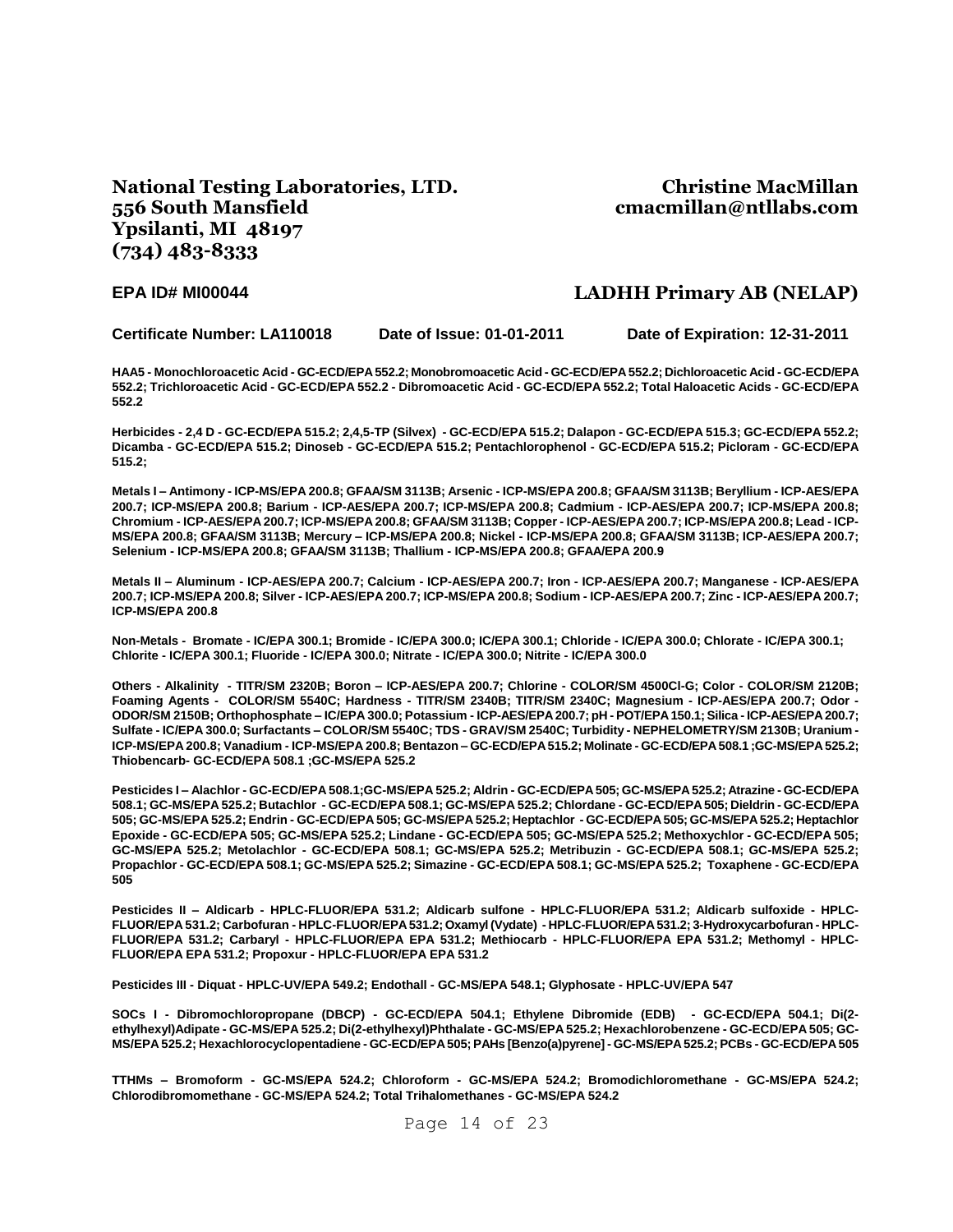**VOCs I - Benzene - GC-MS/EPA 524.2; Carbon Tetrachloride - GC-MS/EPA 524.2; p-Dichlorobenzene - GC-MS/EPA 524.2; 1,2-Dichloroethane - GC-MS/EPA 524.2; 1,1-Dichloroethylene - GC-MS/EPA 524.2; 1,1,1-Trichloroethane - GC-MS/EPA 524.2; Trichloroethylene - GC-MS/EPA 524.2; Vinyl Chloride - GC-MS/EPA 524.2; Chlorobenzene - GC-MS/EPA 524.2; o-Dichlorobenzene - GC-MS/EPA 524.2; cis-1,2-Dichloroethylene - GC-MS/EPA 524.2; trans-1,2-Dichloroethylene - GC-MS/EPA 524.2; Dichloromethane - GC-MS/EPA 524.2; 1,2-Dichloropropane - GC-MS/EPA 524.2; Ethylbenzene - GC-MS/EPA 524.2; Styrene - GC-MS/EPA 524.2; Tetrachloroethylene - GC-MS/EPA 524.2; Toluene - GC-MS/EPA 524.2; 1,1,2-Trichloroethane - GC-MS/EPA 524.2; 1,2,4- Trichlorobenzene - GC-MS/EPA 524.2; Vinyl Chloride – GC-MS/EPA 524.2; Total Xylenes - GC-MS/EPA 524.2**

**VOCs II (unregulated) - Bromobenzene - GC-MS/EPA 524.2; Bromochloromethane - GC-MS/EPA 524.2; Bromomethane - GC-MS/EPA 524.2; Chloroethane - GC-MS/EPA 524.2; Chloromethane - GC-MS/EPA 524.2; o-Chlorotoluene - GC-MS/EPA 524.2; p-Chlorotoluene - GC-MS/EPA 524.2; Dibromomethane - GC-MS/EPA 524.2; m-Dichlorobenzene - GC-MS/EPA 524.2; 1,1-Dichloroethane - GC-MS/EPA 524.2; Dichlorodifluoromethane - GC-MS/EPA 524.2; 1,3-Dichloropropane - GC-MS/EPA 524.2; 2,2-Dichloropropane - GC-MS/EPA 524.2; 1,1-Dichloropropene - GC-MS/EPA 524.2; cis-1,3-Dichloropropene - GC-MS/EPA 524.2; trans-1,3-Dichloropropene - GC-MS/EPA 524.2; Fluorotrichloromethane - GC-MS/EPA 524.2; 1,1,1,2-Tetrachloroethane - GC-MS/EPA 524.2; 1,1,2,2-Tetrachloroethane - GC-MS/EPA 524.2; 1,2,3-Trichloropropane - GC-MS/EPA 524.2; n-Butylbenzene -GC-MS/EPA 524.2; sec-Butylbenzene - GC-MS/EPA 524.2; tert-Butylbenzene - GC-MS/EPA 524.2; Hexachlorobutadiene - GC-MS/EPA 524.2; Isopropylbenzene - GC-MS/EPA 524.2; p-Isopropyltoluene - GC-MS/EPA 524.2; MTBE - GC-MS/EPA 524.2; Naphthalene - GC-MS/EPA 524.2; n-Propylbenzene - GC-MS/EPA 524.2; 1,2,3-Trichlorobenzene - GC-MS/EPA 524.2; 1,2,4-Trimethylbenzene - GC-MS/EPA 524.2; 1,3,5-Trimethylbenzene - GC-MS/EPA 524.2**

**NovaChem Laboratories, Inc. 5172 College Corner Pike Oxford, OH 45056 (513) 523-3605**

**Bernard Bubnis bbubnis@novachemlabs.com**

**Certificate Number: LA110019 Date of Issue: 01-01-2011 Date of Expiration: 12-31-2011**

**Non-Metals – Bromate - IC/EPA 300.1; IC/EPA 317.0; Bromide - IC/EPA 300.1; Chlorate – IC/EPA 300.1; Chlorite - IC/EPA 300.1**

**Pace Analytical Services, Inc. - Florida 8 E Tower Circle Ormond Beach, FL 32174 (386) 672-5668**

**Lynn Baylor lynn.baylor@pacelabs.com**

#### **EPA ID# FL01264 LADHH Secondary AB (NELAP)**

**Certificate Number: LA110025 Date of Issue: 01-01-2011 Date of Expiration: 12-31-2011**

**HAA5 - Monochloroacetic Acid - GC-ECD/EPA 552.2; Monobromoacetic Acid - GC-ECD/EPA 552.2; Dichloroacetic Acid - GC-ECD/EPA 552.2; Trichloroacetic Acid - GC-ECD/EPA 552.2; Dibromoacetic Acid - GC-ECD/EPA 552.2; Total Haloacetic Acids - GC-ECD/EPA 552.2**

**Herbicides - 2,4 D - GC-ECD/EPA 515.3; 2,4,5-TP (Silvex) - GC-ECD/EPA 515.3; Dalapon - GC-ECD/EPA 515.3; GC-ECD/EPA 552.2; Dinoseb - GC-ECD/EPA 515.3; Pentachlorophenol - GC-ECD/EPA 515.3; Picloram - GC-ECD/EPA 515.3; Dicamba - GC-ECD/EPA 515.3**

**Metals I – Antimony-ICP-MS/EPA 200.8; Arsenic - ICP-MS/EPA 200.8; Beryllium - ICP-AES/EPA 200.7; ICP-MS/EPA 200.8; Barium - ICP-AES/EPA 200.7; ICP-MS/EPA 200.8; Cadmium - ICP-AES/EPA 200.7; ICP-MS/EPA 200.8; Chromium - ICP-AES/EPA 200.7; ICP-MS/EPA 200.8; Copper - ICP-AES/EPA 200.7; ICP-MS/EPA 200.8; Lead - ICP-MS/EPA 200.8; Mercury - CVAA/EPA 245.1; Nickel - ICP-AES/EPA 200.7; ICP-MS/EPA 200.8; Selenium - ICP-MS/EPA 200.8; Thallium - ICP-MS/EPA 200.8**

**Metals II - Aluminum - ICP-AES/EPA 200.7; ICP-MS/EPA 200.8; Calcium - ICP-AES/EPA 200.7; Iron - ICP-AES/EPA 200.7; Manganese - ICP-AES/EPA 200.7; ICP-MS/EPA 200.8; Silver - ICP-AES/EPA 200.7; ICP-MS/EPA 200.8; Sodium - ICP-AES/EPA 200.7; Zinc - ICP-AES/EPA 200.7; ICP-MS/EPA 200.8**

# **EPA ID# OH00286 LADHH Primary AB (NELAP)**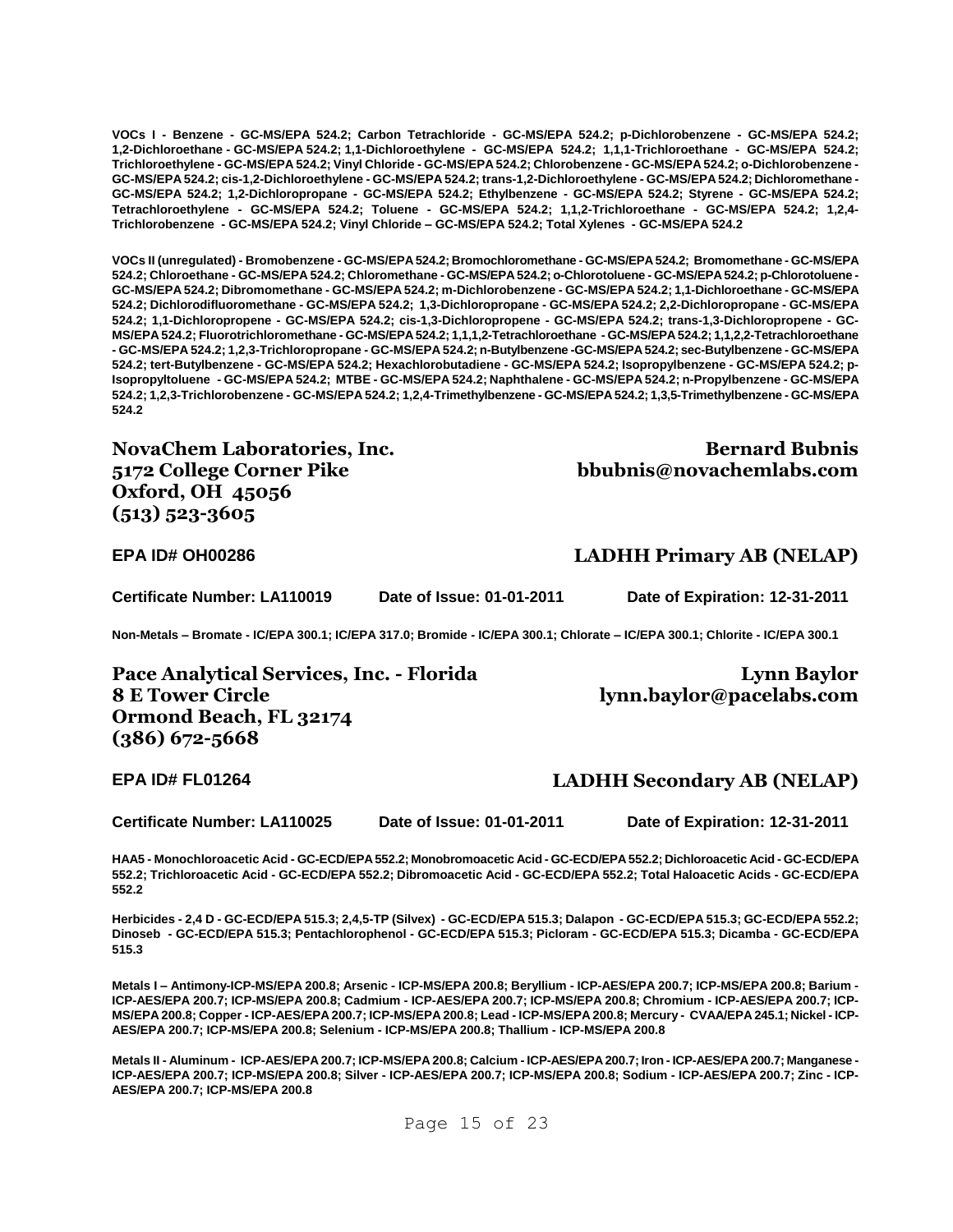**Non-Metals -Bromate - IC/EPA 300.1; Bromide – IC/EPA 300.0; IC/EPA 300.1; Chloride - IC/EPA 300.0; Chlorate - IC/EPA 300.1; Chlorite - IC/EPA 300.1; Chlorine Dioxide – TITR/SM 4500-ClO2-D; Cyanide - COLOR/EPA 335.4; Fluoride - IC/EPA 300.0; Nitrate - IC/EPA 300.0; COLOR/EPA 353.2; Nitrite - IC/EPA 300.0; COLOR/EPA 353.2**

**Others – Alkalinity - TITR/SM 2320B; Chlorine – COLOR/SM 4500 Cl-D; Color – COLOR/SM 2120B; Corrosivity – CALC/SM 2330B; Foaming Agents – COLOR/SM 5540C; Hardness – ICP-AES/EPA 200.7; TITR/SM 2340B; Magnesium - ICP-AES/EPA 200.7; ; Odor – ODOR/SM 2150B; Orthophosphate – IC/EPA 300.0; COLOR/ EPA 365.1; Perchlorate - IC/EPA 314.0; pH – POT/EPA 150.1; POT/SM 4500H+B; Potassium – ICP-AES/EPA 200.7; Silica – COLOR/SM 4500Si-D; COLOR/SM 4500SiO2-F; Sulfate - IC/EPA 300.0; Surfactants – COLOR/SM 5540C; TDS – GRAV/SM 2540C; TOC - IR/SM 5310B; Turbidity - NEPHELOMETRY/EPA 180.1; UV 254 - COLOR/SM 5910B**

**Pesticides I - Alachlor - GC-ECD/EPA 508.1; Aldrin -GC-MS/EPA 525.2; Atrazine - GC-ECD/EPA 508.1; Butachlor - GC-ECD/EPA 508.1; GC-MS/EPA 525.2; Chlordane - GC-ECD/EPA 508.1 ; Dieldrin - GC-ECD/EPA 508.1; GC-MS/EPA 525.2; Endrin - GC-ECD/EPA 508.1; Heptachlor - GC-ECD/EPA 508.1; Heptachlor Epoxide - GC-ECD/EPA 508.1; Lindane - GC-ECD/EPA 508.1; Methoxychlor - GC-ECD/EPA 508.1; Metolachlor - GC-ECD/EPA 508.1; GC-MS/EPA 525.2; Metribuzin - GC-ECD/EPA508.1; GC-MS/EPA 525.2; Propachlor - GC-ECD/EPA 508.1; GC-MS/EPA 525.2; Simazine - GC-ECD/EPA 508.1; Toxaphene - GC-ECD/EPA 508.1**

**Pesticides II - Aldicarb - HPLC-Fluor/EPA 531.1; Aldicarb sulfone - HPLC-Fluor/EPA 531.1; Aldicarb sulfoxide - HPLC-Fluor/EPA 531.1; Carbofuran - HPLC; Fluor/EPA 531.1; Oxamyl (Vydate) - HPLC-Fluor/EPA 531.1; 3-Hydroxycarbofuran - HPLC-Fluor/EPA 531.1; Carbaryl - HPLC-Fluor/EPA 531.1; Methomyl - HPLC-Fluor/EPA 531.1**

**Pesticides III - Diquat - HPLC-UV/EPA 549.2; Endothall - GC-MS/EPA 548.1; Glyphosate - HPLC-UV/EPA 547**

**SOCs I - Dibromochloropropane (DBCP) - GC-ECD/EPA 504.1; Ethylene Dibromide (EDB) - GC-ECD/EPA 504.1; Di(2 ethylhexyl)Adipate - GC-MS/EPA 525.2; Di(2-ethylhexyl)Phthalate - GC-MS/EPA 525.2; Hexachlorobenzene - GC-ECD/EPA 508.1; Hexachlorocyclopentadiene - GC-ECD/EPA 508.1; PAHs [Benzo(a)pyrene] - GC-MS/EPA 525.2; PCBs - GC-ECD/EPA 508.1**

**TTHMs - Bromoform - GC-MS/EPA 524.2; Chloroform - GC-MS/EPA 524.2; Bromodichloromethane - GC-MS/EPA 524.2; Chlorodibromomethane - GC-MS/EPA 524.2; Total Trihalomethanes - GC-MS/EPA 524.2**

**VOCs I – Benzene - GC-MS/EPA 524.2; Carbon Tetrachloride - GC-MS/EPA 524.2; p-Dichlorobenzene - GC-MS/EPA 524.2; 1,2-Dichloroethane - GC-MS/EPA 524.2; 1,1-Dichloroethylene - GC-MS/EPA 524.2; 1,1,1-Trichloroethane - GC-MS/EPA 524.2; Trichloroethylene - GC-MS/EPA 524.2; Vinyl Chloride - GC-MS/EPA 524.2; Chlorobenzene - GC-MS/EPA 524.2; o-Dichlorobenzene - GC-MS/EPA 524.2; cis-1,2-Dichloroethylene -GC-MS/EPA 524.2; trans-1,2-Dichloroethylene - GC-MS/EPA 524.2; Dichloromethane - GC-MS/EPA 524.2; 1,2-Dichloropropane - GC-MS/EPA 524.2; Ethylbenzene - GC-MS/EPA 524.2; Styrene - GC-MS/EPA 524.2; Tetrachloroethylene - GC-MS/EPA 524.2; Toluene - GC-MS/EPA 524.2; 1,1,2-Trichloroethane - GC-MS/EPA 524.2; 1,2,4- Trichlorobenzene - GC-MS/EPA 524.2; Total Xylenes - GC-MS/EPA 524.2**

**VOCs II (unregulated) – Bromobenzene - GC-MS/EPA 524.2; Bromochloromethane - GC-MS/EPA 524.2; Bromomethane - GC-MS/EPA 524.2; Chloroethane - GC-MS/EPA 524.2; Chloromethane - GC-MS/EPA 524.2; o-Chlorotoluene - GC-MS/EPA 524.2; p-Chlorotoluene - GC-MS/EPA 524.2; Dibromomethane - GC-MS/EPA 524.2; m-Dichlorobenzene - GC-MS/EPA 524.2; 1,1-Dichloroethane - GC-MS/EPA 524.2; Dichlorodifluoromethane - GC-MS/EPA 524.2; 1,3-Dichloropropane - GC-MS/EPA 524.2; 2,2-Dichloropropane - GC-MS/EPA 524.2; 1,1-Dichloropropene - GC-MS/EPA 524.2; cis-1,3-Dichloropropene - GC-MS/EPA 524.2; trans-1,3-Dichloropropene - GC-MS/EPA 524.2; Fluorotrichloromethane - GC-MS/EPA 524.2; 1,1,1,2-Tetrachloroethane - GC-MS/EPA 524.2; 1,1,2,2-Tetrachloroethane - GC-MS/EPA 524.2; 1,2,3-Trichloropropane - GC-MS/EPA 524.2; n-Butylbenzene - GC-MS/EPA 524.2; sec-Butylbenzene - GC-MS/EPA 524.2; tert-Butylbenzene - GC-MS/EPA 524.2; Hexachlorobutadiene - GC-MS/EPA 524..2; Isopropylbenzene - GC-MS/EPA 524.2; p-Isopropyltoluene - GC-MS/EPA 524.2; MTBE -GC-MS/EPA 524.2; Naphthalene - GC-MS/EPA 524.2; n-Propylbenzene - GC-MS/EPA 524.2; 1,2,3-Trichlorobenzene - GC-MS/EPA 524.2; 1,2,4-Trimethylbenzene - GC-MS/EPA 524.2; 1,3,5-Trimethylbenzene - GC-MS/EPA 524.2**

**Pace Analytical Services, Inc.- Minnesota 1700 Elm Street, Suite 200 Minneapolis, MN 55414 (612) 607-1700**

**Charity Nowlan charity.nowlan@pacelabs.com**

### **EPA ID# MN00064 LADHH Secondary AB (NELAP)**

Page 16 of 23

**Certificate Number: LA110024 Date of Issue: 01-01-2011 Date of Expiration: 12-31-2011**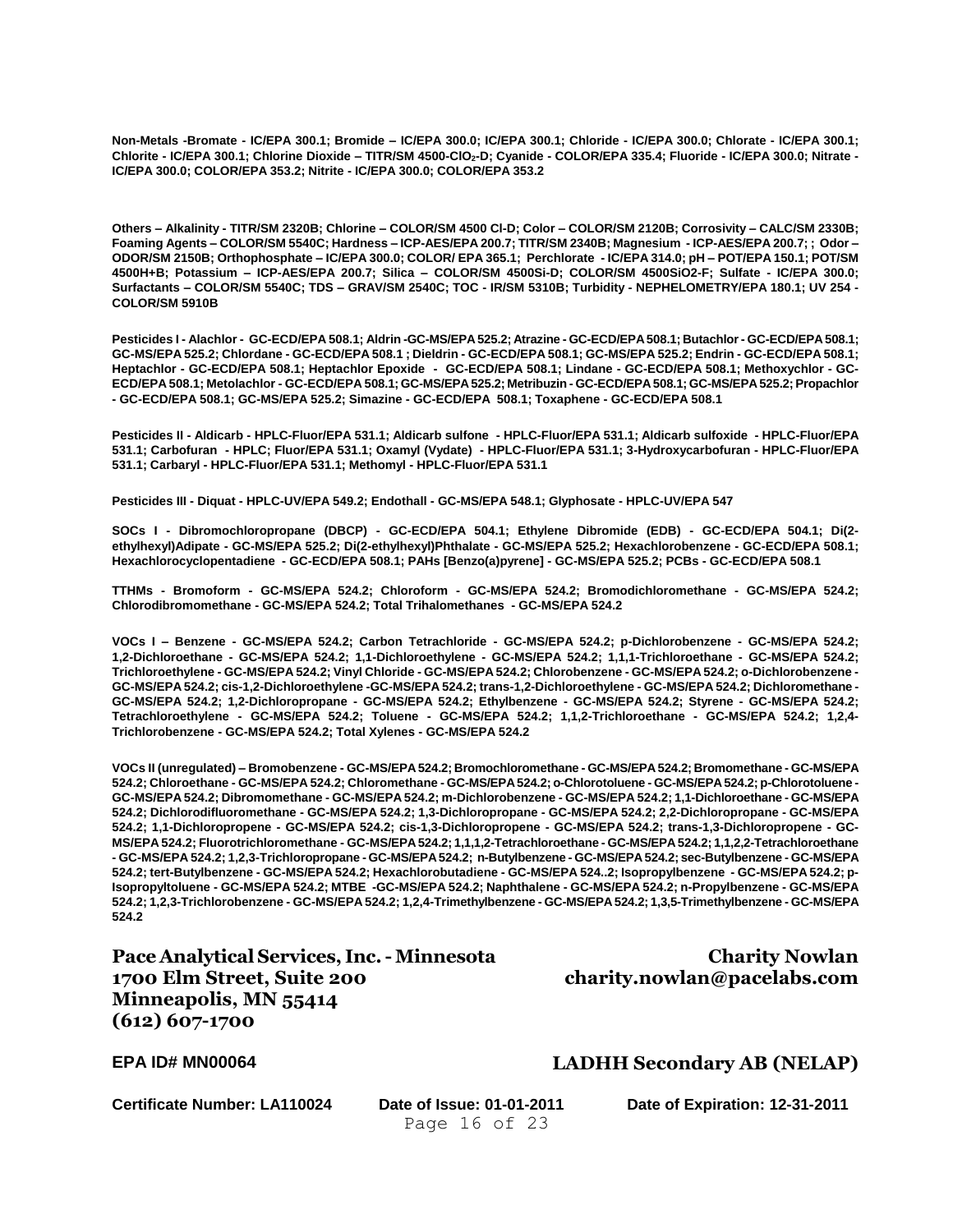**Metals I – Antimony - ICP-MS/EPA 200.8; Arsenic - ICP-MS/EPA 200.8; Beryllium - ICP-MS/EPA 200.8; Barium - ICP-MS/EPA 200.8; Cadmium - ICP-MS/EPA 200.8; Chromium - ICP-MS/EPA 200.8; Copper - ICP-MS/EPA 200.8; Lead - ICP-MS/EPA 200.8; Mercury - ICP-MS/EPA 200.8; Nickel - ICP-MS/EPA 200.8; Selenium - ICP-MS/EPA 200.8; Thallium - ICP-MS/EPA 200.8**

**Metals II - Aluminum - ICP-MS/EPA 200.8; Manganese - ICP-MS/EPA 200.8; Silver -ICP-MS/EPA 200.8; Zinc - ICP-MS/EPA 200.8**

**Others – Hardness – TITR/SM 2340B SOCs I - 2, 3, 7, 8-TCDD (Dioxin) - GC-HRMS/EPA 1613**

**TTHMs - Bromoform - GC-MS/EPA 524.2; Chloroform - GC-MS/EPA 524.2; Bromodichloromethane - GC-MS/EPA 524.2; Chlorodibromomethane - GC-MS/EPA 524.2; Total Trihalomethanes - GC-MS/EPA 524.2**

**VOCs I – Benzene - GC-MS/EPA 524.2; Carbon Tetrachloride - GC-MS/EPA 524.2; p-Dichlorobenzene - GC-MS/EPA 524.2; 1,2-Dichloroethane - GC-MS/EPA 524.2; 1,1-Dichloroethylene - GC-MS/EPA 524.2; 1,1,1-Trichloroethane - GC-MS/EPA 524.2; Trichloroethylene - GC-MS/EPA 524.2; Vinyl Chloride - GC-MS/EPA 524.2; Chlorobenzene - GC-MS/EPA 524.2; o-Dichlorobenzene - GC-MS/EPA 524.2; cis-1,2-Dichloroethylene -GC-MS/EPA 524.2; trans-1,2-Dichloroethylene - GC-MS/EPA 524.2; Dichloromethane - GC-MS/EPA 524.2; 1,2-Dichloropropane - GC-MS/EPA 524.2; Ethylbenzene - GC-MS/EPA 524.2; Styrene - GC-MS/EPA 524.2; Tetrachloroethylene - GC-MS/EPA 524.2; Toluene - GC-MS/EPA 524.2; 1,1,2-Trichloroethane - GC-MS/EPA 524.2; 1,2,4- Trichlorobenzene - GC-MS/EPA 524.2; Total Xylenes - GC-MS/EPA 524.2**

**VOCs II (unregulated) – Bromobenzene - GC-MS/EPA 524.2; Bromochloromethane - GC-MS/EPA 524.2; Bromomethane - GC-MS/EPA 524.2; Chloroethane - GC-MS/EPA 524.2; Chloromethane - GC-MS/EPA 524.2; o-Chlorotoluene - GC-MS/EPA 524.2; p-Chlorotoluene - GC-MS/EPA 524.2; Dibromomethane - GC-MS/EPA 524.2; m-Dichlorobenzene - GC-MS/EPA 524.2; 1,1-Dichloroethane - GC-MS/EPA 524.2; Dichlorodifluoromethane - GC-MS/EPA 524.2; 1,3-Dichloropropane - GC-MS/EPA 524.2; 2,2-Dichloropropane - GC-MS/EPA 524.2; 1,1-Dichloropropene - GC-MS/EPA 524.2; cis-1,3-Dichloropropene - GC-MS/EPA 524.2; trans-1,3-Dichloropropene - GC-MS/EPA 524.2; Fluorotrichloromethane - GC-MS/EPA 524.2; 1,1,1,2-Tetrachloroethane - GC-MS/EPA 524.2; 1,1,2,2-Tetrachloroethane - GC-MS/EPA 524.2; 1,2,3-Trichloropropane - GC-MS/EPA 524.2; n-Butylbenzene - GC-MS/EPA 524.2; sec-Butylbenzene - GC-MS/EPA 524.2; tert-Butylbenzene - GC-MS/EPA 524.2; Hexachlorobutadiene - GC-MS/EPA 524.2; Isopropylbenzene - GC-MS/EPA 524.2; p-Isopropyltoluene - GC-MS/EPA 524.2; MTBE -GC-MS/EPA 524.2; Naphthalene - GC-MS/EPA 524.2; n-Propylbenzene - GC-MS/EPA 524.2; 1,2,3-Trichlorobenzene - GC-MS/EPA 524.2; 1,2,4-Trimethylbenzene - GC-MS/EPA 524.2; 1,3,5-Trimethylbenzene - GC-MS/EPA 524.2**

**Pace Analytical Services, Inc. - Pittsburgh 1638 Roseytown Road, Suites 2, 3, & 4 Greensburg, PA 15601 (724) 850-5600**

**Randal T. Hill randal.hill@pacelabs.com**

**Certificate Number: LA110004 Date of Issue: 01-01-2011 Date of Expiration: 12-31-2011**

**Valerie Pelz** 

**Radiological – Gamma Emitters – GS/EPA 901.1; Gross Alpha - PC/EPA 900.0; PC/SM 7110C; Gross Beta -PC/EPA 900.0; Radium 226 - AS/EPA 903.1; Radium 228 – SC-L/EPA 904.0; Radon 222 – LS/SM 7500-Rn-B; Total Alpha Radium – AS/EPA 903.0; Strontium 90 - PC/EPA 905.0; Tritium - SC-L/EPA 906.0; Uranium - LASER/USEPA 908.0; LASER ASTM 5174-97**

**Sherry Laboratories, Inc. 9301 Innovation Drive Suite 125 Daleville, IN 47334 (765) 378-4103**

**EPA ID# IN00034 LADHH Secondary AB (NELAP)**

**Certificate Number: LA110030 Date of Issue: 05-04-2011 Date of Expiration: 12-31-2011**

**valerie@sherrylabs.com**

**Metals I – Antimony - GFAA/EPA 200.9; Arsenic - GFAA/EPA 200.9; Beryllium - ICP-MS/EPA 200.7; Barium - ICP-MS/EPA 200.7; Cadmium - ICP-MS/EPA 200.7; Chromium - ICP-MS/EPA 200.7; Copper - ICP-MS/EPA 200.7; Lead - GFAA/EPA 200.9; Mercury -**

# **EPA ID# PA01457 LADHH Secondary AB (NELAP)**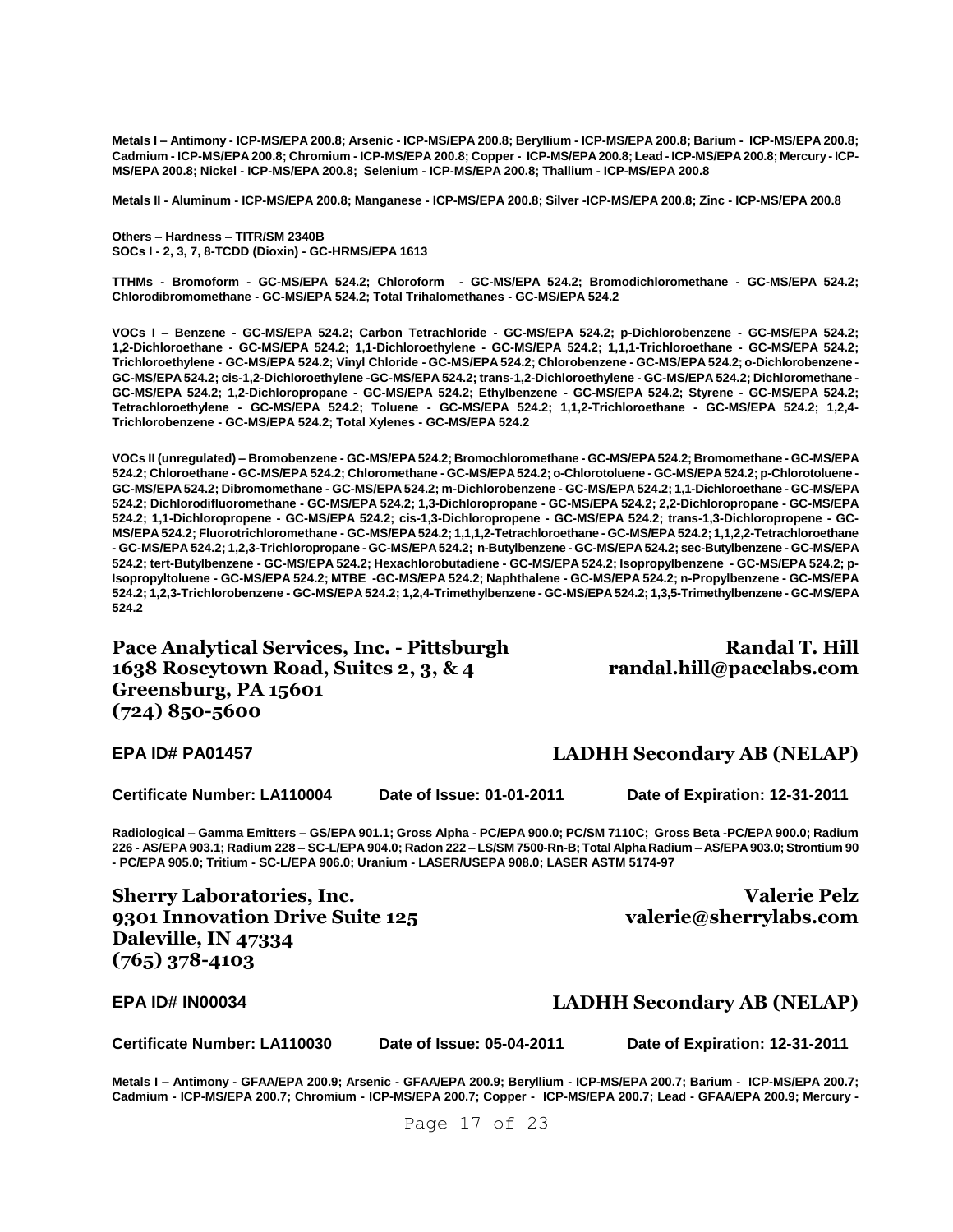**CVAA/EPA 245.14; Nickel - ICP-MS/EPA 200.7; Selenium - GFAA/EPA 200.9; Thallium - GFAA/EPA 200.9**

**THMs - Bromoform - GC-MS/EPA 524.2; Chloroform - GC-MS/EPA 524.2; Bromodichloromethane - GC-MS/EPA 524.2; Chlorodibromomethane - GC-MS/EPA 524.2; Total Trihalomethanes - GC-MS/EPA 524.2**

**VOCs I - Benzene - GC-MS/EPA 524.2; Carbon Tetrachloride - GC-MS/EPA 524.2; p-Dichlorobenzene - GC-MS/EPA 524.2; 1,1-Dichloroethylene - GC-MS/EPA 524.2; 1,2-Dichloroethane - GC-MS/EPA 524.2; 1,1,1-Trichloroethane - GC-MS/EPA 524.2; Trichloroethylene - GC-MS/EPA 524.2; Vinyl Chloride - GC-MS/EPA 524.2; Chlorobenzene - GC-MS/EPA 524.2; o-Dichlorobenzene - GC-MS/EPA 524.2; cis-1,2-Dichloroethylene - GC-MS/EPA 524.2; trans-1,2-Dichloroethylene - GC-MS/EPA 524.2; Dichloromethane - GC-MS/EPA 524.2; 1,2-Dichloropropane; Ethylbenzene - GC-MS/EPA 524.2; Styrene - GC-MS/EPA 524.2; Tetrachloroethylene - GC-MS/EPA 524.2; Toluene - GC-MS/EPA 524.2; 1,1,2-Trichloroethane - GC-MS/EPA 524.2; 1,2,4-Trichlorobenzene - GC-MS/EPA 524.2; Total Xylenes - GC-MS/EPA 524.2**

**VOCs II (unregulated) – Bromobenzene - GC-MS/EPA 524.2; Bromomethane - GC-MS/EPA 524.2; Chloroethane - GC-MS/EPA 524.2; Chloromethane - GC-MS/EPA 524.2; o-Chlorotoluene - GC-MS/EPA 524.2; p-Chlorotoluene - GC-MS/EPA 524.2; Dibromomethane - GC-MS/EPA 524.2; m-Dichlorobenzene - GC-MS/EPA 524.2; 1,1-Dichloroethane - GC-MS/EPA 524.2; 1,3-Dichloropropane - GC-MS/EPA 524.2; 2,2-Dichloropropane - GC-MS/EPA 524.2; 1,1-Dichloropropene - GC-MS/EPA 524.2; cis-1,3-Dichloropropene - GC-MS/EPA 524.2; trans-1,3-Dichloropropene - GC-MS/EPA 524.2; 1,1,1,2-Tetrachloroethane - GC-MS/EPA 524.2; 1,1,2,2- Tetrachloroethane - GC-MS/EPA 524.2; 1,2,3-Trichloropropane - GC-MS/EPA 524.2; MTBE - GC-MS/EPA 524.2**

**TestAmerica Laboratories, Inc. - Knoxville 5815 Middlebrook Pike Knoxville, TN 37921 (865)291-3000**

**Christopher W. Rigell chris.rigell@testamericainc.com**

**EPA ID# TN00009 LADHH Secondary AB (NELAP)**

**Certificate Number: LA110001 Date of Issue: 01-01-2011 Certificate Number: LA110001**

**SOCs I - 2, 3, 7, 8-TCDD (Dioxin) - GC-HRMS/EPA 1613**

**TestAmerica - Mobile 900 Lakeside Drive Mobile, AL 36693 (251) 666-6633**

**Maria Bundy** 

**maria.bundy@testamericainc.com**

#### **EPA ID# AL00009 LADHH Secondary AB (NELAP)**

**Certificate Number: LA110016 Date of Issue: 01-01-2011 Date of Expiration: 12-31-2011**

**HAA5 - Monochloroacetic Acid - GC-ECD/EPA 552.1; Monobromoacetic Acid - GC-ECD/EPA 552.1; Dichloroacetic Acid - GC-ECD/EPA 552.1; Trichloroacetic Acid - GC-ECD/EPA 552.1**

**Herbicides - 2,4 D - GC-ECD/EPA 515.1; 2,4,5-TP (Silvex) - GC-ECD/EPA 515.1; Dalapon -GC-ECD/EPA 515.1; Dinoseb -GC-ECD/EPA 515.1; Picloram - GC-ECD/EPA 515.1; Dicamba - GC-ECD/EPA 515.1**

**Metals I – Antimony-ICP-MS/EPA 200.8; Arsenic - ICP-MS/EPA 200.8; Beryllium - ICP-AES/EPA 200.7; ICP-MS/EPA 200.8; Barium - ICP-AES/EPA 200.7; ICP-MS/EPA 200.8; Cadmium - ICP-AES/EPA 200.7; ICP-MS/EPA 200.8; Chromium - ICP-AES/EPA 200.7; ICP-MS/EPA 200.8; Copper - ICP-AES/EPA 200.7; ICP-MS/EPA 200.8; Lead - ICP-MS/ EPA 200.8; Mercury - CVAA/EPA 245.1; Nickel - ICP-AES/EPA 200.7; ICP-MS/EPA 200.8; Selenium - ICP-MS/EPA 200.8; Thallium - ICP-MS/EPA 200.8**

**Metals II - Aluminum - ICP-AES/EPA 200.7; Calcium - ICP-AES/EPA 200.7; Iron - ICP-AES/EPA 200.7; Manganese - ICP-AES/EPA 200.7; Silver - ICP-AES/EPA 200.7; Sodium - ICP-AES/EPA 200.7; Zinc - ICP-AES/EPA 200.7**

**Non-Metals – Cyanide - COLOR/SM 4500CN-E**

**Others – Alkalinity - TITR/SM 2320B; Chlorine - COLOR/SM 4500Cl-G; Color - COLOR/EPA 110.2; Foaming Agents - COLOR/SM 5540C; Odor - ODOR/SM 2150B; pH - POT/EPA 150.1; Surfactants - COLOR/SM 5540C; TDS - GRAV/EPA 160.1; GRAV/SM 2540C; TOC**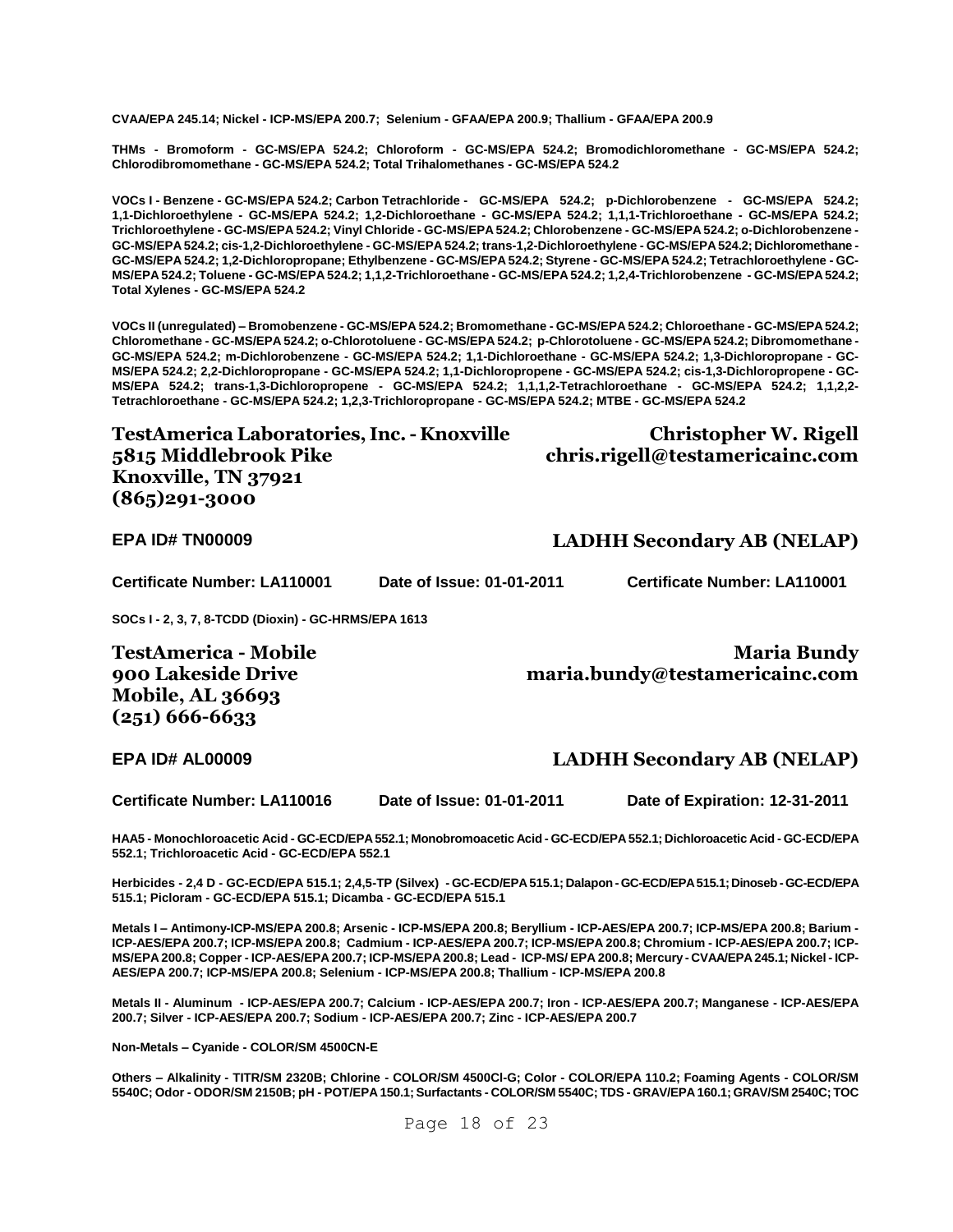**IR/SM 5310B**

**Pesticides I – Alachlor - GC-MS/EPA 525.2; Aldrin - GC-ECD/EPA 508; Atrazine - GC-MS/EPA 525.2; Butachlor - GC-MS/EPA 525.2; Chlordane - GC-ECD/EPA 508; Dieldrin - GC-ECD/EPA 508; Endrin - GC-ECD/EPA 508; Heptachlor Epoxide - GC-ECD/EPA 508; Lindane - GC-ECD/EPA 508; Methoxychlor - GC-ECD/EPA 508; Metolachlor - GC-MS/EPA 525.2; Metribuzin - GC-MS/EPA 525.2; Propachlor - GC-ECD/EPA 508; Simazine - GC-MS/EPA 525.2; Toxaphene - GC-ECD/EPA 508**

**Pesticides III – Endothall - GC-MS/EPA 548.1**

**SOCs I - Dibromochloropropane (DBCP) - GC-ECD/EPA 504.1; Ethylene Dibromide (EDB) - GC-ECD/EPA 504.1; Di(2-ethylhexyl) Adipate - GC-MS/EPA 525.2; Di(2-ethylhexyl)Phthalate - GC-MS/EPA 525.2; Hexachlorobenzene - GC-ECD/EPA 508; Hexachlorocyclopentadiene - GC-ECD/EPA 508; PAHs [Benzo(a)pyrene] - GC-MS/EPA 525.2; PCBs - GC-ECD/EPA 508**

**TTHMs - Chloroform - GC-MS/EPA 524.2; Bromodichloromethane - GC-MS/EPA 524.2; Chlorodibromomethane - GC-MS/EPA 524.2; Total Trihalomethanes - GC-MS/EPA 524.2**

**VOCs I - Benzene - GC-MS/EPA 524.2; Carbon Tetrachloride - GC-MS/EPA 524.2; p-Dichlorobenzene - GC-MS/EPA 524.2; 1,2-Dichloroethane - GC-MS/EPA 524.2; 1,1-Dichloroethylene - GC-MS/EPA 524.2; 1,1,1-Trichloroethane - GC-MS/EPA 524.2; Trichloroethylene - GC-MS/EPA 524.2; Vinyl Chloride - GC-MS/EPA 524.2; Chlorobenzene - GC-MS/EPA 524.2; o-Dichlorobenzene - GC-MS/EPA 524.2; cis-1,2-Dichloroethylene - GC-MS/EPA 524.2; trans-1,2-Dichloroethylene - GC-MS/EPA 524.2; Dichloromethane - GC-MS/EPA 524.2; 1,2-Dichloropropane - GC-MS/EPA 524.2; Ethylbenzene - GC-MS/EPA 524.2; Styrene - GC-MS/EPA 524.2; Tetrachloroethylene - GC-MS/EPA 524.2; Toluene - GC-MS/EPA 524.2; 1,1,2-Trichloroethane - GC-MS/EPA 524.2; 1,2,4- Trichlorobenzene - GC-MS/EPA 524.2; Total Xylenes - GC-MS/EPA 524.2**

**VOCs II (unregulated) – Bromobenzene - GC-MS/EPA 524.2; Bromochloromethane - GC-MS/EPA 524.2; Bromomethane - GC-MS/EPA 524.2; Chloroethane - GC-MS/EPA 524.2; Chloromethane - GC-MS/EPA 524.2; o-Chlorotoluene - GC-MS/EPA 524.2; p-Chlorotoluene - GC-MS/EPA 524.2; Dibromomethane - GC-MS/EPA 524.2; m-Dichlorobenzene - GC-MS/EPA 524.2; 1,1-Dichloroethane - GC-MS/EPA 524.2; Dichlorodifluoromethane - GC-MS/EPA 524.2; 1,3-Dichloropropane - GC-MS/EPA 524.2; 2,2-Dichloropropane - GC-MS/EPA 524.2; 1,1-Dichloropropene - GC-MS/EPA 524.2; cis-1,3-Dichloropropene - GC-MS/EPA 524.2; trans-1,3-Dichloropropene - GC-MS/EPA 524.2; Fluorotrichloromethane - GC-MS/EPA 524.2; 1,1,1,2-Tetrachloroethane - GC-MS/EPA 524.2; 1,1,2,2-Tetrachloroethane - GC-MS/EPA 524.2; 1,2,3-Trichloropropane - GC-MS/EPA 524.2; n-Butylbenzene - GC-MS/EPA 524.2; sec-Butylbenzene - GC-MS/EPA 524.2; tert-Butylbenzene - GC-MS/EPA 524.2; Hexachlorobutadiene - GC-MS/EPA 524.2; Isopropylbenzene - GC-MS/EPA 524.2; p-Isopropyltoluene - GC-MS/EPA 524.2; MTBE - GC-MS/EPA 524.2; Naphthalene - GC-MS/EPA 524.2; n-Propylbenzene - GC-MS/EPA 524.2; 1,2,3-Trichlorobenzene – GC-MS/EPA 524.2; 1,2,4-Trimethylbenzene - GC-MS/EPA 524.2; 1,3,5-Trimethylbenzene - GC-MS/EPA 524.2**

**TestAmerica Laboratories, Inc. - Nashville 2960 Foster Creighton Drive Nashville, TN 37204-0566 (615) 726-0177**

### **Mary Louise Linn maryl.linn@testamericainc.com**

#### **EPA ID# TN00032 LADHH Secondary AB (NELAP)**

**Certificate Number: LA110014 Date of Issue: 01-01-2011 Date of Expiration: 12-31-2011**

**Metals I – Barium - ICP-AES/EPA 200.7; Beryllium - ICP-AES/EPA 200.7; Cadmium - ICP-AES/EPA 200.7; Chromium - ICP-AES/EPA 200.7; Copper - ICP-AES/EPA 200.7; Mercury - CVAA/EPA 245.1; Nickel - ICP-AES/EPA 200.7**

**Metals II - Aluminum - ICP-AES/EPA 200.7; Calcium - ICP-AES/EPA 200.7; Iron - ICP-AES/EPA 200.7; Manganese - ICP-AES/EPA 200.7; Silver - ICP-AES/EPA 200.7; Sodium - ICP-AES/EPA 200.7; Zinc - ICP-AES/EPA 200.7**

**Non-Metals – Chloride – IC/EPA 300.0; Cyanide - COLOR/EPA 335.4; Fluoride – IC/EPA 300.0; IC/SM 4110B; Nitrate – IC/EPA 300.0; IC/SM 4110B; Color/EPA 353.2; Nitrite – IC/EPA 300.0; IC/SM 4110B; Color/EPA 353.2**

**Others – Magnesium – ICP-AES/EPA 200.7; Sulfate – IC/EPA 300.0; IC/SM 4110B; TDS - GRAV/SM 2540C** 

**SOCs I - Dibromochloropropane (DBCP) - GC-ECD/EPA 504.1; Ethylene Dibromide (EDB) - GC-ECD/EPA 504.1**

**THMs - Bromoform - GC-MS/EPA 524.2; Chloroform - GC-MS/EPA 524.2; Bromodichloromethane - GC-MS/EPA 524.2; Chlorodibromomethane - GC-MS/EPA 524.2; Total Trihalomethanes - GC-MS/EPA 524.2**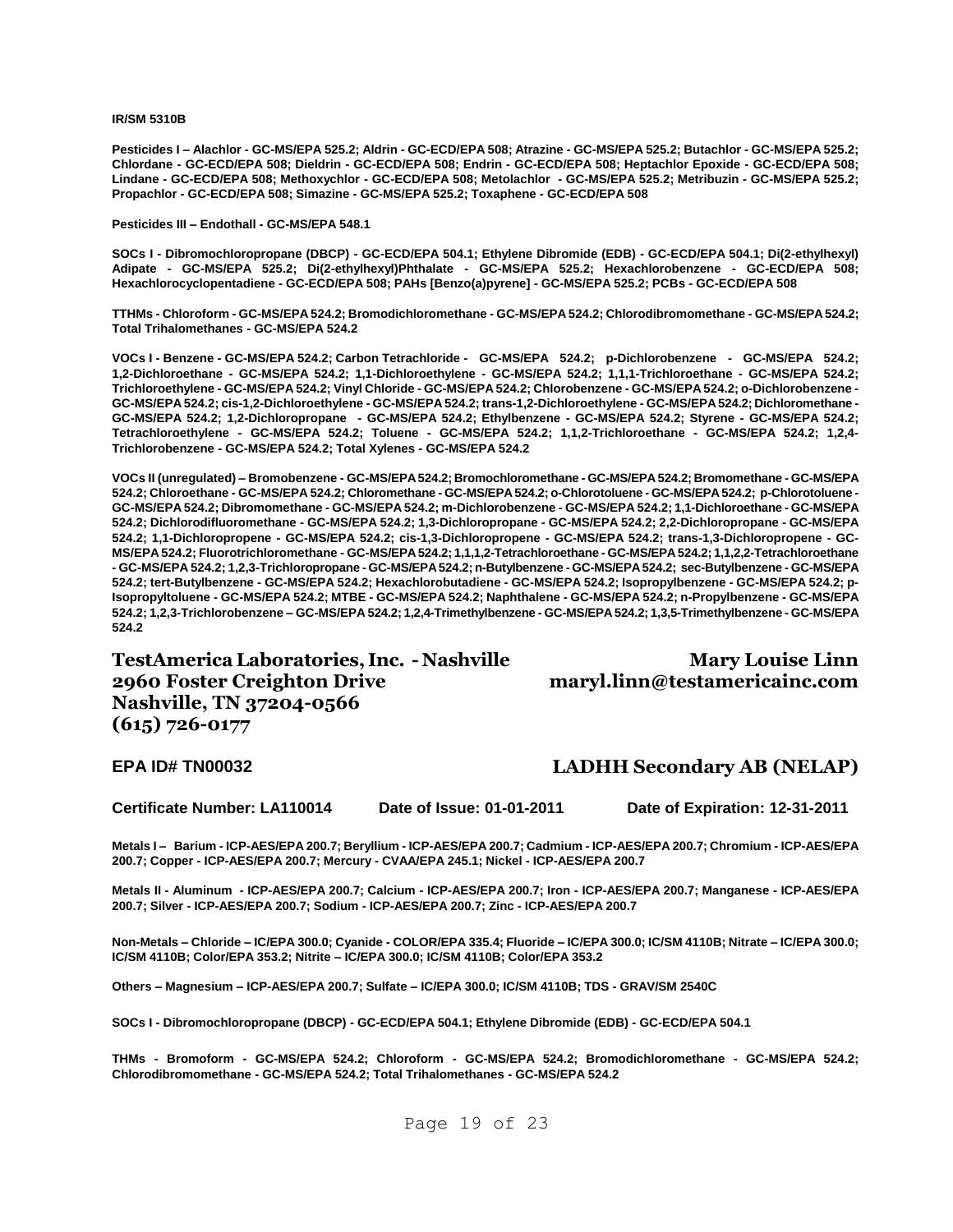**VOCs I - Benzene - GC-MS/EPA 524.2; Carbon Tetrachloride - GC-MS/EPA 524.2; p-Dichlorobenzene - GC-MS/EPA 524.2; 1,2-Dichloroethane - GC-MS/EPA 524.2; 1,1-Dichloroethylene - GC-MS/EPA 524.2; 1,1,1-Trichloroethane - GC-MS/EPA 524.2; Trichloroethylene - GC-MS/EPA 524.2; Vinyl Chloride - GC-MS/EPA 524.2; Chlorobenzene - GC-MS/EPA 524.2; o-Dichlorobenzene - GC-MS/EPA 524.2; cis-1,2-Dichloroethylene - GC-MS/EPA 524.2; trans-1,2-Dichloroethylene - GC-MS/EPA 524.2; Dichloromethane - GC-MS/EPA 524.2; 1,2-Dichloropropane; Ethylbenzene - GC-MS/EPA 524.2; Styrene - GC-MS/EPA 524.2; Tetrachloroethylene - GC-MS/EPA 524.2; Toluene - GC-MS/EPA 524.2; 1,1,2-Trichloroethane - GC-MS/EPA 524.2; 1,2,4-Trichlorobenzene - GC-MS/EPA 524.2; Total Xylenes - GC-MS/EPA 524.2**

**VOCs II (unregulated) – Bromobenzene - GC-MS/EPA 524.2; Bromochloromethane - GC-MS/EPA 524.2; Bromomethane - GC-MS/EPA 524.2; Chloroethane - GC-MS/EPA 524.2; Chloromethane - GC-MS/EPA 524.2; o-Chlorotoluene - GC-MS/EPA 524.2; p-Chlorotoluene - GC-MS/EPA 524.2; Dibromomethane - GC-MS/EPA 524.2; m-Dichlorobenzene - GC-MS/EPA 524.2; 1,1-Dichloroethane - GC-MS/EPA 524.2; Dichlorodifluoromethane - GC-MS/EPA 524.2; 1,3-Dichloropropane - GC-MS/EPA 524.2; 2,2-Dichloropropane - GC-MS/EPA 524.2; 1,1-Dichloropropene - GC-MS/EPA 524.2; cis-1,3-Dichloropropene - GC-MS/EPA 524.2; trans-1,3-Dichloropropene - GC-MS/EPA 524.2; Fluorotrichloromethane - GC-MS/EPA 524.2; 1,1,1,2-Tetrachloroethane - GC-MS/EPA 524.2; 1,1,2,2-Tetrachloroethane - GC-MS/EPA 524.2; 1,2,3-Trichloropropane - GC-MS/EPA 524.2; n-Butylbenzene - GC-MS/EPA 524.2; sec-Butylbenzene - GC-MS/EPA 524.2; tert-Butylbenzene - GC-MS/EPA 524.2; Hexachlorobutadiene - GC-MS/EPA 524.2; Isopropylbenzene - GC-MS/EPA 524.2; p-Isopropyltoluene- GC-MS/EPA 524.2; MTBE - GC-MS/EPA 524.2; Naphthalene - GC-MS/EPA 524.2; n-Propylbenzene - GC-MS/EPA 524.2; 1,2,3-Trichlorobenzene - GC-MS/EPA 524.2; 1,2,4-Trimethylbenzene - GC-MS/EPA 524.2; 1,3,5-Trimethylbenzene - GC-MS/EPA 524.2**

**TestAmerica - Savannah 5102 LaRoche Avenue Savannah, GA 31404 (912) 354-7858**

**Ammie Martin ammie.martin@testamericainc.com**

#### **EPA ID# GA00006 LADHH Secondary AB (NELAP)**

**Certificate Number: LA110002 Date of Issue: 01-01-2011 Date of Expiration: 12-31-2011**

**HAA5 - Monochloroacetic Acid - GC-ECD/EPA 552.2; Monobromoacetic Acid - GC-ECD/EPA 552.2; Dichloroacetic Acid - GC-ECD/EPA 552.2; Trichloroacetic Acid - GC-ECD/EPA 552.2; Dibromoacetic Acid - GC-ECD/EPA 552.2; Total Haloacetic Acids - GC-ECD/EPA 552.2**

**Herbicides - 2,4 D - GC-ECD/EPA 515.1; 2,4,5-TP (Silvex) - GC-ECD/EPA 515.1; Dalapon - GC-ECD/EPA 515.1; Dinoseb - GC-ECD/EPA 515.1; Pentachlorophenol - GC-ECD/EPA 515.1; Picloram - GC-ECD/EPA 515.1; Dicamba - GC-ECD/EPA 515.1**

**Metals I - Antimony - ICP-MS/EPA 200.8; Arsenic - ICP-MS/EPA 200.8; Beryllium - ICP-AES/EPA 200.7; ICP-MS/EPA 200.8; Barium - ICP-AES/EPA 200.7; ICP-MS/EPA 200.8; Cadmium - ICP-AES/EPA 200.7; ICP-MS/EPA 200.8; Chromium - ICP-AES/EPA 200.7; ICP-MS/EPA 200.8; Copper - ICP-AES/EPA 200.7; ICP-MS/EPA 200.8; Lead - ICP-MS/EPA 200.8; Mercury - ICP-MS/EPA 200.8; CVAA/EPA 245.1; Nickel - ICP-AES/EPA 200.7; ICP-MS/EPA 200.8; Selenium - ICP-MS/EPA 200.8; Thallium - ICP-MS/EPA 200.8**

**Metals II – Aluminum - ICP-AES/EPA 200.7; ICP-MS/EPA 200.8; Calcium - ICP-AES/EPA 200.7; Iron - ICP-AES/EPA 200.7; Manganese - ICP-AES/EPA 200.7; ICP-MS/EPA 200.8; Silver - ICP-AES/EPA 200.7; ICP-MS/EPA 200.8; Sodium - ICP-AES/EPA 200.7; Zinc - ICP-AES/EPA 200.7; ICP-MS/EPA 200.8**

**Non-Metals –Bromate - IC/EPA 300.1; Bromide - IC/EPA 300.1; Chloride - IC/EPA 300.0; COLOR/EPA 325.2; SM 4500Cl-E; Chlorite - IC/EPA 300.1; Cyanide - COLOR/EPA 335.4; COLOR/SM 4500CN-E; Fluoride - IC/EPA 300.0; ISE/EPA 340.2; POT/SM 4500F-C; Nitrate - IC/EPA 300.0; COLOR/EPA 353.2; Nitrite - IC/EPA 300.0; COLOR/EPA 353.2; Total Nitrite/Nitrate - IC/EPA 300.0; COLOR/EPA 353.2**

**Others – Alkalinity - TITR/SM 2320B; Color - COLOR/EPA 110.2; COLOR/SM 2120B; Corrosivity – POT/SM 2330B; Hardness – CALC/SM 2340B; SM 2340C; EPA 130.2; Boron – ICP-AES/EPA 200.7; Odor - ODOR/EPA 140.1; SM 2150B; Magnesium - ICP-AES/EPA 200.7; Orthophosphate - COLOR/EPA 365.1; SM 4500-P F; Perchlorate - IC/EPA 314.0; Potassium - ICP-AES/EPA 200.7; pH - POT/EPA 150.1; SM 4500-H+B; Silica - ICP-AES/EPA 200.7; Sulfate - IC/EPA 300.0; NEPHELOMETRY/EPA 375.4; Surfactants - COLOR/EPA 425.1; COLOR/SM 5540C; TDS - GRAV/EPA 160.1; GRAV/SM 2540C; TOC - IR/SM 5310B; DOC - IR/SM 5310B; Turbidity; NEPHELOMETRY/EPA 180.1; NEPHELOMETRY/SM 2130B; UV254 - COLOR/SM 5910B**

**Pesticides I - Alachlor - GC-MS/EPA 525.2; Aldrin - GC-ECD/EPA 508; GC-MS/EPA 525.2; Atrazine -GC-MS/EPA 525.2; Butachlor -GC-MS/EPA 525.2; Chlordane - GC-ECD/EPA 508; Dieldrin - GC-ECD/EPA 508; GC-MS/EPA 525.2; Endrin - GC-ECD/EPA 508; GC-MS/EPA 525.2; Heptachlor - GC-ECD/EPA 508; GC-MS/EPA 525.2; Heptachlor Epoxide - GC-ECD/EPA 508; GC-MS/EPA 525.2; Lindane - GC-ECD/EPA 508; GC-MS/EPA 525.2; Methoxychlor - GC-ECD/EPA 508; GC-MS/EPA 525.2; Metolachlor - GC-MS/EPA 525.2; Metribuzin - GC-MS/EPA 525.2; Propachlor - GC-MS/EPA 525.2; Simazine - GC-MS/EPA 525.2; Toxaphene - GC-ECD/EPA 508**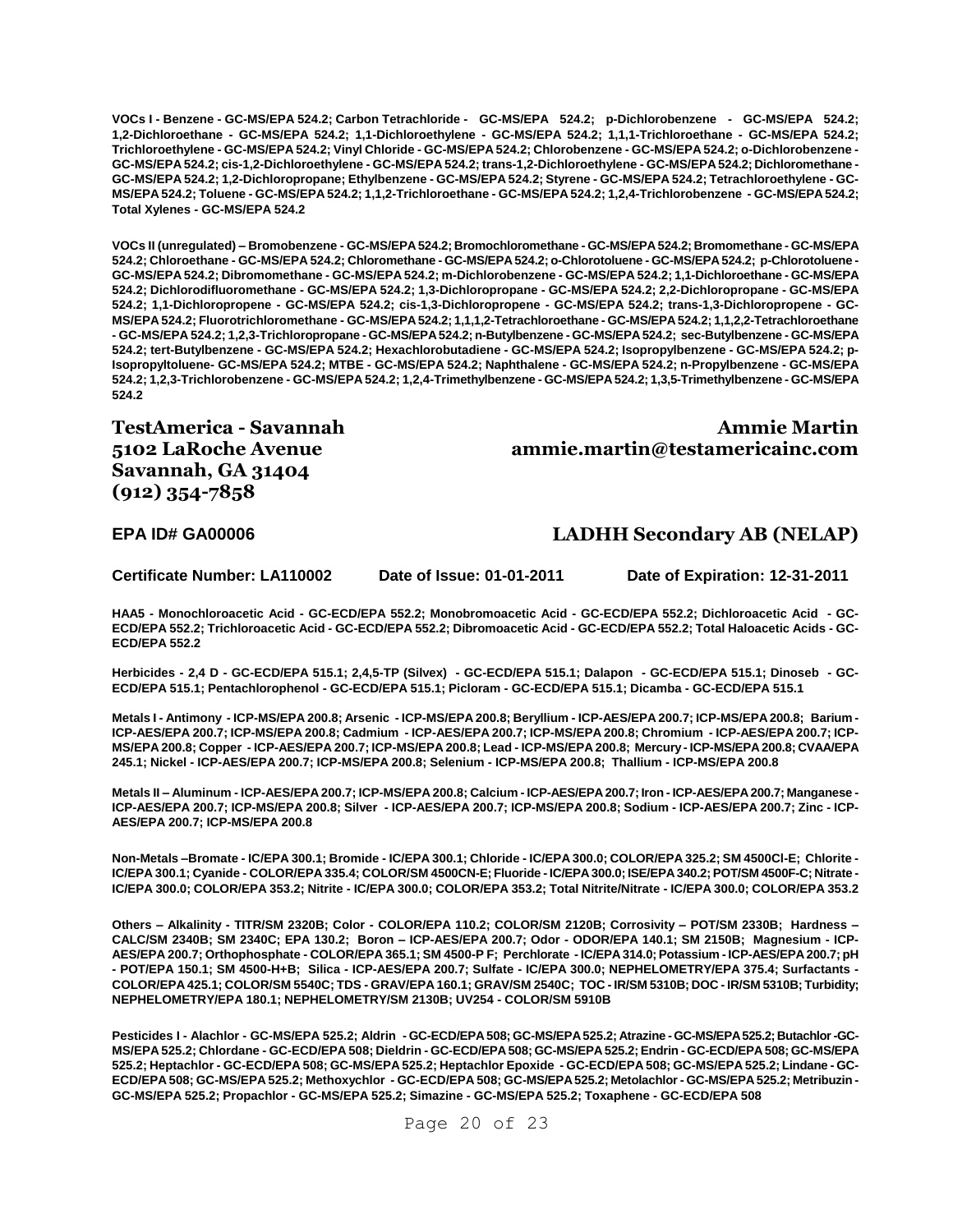**Pesticides II - Aldicarb - HPLC-Fluor/EPA 531.1; Aldicarb sulfone - HPLC-Fluor/EPA 531.1; Aldicarb sulfoxide - HPLC-Fluor/EPA 531.1; Carbofuran - HPLC-Fluor/EPA 531.1; Oxamyl (Vydate) - HPLC-Fluor/EPA 531.1; 3-Hydroxycarbofuran - HPLC-Fluor/EPA 531.1; Carbaryl - HPLC-Fluor/EPA 531.1; Methomyl - HPLC-Fluor/EPA 531.1**

**Pesticides III - Diquat - HPLC-UV/EPA 549.2; Endothall - GC-MS/EPA 548.1; Glyphosate - HPLC-UV/EPA 547**

**SOCs I - Dibromochloropropane (DBCP) - GC-ECD/EPA 504.1; Ethylene Dibromide (EDB) - GC-ECD/EPA 504.1; Di(2 ethylhexyl)Adipate - GC-MS/EPA 525.2; Di(2-ethylhexyl)Phthalate - GC-MS/EPA 525.2; Hexachlorobenzene - GC-MS/EPA 525.2; Hexachlorocyclopentadiene - GC-MS/EPA 525.2; PAHs [Benzo(a)pyrene] - GC-MS/EPA 525.2; PCBs - GC-ECD/EPA 508**

**TTHMs - Bromoform - GC-MS/EPA 524.2; Chloroform - GC-MS/EPA 524.2; Bromodichloromethane - GC-MS/EPA 524.2; Chlorodibromomethane - GC-MS/EPA 524.2; Total Trihalomethanes - GC-MS/EPA 524.2**

**VOCs I – Benzene - GC-MS/EPA 524.2; Carbon Tetrachloride - GC-MS/EPA 524.2; p-Dichlorobenzene - GC-MS/EPA 524.2; 1,2-Dichloroethane - GC-MS/EPA 524.2; 1,1-Dichloroethylene - GC-MS/EPA 524.2; 1,1,1-Trichloroethane - GC-MS/EPA 524.2; Trichloroethylene - GC-MS/EPA 524.2; Vinyl Chloride - GC-MS/EPA 524.2; Chlorobenzene - GC-MS/EPA 524.2; o-Dichlorobenzene - GC-MS/EPA 524.2; cis-1,2-Dichloroethylene -GC-MS/EPA 524.2; trans-1,2-Dichloroethylene - GC-MS/EPA 524.2; Dichloromethane - GC-MS/EPA 524.2; 1,2-Dichloropropane - GC-MS/EPA 524.2; Ethylbenzene - GC-MS/EPA 524.2; Styrene - GC-MS/EPA 524.2; Tetrachloroethylene - GC-MS/EPA 524.2; Toluene - GC-MS/EPA 524.2; 1,1,2-Trichloroethane - GC-MS/EPA 524.2; 1,2,4- Trichlorobenzene - GC-MS/EPA 524.2; Total Xylenes - GC-MS/EPA 524.2**

**VOCs II (unregulated) – Bromobenzene - GC-MS/EPA 524.2; Bromochloromethane - GC-MS/EPA 524.2; Bromomethane - GC-MS/EPA 524.2; Chloroethane - GC-MS/EPA 524.2; Chloromethane - GC-MS/EPA 524.2; o-Chlorotoluene - GC-MS/EPA 524.2; p-Chlorotoluene - GC-MS/EPA 524.2; Dibromomethane - GC-MS/EPA 524.2; m-Dichlorobenzene - GC-MS/EPA 524.2; 1,1-Dichloroethane - GC-MS/EPA 524.2; Dichlorodifluoromethane - GC-MS/EPA 524.2; 1,3-Dichloropropane - GC-MS/EPA 524.2; 2,2-Dichloropropane - GC-MS/EPA 524.2; 1,1-Dichloropropene - GC-MS/EPA 524.2; cis-1,3-Dichloropropene - GC-MS/EPA 524.2; trans-1,3-Dichloropropene - GC-MS/EPA 524.2; Fluorotrichloromethane - GC-MS/EPA 524.2; 1,1,1,2-Tetrachloroethane - GC-MS/EPA 524.2; 1,1,2,2-Tetrachloroethane - GC-MS/EPA 524.2; 1,2,3-Trichloropropane - GC-MS/EPA 524.2; n-Butylbenzene - GC-MS/EPA 524.2; sec-Butylbenzene - GC-MS/EPA 524.2; tert-Butylbenzene - GC-MS/EPA 524.2; Hexachlorobutadiene - GC-MS/EPA 524..2; Isopropylbenzene - GC-MS/EPA 524.2; p-Isopropyltoluene - GC-MS/EPA 524.2; MTBE -GC-MS/EPA 524.2; Napthalene - GC-MS/EPA 524.2; n-Propylbenzene - GC-MS/EPA 524.2; 1,2,3-Trichlorobenzene - GC-MS/EPA 524.2; 1,2,4-Trimethylbenzene - GC-MS/EPA 524.2; 1,3,5-Trimethylbenzene**

**TestAmerica Laboratories, Inc.- St. Louis 13715 Rider Trail North Earth City, MO 63045 (314) 298-8566**

**Marti Ward marti.ward@testamericainc.com**

**Radiological - Cesium 134 - GS/EPA 901.1; Cesium 137 - GS/EPA 901.1; Gross Alpha - PC/EPA 900.0; Gross Beta -PC/EPA 900.0; Radium 226 - AS/EPA 903.0; Radium 228 - SC/EPA 904.0; Strontium 90 - PC/DOE Sr-02; PC/EPA 905.0; Tritium - SC-L/EPA 906; Uranium -ICP-MS/EPA 200.8**

**Underwriters Laboratories, Inc. 110 South Hill Street Southbend, IN 46617 (574) 233-4777**

**Certificate Number: LA110015 Date of Issue: 01-01-2011 Date of Expiration: 12-31-2011**

**HAA5 - Monochloroacetic Acid - GC-ECD/EPA 552.2; Monobromoacetic Acid - GC-ECD/EPA 552.2; Dichloroacetic Acid - GC-ECD/EPA 552.2; Trichloroacetic Acid - GC-ECD/EPA 552.2; Dibromoacetic Acid - GC-ECD/EPA 552.2; Total Haloacetic Acids - GC-ECD/EPA** 

# **EPA ID# # MO00054 LADHH Secondary AB (NELAP)**

**Certificate Number: LA110013 Date of Issue: 01-01-2011 Date of Expiration: 12-31-2011**

**Dale Piechocki** 

# **dale.r.piechocki@us.ul.com**

**EPA ID# IN00035 LADHH Secondary AB (NELAP)**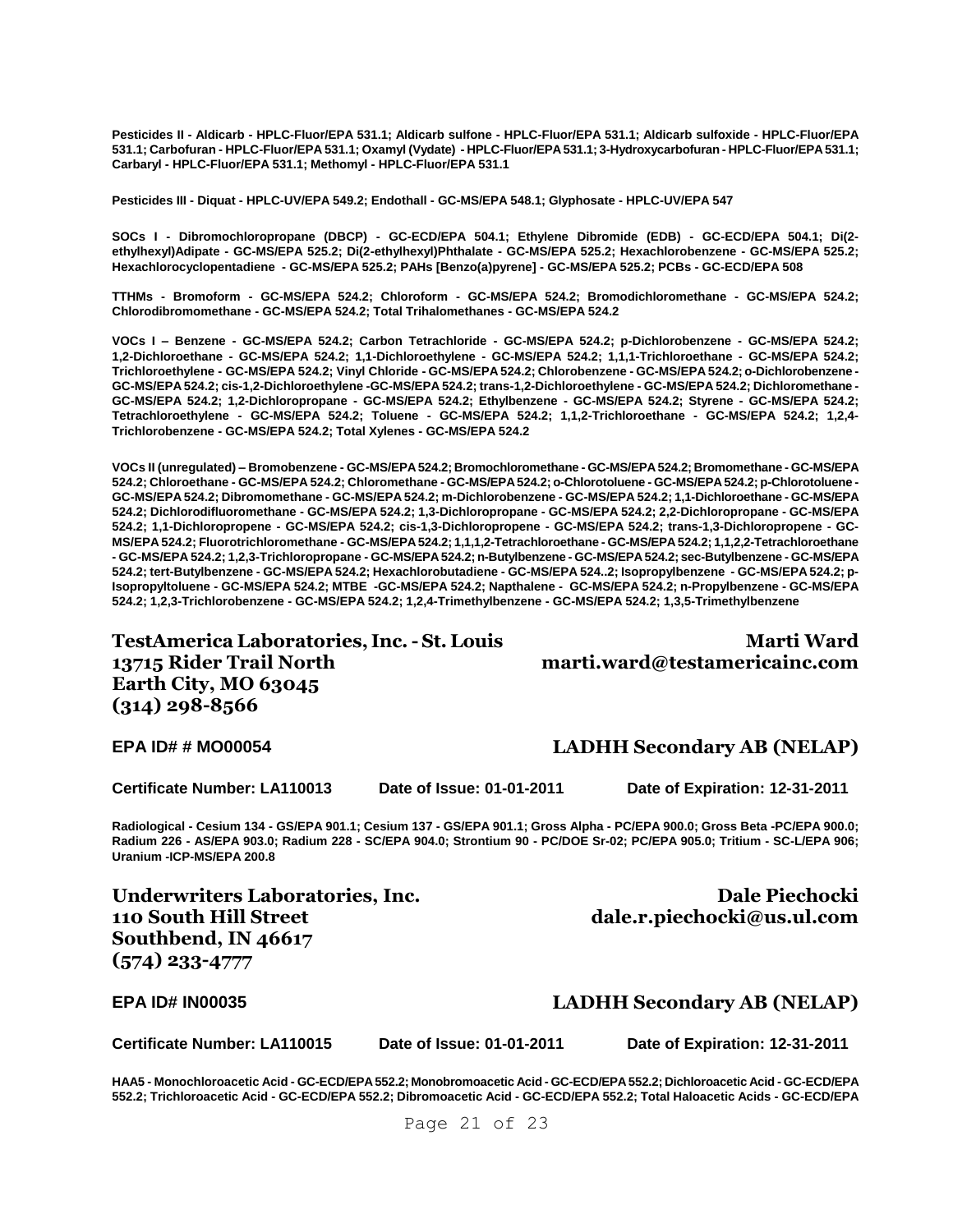**552.2**

**Herbicides - 2,4 D - GC-ECD/EPA 515.3; 2,4,5-TP (Silvex) - GC-ECD/EPA 515.3; Dalapon -GC-ECD/EPA 515.3; Dinoseb -GC-ECD/EPA 515.3; Pentachlorophenol - GC-ECD/EPA 515.3; Picloram - GC-ECD/EPA 515.3; Dicamba - GC-ECD/EPA 515.3**

**Metals I – Antimony - ICP-MS/EPA 200.8; Arsenic - ICP-MS/EPA 200.8; Beryllium - ICP-MS/EPA 200.8; Barium - ICP-MS/EPA 200.8; Cadmium - ICP-MS/EPA 200.8; Chromium - ICP-MS/EPA 200.8; Copper - ICP-MS/EPA 200.8; Lead - ICP-MS/EPA 200.8; Mercury - CVAA/EPA 245.1; Nickel - ICP-MS/EPA 200.8; Selenium - ICP-MS/EPA 200.8; Thallium - ICP-MS/EPA 200.8**

**Metals II - Aluminum - ICP-AES/EPA 200.7; ICP-MS/EPA 200.8; Calcium - ICP-AES/EPA 200.7; Iron - ICP-AES/EPA 200.7; Manganese - ICP-AES/EPA 200.7; ICP-MS/EPA 200.8; Silver - ICP-AES/EPA 200.7; ICP-MS/EPA 200.8; Sodium - ICP-AES/EPA 200.7; Zinc - ICP-MS/EPA 200.8**

**Non-Metals – Bromate - IC/EPA 300.1;IC/EPA 317.0 ; Bromide - IC/EPA 300.0; Chloride - IC/EPA 300.0; Chlorite - IC/EPA 300.0; Cyanide - COLOR/EPA 335.4; Fluoride - IC/EPA 300.0; POT/SM 4500F-C; POT/Technicon 380-75WE; Nitrate - IC/EPA 300.0; COLOR/EPA 353.2; Nitrite - COLOR/EPA 353.2**

**Others - Alkalinity - TITR/SM 2320B; Chlorine - COLOR/SM 4500Cl-G; Color - COLOR/SM 2120B; Corrosivity - POT/SM 2330B; Hardness - SM 2340B; Magnesium - ICP-AES/EPA 200.7; Orthophosphate - COLOR/SM 4500P-E; Perchlorate - IC/EPA 314.0; LC/ESI/MS-/EPA 331.0; Potassium - ICP-AES/EPA 200.7; pH - POT/EPA 150.1; Silica - ICP-AES/EPA 200.7; Sulfate - IC/EPA 300.0; TDS – GRAV/SM 2540C; TOC - IR/SM 5310C; DOC - IR/SM 5310C; Turbidity - NEPHELOMETRY/EPA 180.1; UV-254 - COLOR/SM 5910B;** 

**Pesticides I - Alachlor - GC-MS/EPA 525.2; Aldrin - GC-MS/EPA 525.2; Atrazine - GC-MS/EPA 525.2; Butachlor - GC-MS/EPA 525.2; Chlordane - GC-ECD/EPA 505; Dieldrin - GC-MS/EPA 525.2; Endrin - GC-MS/EPA 525.2; Heptachlor - GC-MS/EPA 525.2; Heptachlor Epoxide - GC-MS/EPA 525.2; Lindane - GC-MS/EPA 525.2; Methoxychlor - GC-MS/EPA 525.2; Metolachlor - GC-MS/EPA 525.2; Metribuzin - GC-MS/EPA 525.2; Propachlor - GC-MS/EPA 525.2; Simazine - GC-MS/EPA 525.2; Toxaphene - GC-ECD/EPA 505**

**Pesticides II - Aldicarb - HPLC-Fluor/EPA 531.1; Aldicarb sulfone - HPLC-Fluor/EPA 531.1; Aldicarb sulfoxide - HPLC-Fluor/EPA 531.1; Carbofuran - HPLC-Fluor/EPA 531.1; Oxamyl (Vydate) - HPLC-Fluor/EPA531.1; 3-Hydroxycarbofuran - HPLC-Fluor/EPA 531.1; Carbaryl - HPLC-Fluor/EPA 531.1; Methomyl - HPLC-Fluor/EPA 531.1 Pesticides III - Diquat - HPLC-UV/EPA 549.2; Endothall - GC-MS/EPA 548.1; Glyphosate - HPLC-UV/EPA 547**

**Radiological – Gross alpha - PC/SM 7110B; PC/SM 7110C; Gross Beta - PC/SM7110B; Radium 226 - PC/SM 7500 Ra-B; Radium 228 - PC/SM 7500 Ra-D; Tritium – LS/EPA 906.0; Uranium - ICP-MS/EPA 200.8**

**SOCs I – 2,3,7,8-TCDD – GC-HRMS/ EPA 1613; Dibromochloropropane (DBCP) - GC-ECD/EPA 504.1; Ethylene Dibromide (EDB) - GC-ECD/EPA 504.1; Di(2-ethylhexyl)Adipate - GC-MS/EPA 525.2; Di(2-ethylhexyl)Phthalate - GC-MS/EPA 525.2; Hexachlorobenzene - GC-MS/EPA 525.2; Hexachlorocyclopentadiene - GC-MS/EPA 525.2; PAHs [Benzo(a)pyrene] - GC-MS/EPA 525.2; PCBs - GC-ECD/EPA 505**

**TTHMs - Bromoform - GC-MS/EPA 524.2; GC-ECD/EPA 551.1; Chloroform - GC-MS/EPA 524.2; GC-ECD/EPA 551.1; Bromodichloromethane - GC-MS/EPA 524.2; GC-ECD/EPA 551.1; Chlorodibromomethane - GC-MS/EPA 524.2; GC-ECD/EPA 551.1; Total Trihalomethanes - GC-MS/EPA 524.2; GC-ECD/EPA 551.1**

**VOCs I - Benzene - GC-MS/EPA 524.2; Carbon Tetrachloride - GC-MS/EPA 524.2; p-Dichlorobenzene - GC-MS/EPA 524.2; 1,2-Dichloroethane - GC-MS/EPA 524.2; 1,1-Dichloroethylene - GC-MS/EPA 524.2; 1,1,1-Trichloroethane - GC-MS/EPA 524.2; Trichloroethylene - GC-MS/EPA 524.2; Vinyl Chloride - GC-MS/EPA 524.2; Chlorobenzene - GC-MS/EPA 524.2; o-Dichlorobenzene - GC-MS/EPA 524.2; cis-1,2-Dichloroethylene - GC-MS/EPA 524.2; trans-1,2-Dichloroethylene - GC-MS/EPA 524.2; Dichloromethane - GC-MS/EPA 524.2; 1,2-Dichloropropane - GC-MS/EPA 524.2; Ethylbenzene - GC-MS/EPA 524.2; Styrene - GC-MS/EPA 524.2; Tetrachloroethylene - GC-MS/EPA 524.2; Toluene - GC-MS/EPA 524.2; 1,1,2-Trichloroethane - GC-MS/EPA 524.2; 1,2,4- Trichlorobenzene - GC-MS/EPA 524.2; Total Xylenes - GC-MS/EPA 524.2**

**VOCs II (unregulated) - Bromobenzene - GC-MS/EPA 524.2; Bromochloromethane - GC-MS/EPA 524.2; Bromomethane - GC-MS/EPA 524.2; Chloroethane - GC-MS/EPA 524.2; Chloromethane - GC-MS/EPA 524.2; o-Chlorotoluene - GC-MS/EPA 524.2; p-Chlorotoluene - GC-MS/EPA 524.2; Dibromomethane - GC-MS/EPA 524.2; m-Dichlorobenzene - GC-MS/EPA 524.2; 1,1-Dichloroethane - GC-MS/EPA 524.2; Dichlorodifluoromethane - GC-MS/EPA 524.2; 1,3-Dichloropropane - GC-MS/EPA 524.2; 2,2-Dichloropropane - GC-MS/EPA 524.2; 1,1-Dichloropropene - GC-MS/EPA 524.2; cis-1,3-Dichloropropene - GC-MS/EPA 524.2; trans-1,3-Dichloropropene - GC-MS/EPA 524.2; Fluorotrichloromethane - GC-MS/EPA 524.2; 1,1,1,2-Tetrachloroethane - GC-MS/EPA 524.2; 1,1,2,2-Tetrachloroethane - GC-MS/EPA 524.2; 1,2,3-Trichloropropane - GC-MS/EPA 524.2; n-Butylbenzene - GC-MS/EPA 524.2; sec-Butylbenzene - GC-MS/EPA 524.2; tert-Butylbenzene - GC-MS/EPA 524.2; Hexachlorobutadiene - GC-MS/EPA 524.2; Isopropylbenzene - GC-MS/EPA 524.2; p-Isopropyltoluene - GC-MS/EPA 524.2; MTBE - GC-MS/EPA 524.2; Naphthalene - GC-MS/EPA 524.2; n-Propylbenzene - GC-MS/EPA 524.2; 1,2,3-Trichlorobenzene - GC-MS/EPA 524.2; 1,2,4-Trimethylbenzene - GC-MS/EPA 524.2; 1,3,5-Trimethylbenzene - GC-MS/EPA 524.2**

Page 22 of 23